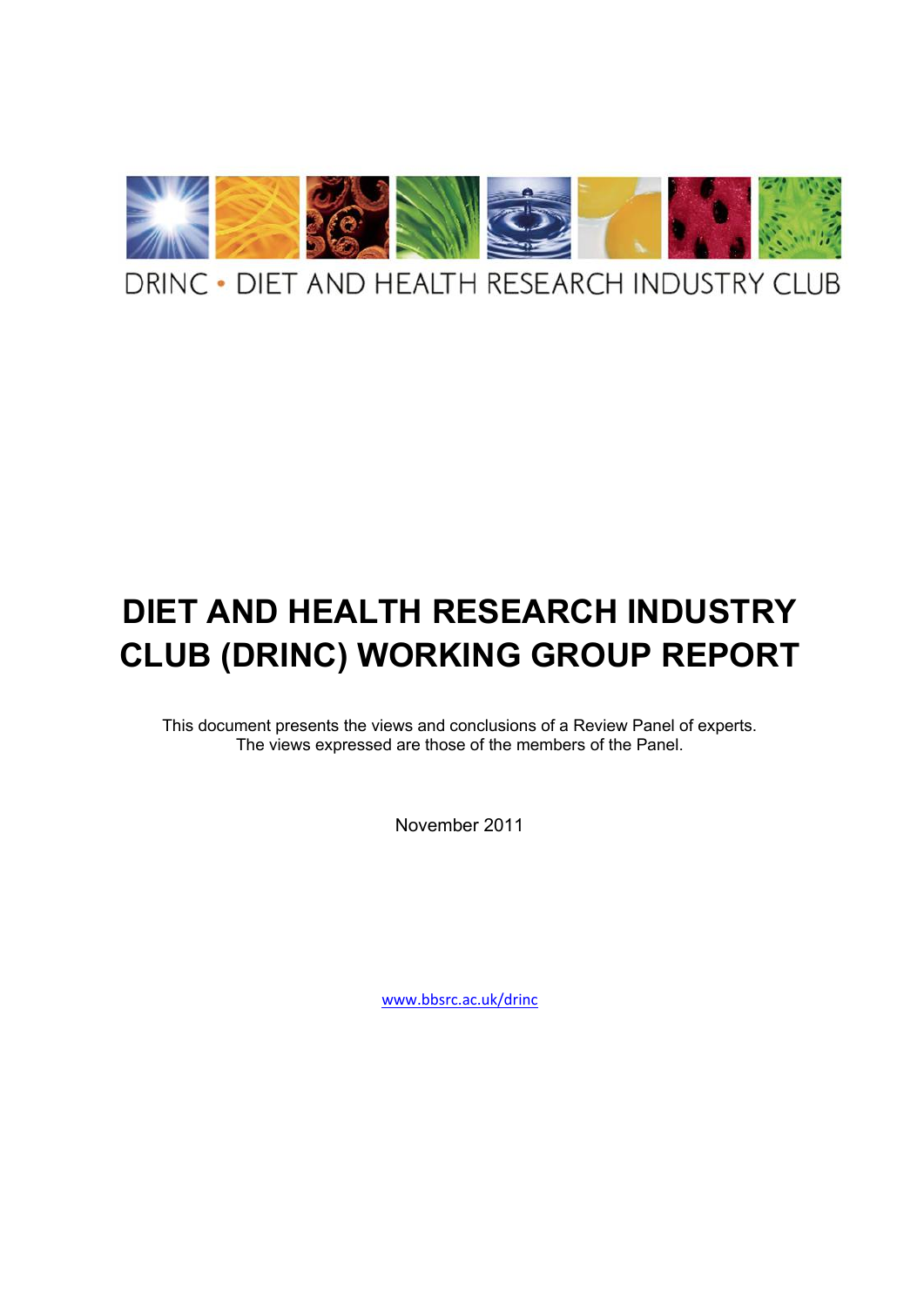## **Contents**

| <b>CHAPTER 3: CONCLUSIONS AND FUTURE DIRECTIONS.</b>            | 23 |
|-----------------------------------------------------------------|----|
|                                                                 |    |
|                                                                 |    |
|                                                                 |    |
|                                                                 |    |
|                                                                 |    |
| ANNEX 2: ABSTRACTS OF RESEARCH PROJECTS FUNDED THROUGH DRINC 29 |    |
|                                                                 |    |
|                                                                 |    |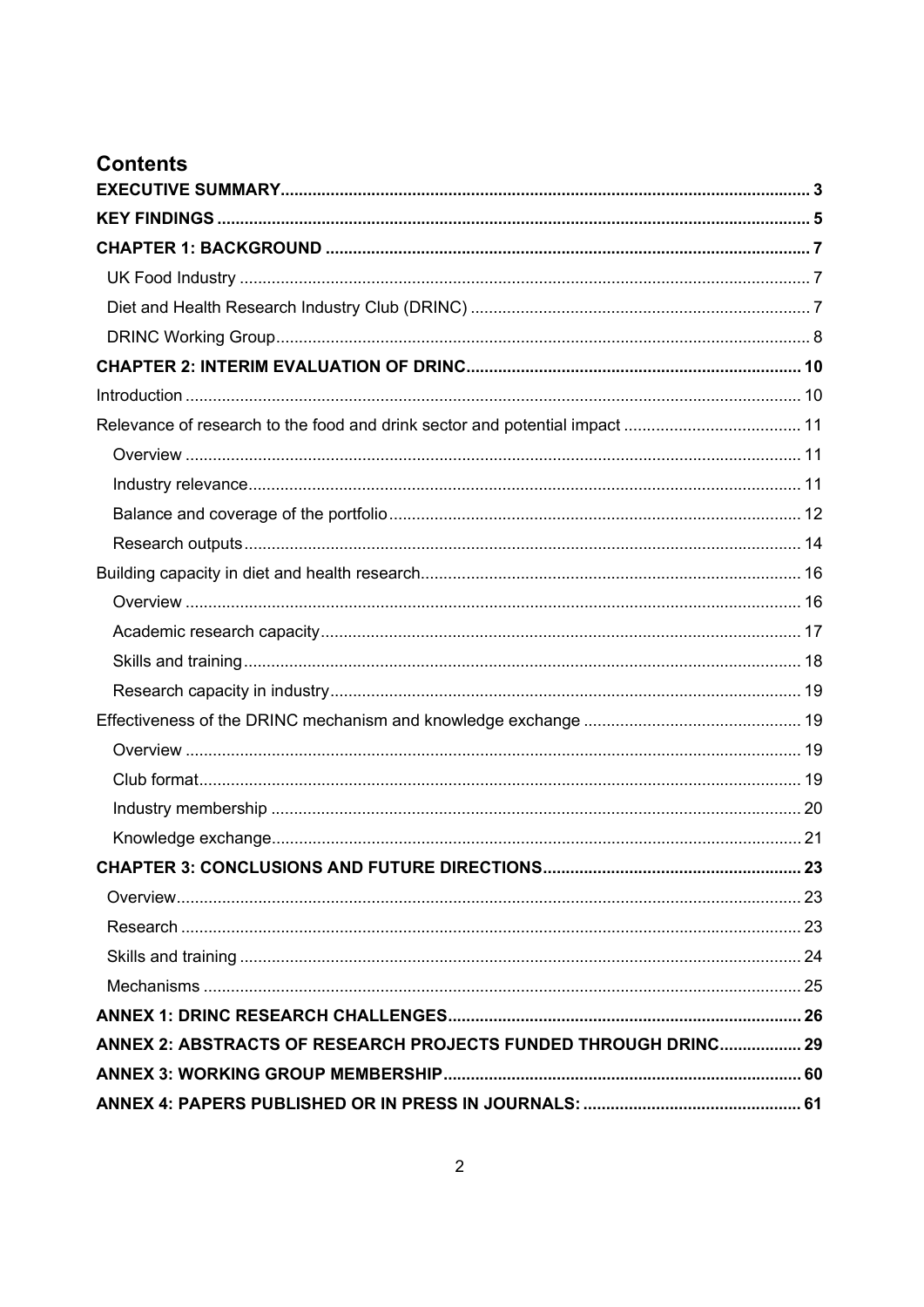#### **EXECUTIVE SUMMARY**

This document reports the findings of a Working Group set up to provide an expert interim evaluation of BBSRCs Diet and Health Research Industry Club (DRINC) and advise on the need for further support to ensure that the food and drink sector can benefit from the UK biosciences research base.

The food industry is a significant contributor to the economy of the United Kingdom and is the single largest manufacturing sector. It is of strategic importance in enabling the United Kingdom to meet the challenges of providing a nutritious, safe and sustainable supply of food to a growing and ageing population in a world with increasing scarcity of resources.

The food industry, as a whole, is not a research intensive industry and has limited engagement with the academic research community. The DRINC Club has proved itself to be an effective vehicle to address these challenges, by building capacity in the research community and at the same time increasing industry involvement in this strategically important area of science.

This review has established that there have been real benefits from closer links between industry and academia. Twenty five, high-quality research projects of clear industrial relevance have been supported, which promise research outcomes of high impact and researchers who have not previously worked in this field have now expressed an interest in working in the food arena - a direct response to the opportunity of funding through a club mechanism. The grants have supported 60 post-doctoral researchers and technicians and a further 30 PhD studentships have been aligned with the projects, training a new cohort of researchers who have close interaction with industry and will be able to contribute to addressing challenges of diet an heath in the future.

However, this development is still in an early stage and the absence of continued funding could lead to these research groups breaking up. The existing fragility of the interactions was demonstrated by the difficulty DRINC has had in engaging with the SME sector. Investments in DRINC are long term and strategic for the benefit of the food industry and its consumers as a whole. Immediate impacts may be perceived as limited which can be challenging for much of the sector.

The DRINC Club has proved itself to be an effective vehicle to address these challenges, by building capacity in the research community and at the same time increasing industry involvement in this strategically important area of science.

The lead BBSRC took in establishing DRINC was welcome and BBSRC should build on the success of DRINC by providing further research funding. DRINC has brought together a range of funders that have added value to the programme by ensuring projects can be effective in meeting the needs of industry without being constrained by the remits of individual funders. A future DRINC should look to build further on the range of funders involved.

DRINC should also seek to increase membership and engagement with a larger number of food and drink companies including innovative SMEs. The Working Group recognise this will be a challenge due to the structure of the sector and will require alternative mechanisms to be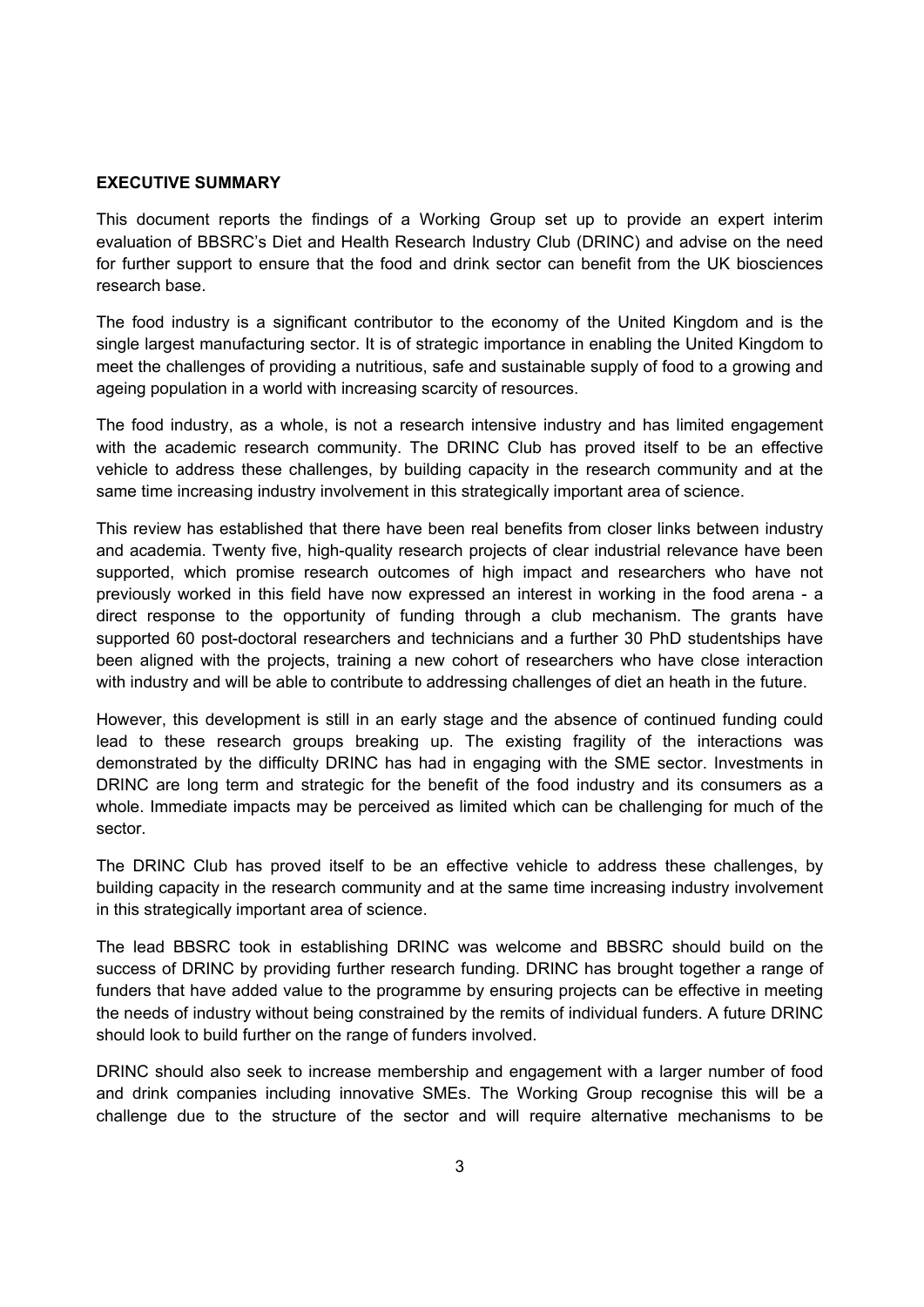investigated to get them involved in the current difficult financial climate. However, discussions have shown that companies not originally members of DRINC have seen the value of the Club and would be willing to consider membership of a further phase of DRINC.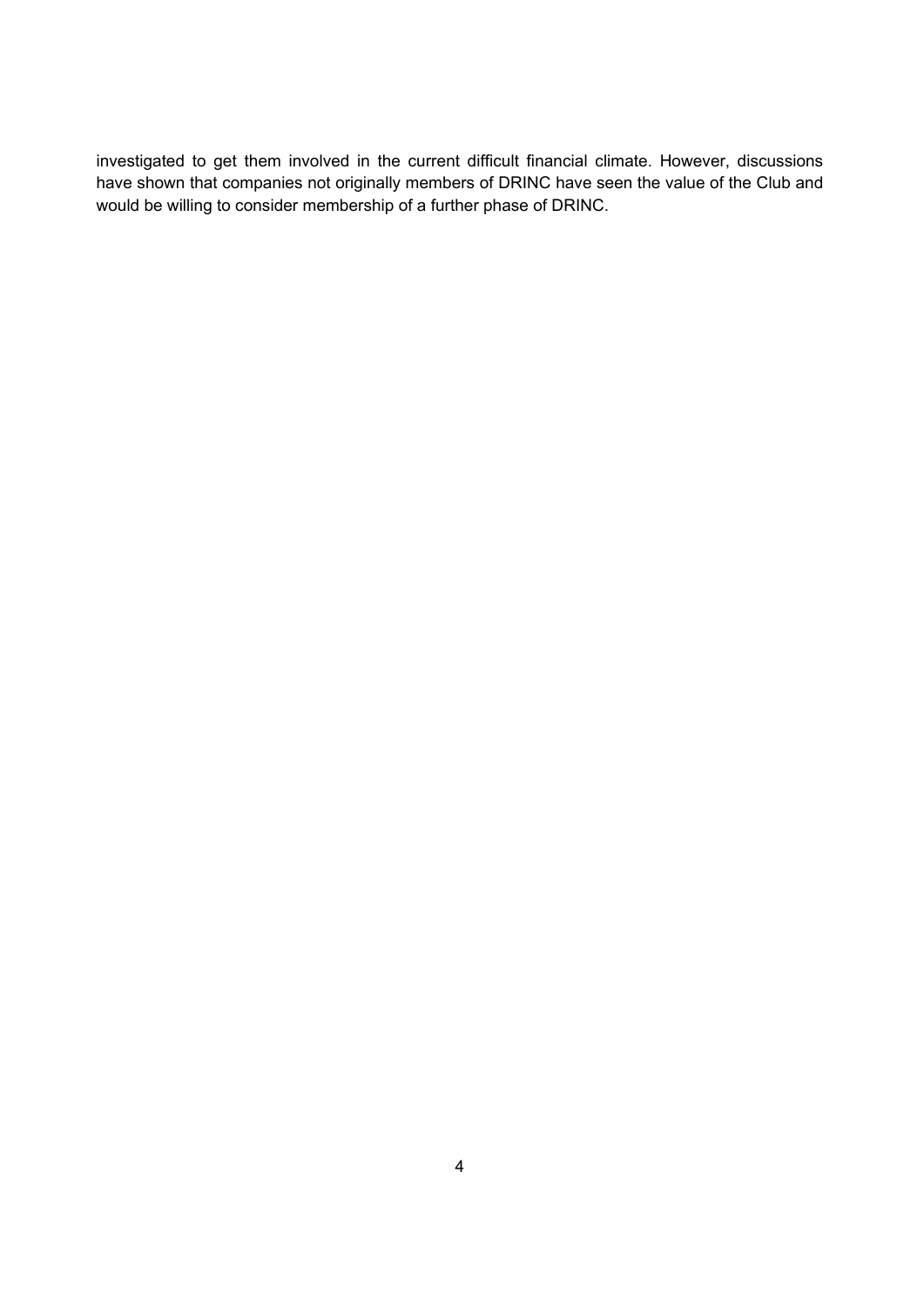#### **KEY FINDINGS**

**1. DRINC is supporting high quality, industry relevant, research projects and is helping to build a stronger academic/industry community.** 

The standard of the research supported through DRINC is high and is of clear industrial relevance. DRINC projects are producing papers in international journals relevant to the field, generating new intellectual property and producing new products, processes, resources, tools or technologies. The indications are that DRINC research is likely to deliver impacts to the UK food and drink sector now and in the future.

The DRINC remit is industry relevant and generally well covered. However, gaps in the portfolio have been identified in the areas of processing related to diet and health; taste, texture and flavour; and psychology related to food choice.

#### **2. DRINC is helping to build further academic research capacity in the UK in diet and health research and has increased its industry members' capacity to interact with the research base.**

Partnerships and networks built through DRINC have increased the ability of the research base to address industrially relevant challenges through multidisciplinary research and aided the development of consortia that can apply to large, multi-funder programmes. DRINC is training a new cohort of people with industry relevant skills related to food and health which benefits from the close interaction with company members. The training provided through DRINC is likely to have a positive impact on the recruitment of skilled scientists by industry. There is potential for greater interaction between industry members and post-doctoral researchers/PhD students.

DRINC has increased its industry members capacity to interact with the research base and identify new research and innovation opportunities. The stronger links developed between the academic and industrial community have led to new partnerships and collaborative projects.

#### **3. The Industry Club mechanism has delivered greater value than the investment in a portfolio of research projects alone.**

DRINC provides a sense of identity that both the academic research base and industry can associate with and has developed synergies between projects. It is an effective mechanism in developing both academic-industry and academic-academic partnerships. Creative approaches should be considered to enable SME participation in DRINC.

There is a need to develop a communications strategy for DRINC, to increase awareness of the research more widely within member companies and outside of DRINC.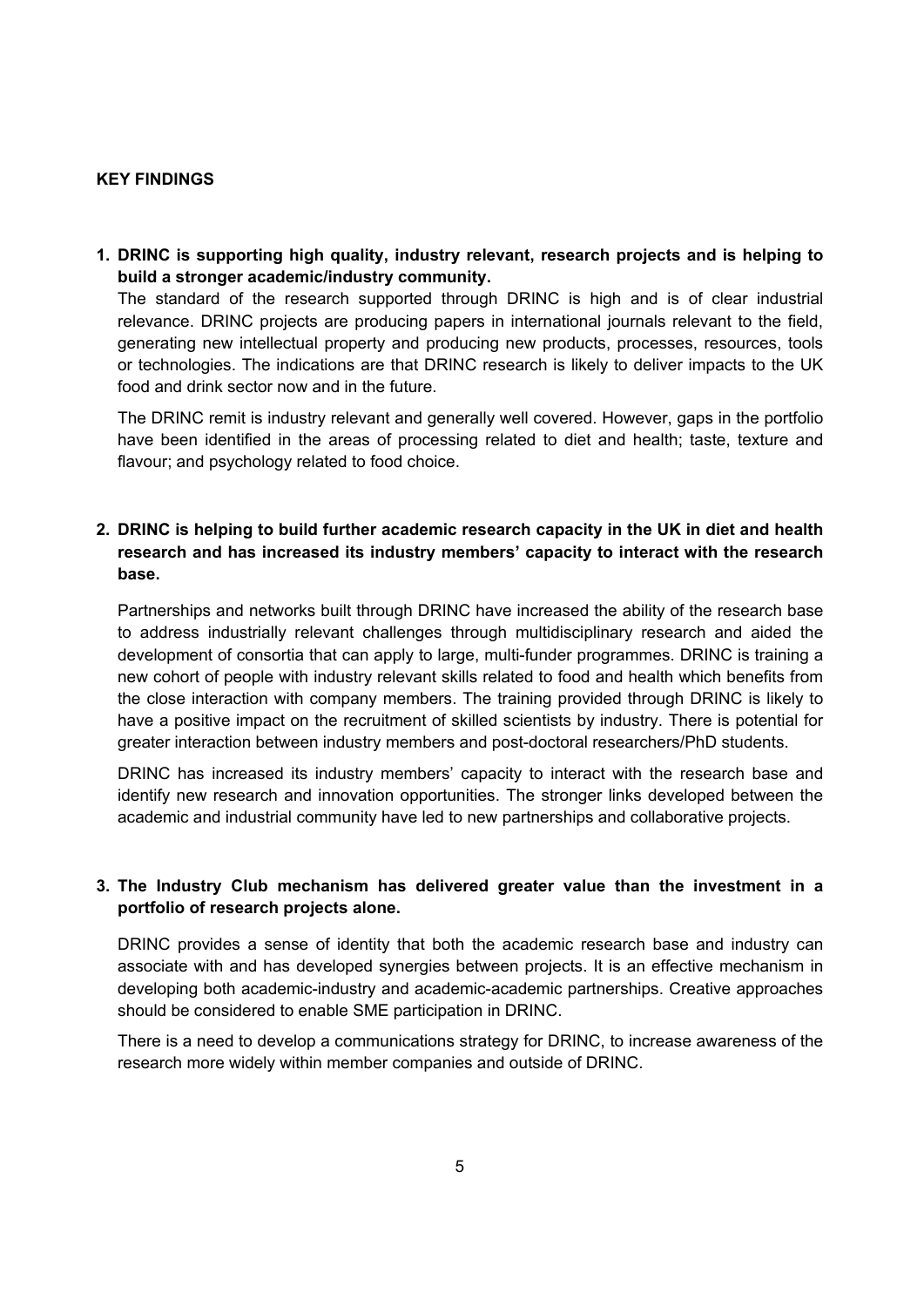**4. BBSRC should build on the success of DRINC by providing additional research funding through the Club mechanism to further develop the community, involving more academics and engaging with a wider number of companies.** 

DRINC has produced a vibrant and well connected community. Without further ring-fenced funding the diet and health research the community established through DRINC is at risk and the opportunities for future impact may be lost.

The focus of DRINC should remain diet and health as this is where DRINC funding has begun to establish critical mass. BBSRC should consult widely with the food and drink industry on future research themes within diet and health. BBSRC should also continue to work with other funders to ensure projects can be effective in meeting the needs of industry without being constrained by the remits of individual funders.

The membership subscriptions should be revised to enable a broader range of companies to participate in the DRINC programme (particularly SMEs), including consideration of in-kind contributions in place of membership subscriptions.

## **5. BBSRC should continue the provision of PhD studentships associated with DRINC grants and increase awareness of existing mechanisms to support knowledge and people exchange**

Future support for skills and training should help address the gaps identified by the Working Group, which included: varying knowledge of food industry standards and regulations, learning on how to communicate research to industry, and the sharing of in-house knowledge of companies with researchers.

Opportunities should be created for greater interaction between member companies and students/post doctoral researchers so they have a greater understanding of how their research may be applied in an industrial setting. There are opportunities to improve understanding of the value of research within the food industry.

BBSRC and other funders should also seek to increase awareness and uptake of the variety of mechanisms to support Knowledge and People Exchange and collaborative research between academia and industry.

### **6. BBSRC should increase engagement around DRINC research and put a Communications and Engagement strategy in place to improve awareness about DRINC and communicate successful outcomes.**

A communications Strategy should be put in place to increase awareness of DRINC and its research outcomes in existing company members and non-members. The Research Associations, Knowledge Transfer Networks, relevant industry groups/associations and Technology Strategy Board should be utilised to extend the current reach of DRINC and help demonstrate impact from DRINC research.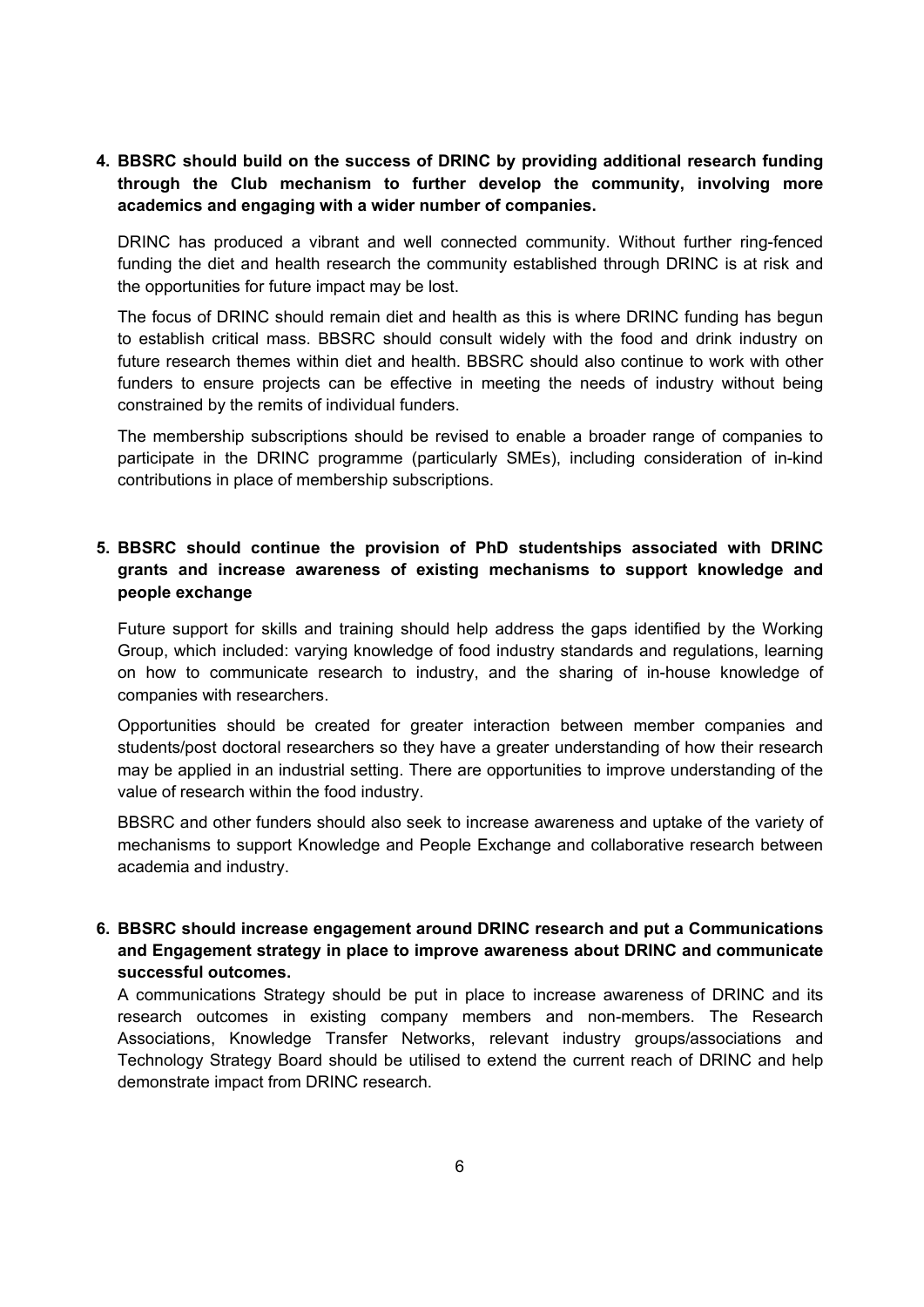## **CHAPTER 1: BACKGROUND**

## **UK Food Industry**

- 1. The food industry is a significant contributor to the economy of the United Kingdom. It is the single largest manufacturing sector, employing 3.7M people, and accounts for around 7% of GDP. The industry is of strategic importance in enabling the United Kingdom to meet the challenges of providing a nutritious, safe and sustainable supply of food to a growing and ageing population in a world with increasing scarcity of resources.
- 2. The sector is intensely competitive and, apart from a small number of large companies, it is dominated by small companies operating on low margins. Research capacity is therefore limited and sector spend on R & D totalled £1.13Bn in 2009<sup>1</sup>. Within the food industry most product development proceeds incrementally, and (outside the very large multinationals) large research centres do not exist. The industry is well served by the Food Research Associations (Campden BRI and Leatherhead) but there is scope for improved linkages with centres of academic excellence coupled with mechanisms to disseminate the results of research back to the industry.
- 3. Whilst some aspects of the industry, such as plant breeding, have a long history of links with the research community, the engagement of the food industry as a whole with the research community is relatively is limited, a consequence of a number of reasons including the small size/profit margins of companies and the lack of intellectual property that research in food related matters can generate. Even amongst larger companies, it is difficult to encourage investment in long term strategic research for the benefit of the food industry and its consumers as a whole where there is limited direct and immediate benefit for the companies involved.

#### **Diet and Health Research Industry Club (DRINC)**

- 4. The Diet and Health Research Industry Club (DRINC) was established by BBSRC in partnership between EPSRC, MRC and industry in 2007. In setting up the club, BBSRC aimed to improve linkages between the food industry and academia and support innovative strategic research that would underpin the sector and help it to remain internationally competitive.
- 5. Through consultation with industry, academia and the public, diet and heath was identified as a focus of the club, underpinning the needs of the food industry to deliver healthier foods. Substantial opportunities for innovative research exist across the food supply chain, with diet and health a significant driver for all businesses in the chain, from primary producers to retailers. The research required to address these research opportunities is interdisciplinary in nature and needs to bring together biosciences, physical sciences and engineering.
- 6. The aims of DRINC are to:
	- Support high quality, innovative, basic research within UK universities and institutes. This research will underpin the development of products that have health and nutritional benefits and help address diet-related health problems in the long-term

 $1$  [Reference/webpage no longer available – June 2017]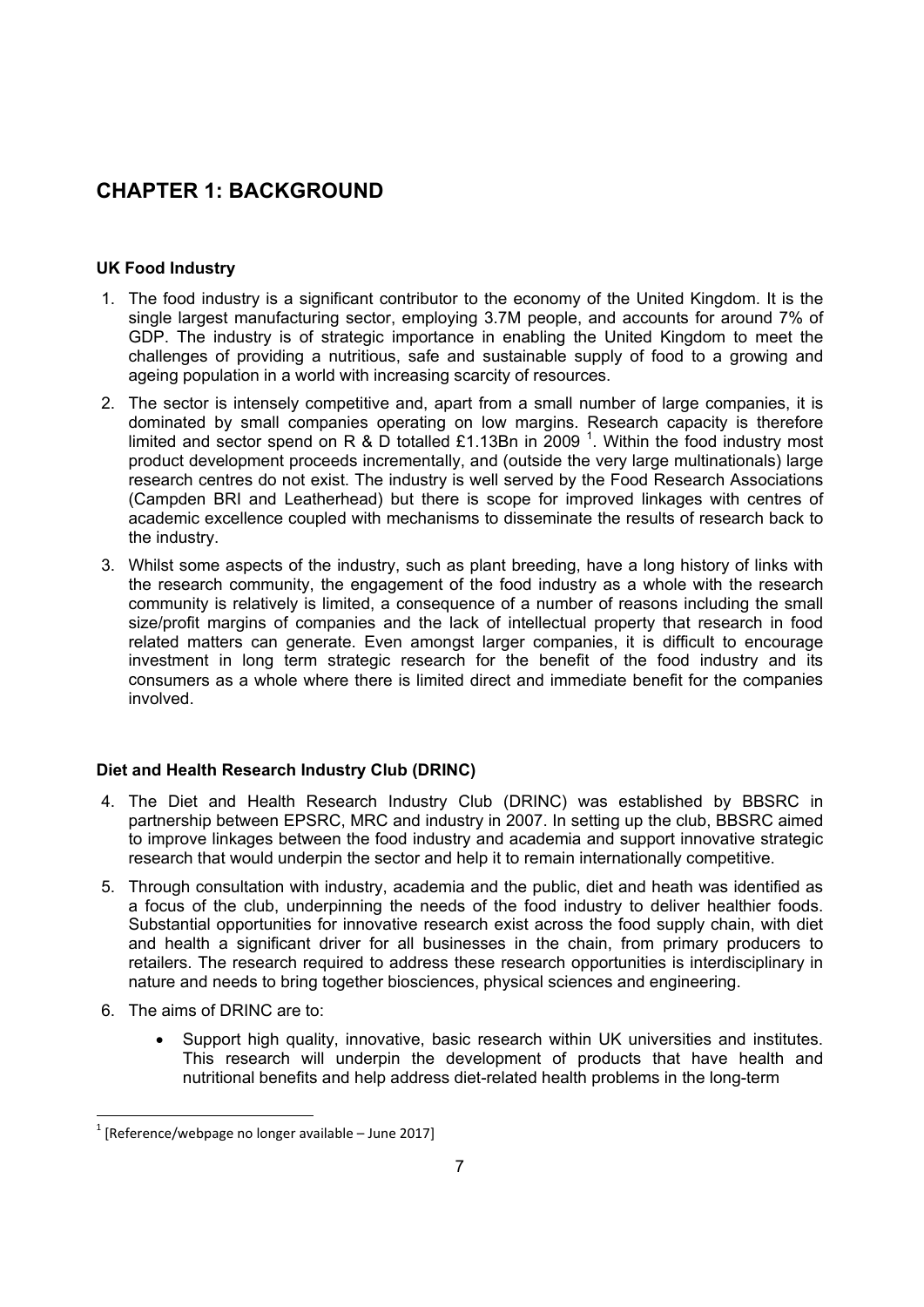- Help to strengthen and develop the research community in the food area through interdisciplinary research and the provision of training
- Ensure the transfer of knowledge between the science base and industry through the support of effective networking between the academic groups and companies involved in DRINC
- 7. The research funded through DRINC addresses the following two themes (described in greater detail at Annex 1):
	- Improved understanding of healthier diets includes effect of food components on energy intake, and how foods might be designed to have precise nutritional properties
	- Bioactives in foods includes understanding of how beneficial compounds work and how health claims may be verified
- 8. The Club operates by establishing a funding pot to support academic research. 10% of the funding pot comes from a consortium of food companies (Club members). The remainder of the support is provided by BBSRC (principal funder), with support from the Engineering and Physical Sciences Research Council (EPSRC) and Medical Research Council on a project-byproject basis for research that falls within their remits to give a total funding pot of £12.5M over five years.
- 9. The Club currently has 13 members: Campden BRI, Coca-Cola, Danisco, Danone, GlaxoSmithKline, Kraft Foods, Leatherhead Food Research, Marks & Spencer plc, National Association of British and Irish Millers Nestl, PepsiCo UK and Ireland, The Sugar Bureau and Unilever
- 10. DRINC has provided support for three rounds of grant funding, with 25 research projects awarded (list of projects at Annex 2) and 30 associated PhD studentships. Whilst all of the research funding has now been committed, projects and dissemination activities supported through DRINC will continue to run until 2013.
- 11. The Club is managed by BBSRC with the assistance of a coordinator and advice from a Steering Group made up of six industry members (elected from the company members), six academic members and a Chair (appointed by the Research Council funders). The Steering Group is responsible for the assessment of research applications and advising on the strategic direction of the club.
- 12. The research and networking activities of the club are facilitated by the coordinator, Prof Peter Schroeder (Biosciences KTN). The coordinators role is to encourage research applications to the club, monitor funded projects, identify opportunities for collaborations within the club and keep industry members updated on club activities. In addition, all research groups funded through the club are expected to attend six-monthly dissemination events which provide a forum to update company members on the progress of research projects

#### **DRINC Working Group**

- 13. With the move of DRINC from funding projects to facilitating dissemination of research outcomes, it was considered timely by the DRINC Steering Group and BBSRC to evaluate the success of DRINC in meeting its aims and advise on the need for further support to ensure that the food and drink sector can benefit from the UK biosciences research base.
- 14. A Working Group was set up in October 2011 to advise BBSRC and the DRINC Steering Group. The Working Group comprised of industry and academic representatives, who included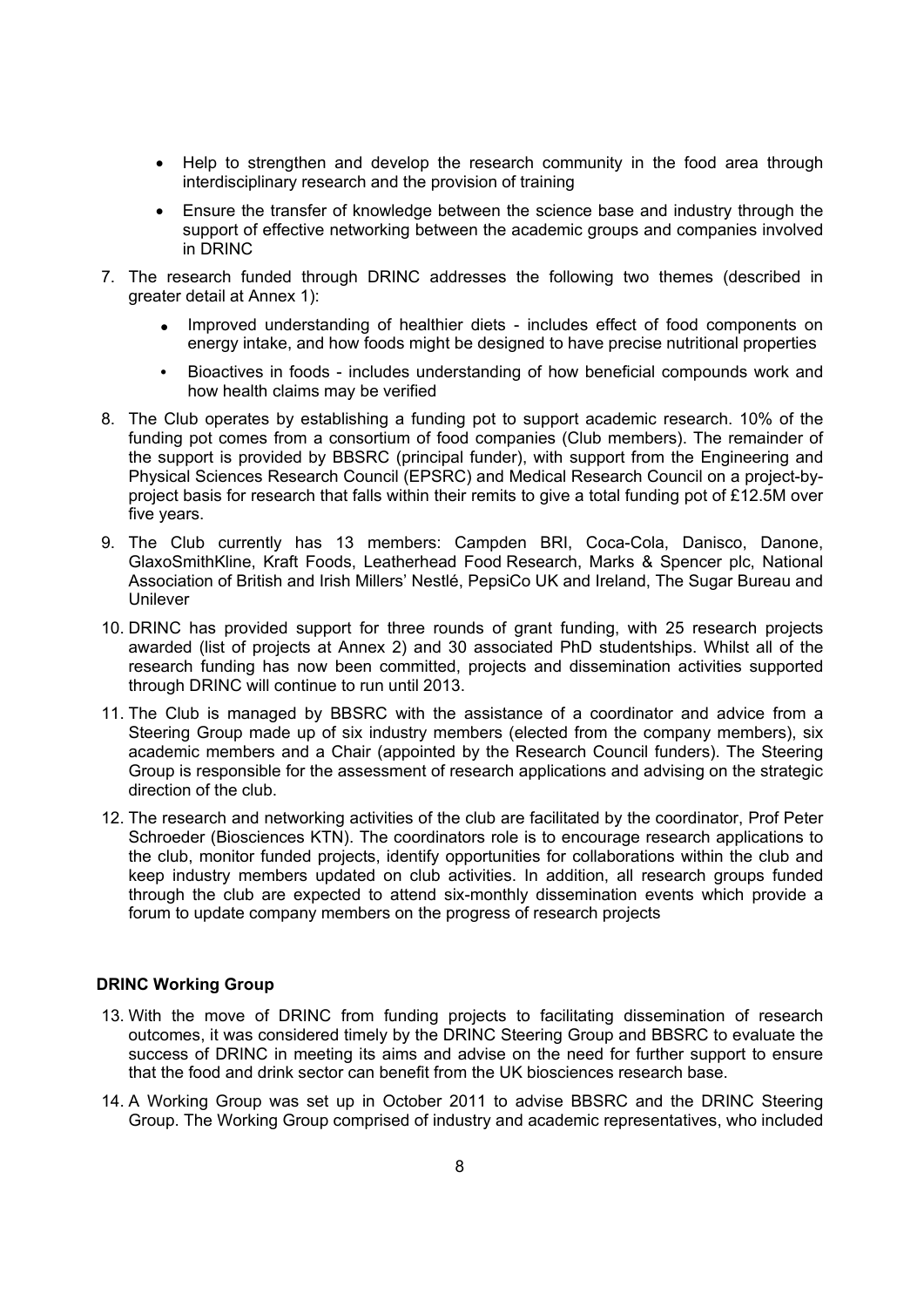members and non-members of DRINC, and representatives from the Technology Strategy Board and the joint funders of the programme (BBSRC, EPSRC and MRC). The members of the group are listed at Annex 3. The Working Groups aim were to:

- evaluate the progress of DRINC against the programmes objectives
- determine what activities are important to ensure the success and impact of BBSRC funded research outputs from DRINC
- provide recommendations on how BBSRC should continue to support research underpinning the food and drink sector and ensure knowledge exchange within the current tight financial environment
- provide a report to BBSRC, EPSRC, MRC and the DRINC Steering Group describing the conclusions of the Working Group and a case for any future activities.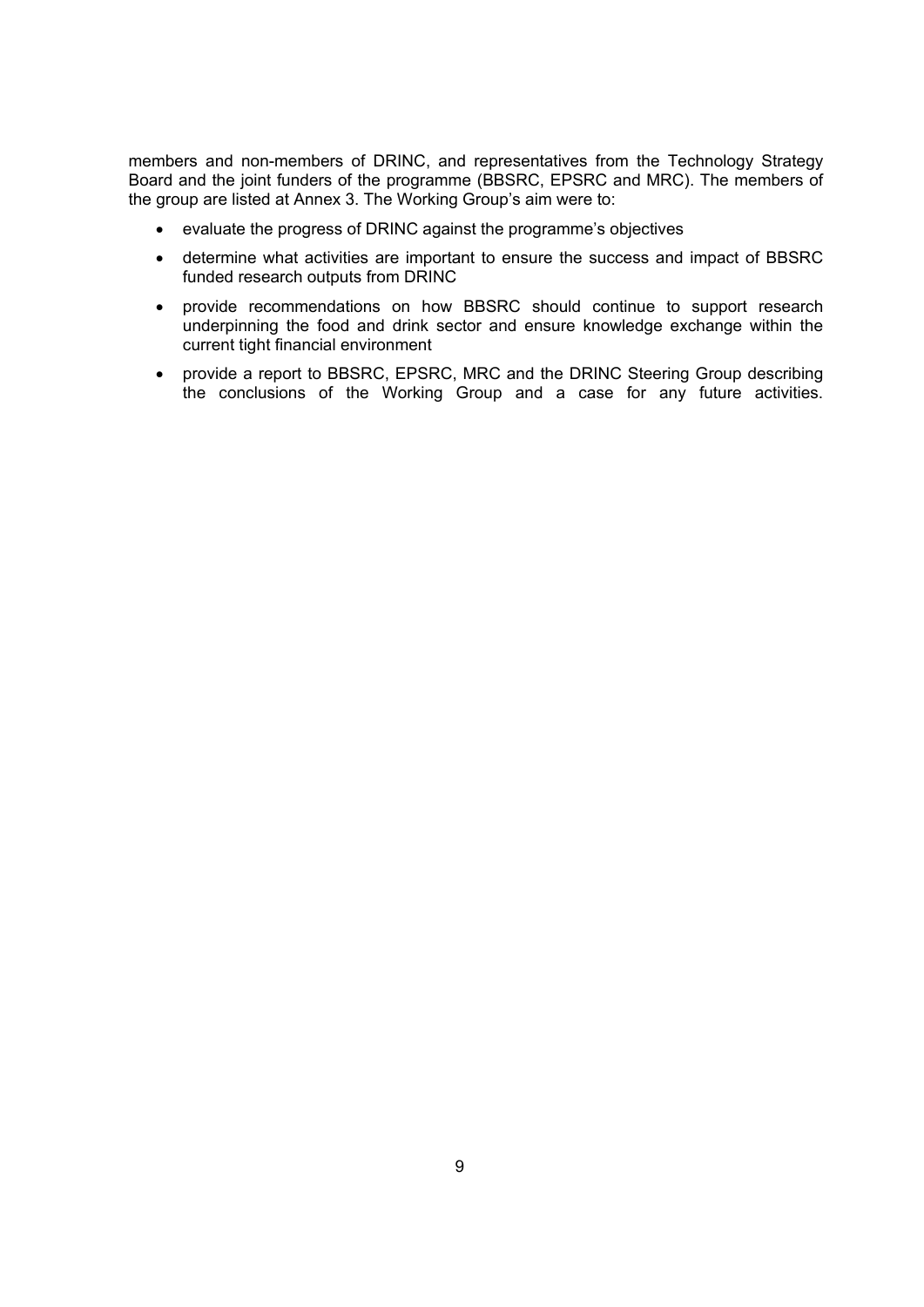## **CHAPTER 2: INTERIM EVALUATION OF DRINC**

#### **INTRODUCTION**

- 15. The interim evaluation of DRINC was set up by BBSRC and the DRINC Steering Group to determine the success of DRINC in meeting its aims, and advise on the need for further support to ensure that the food and drink sector can benefit from the UK biosciences research base.
- 16. The objectives of the evaluation were to:
	- comment on the extent to which DRINC is supporting research and training relevant to the UK food and drink sector
	- comment on the extent to which DRINC is building research capacity relevant to the food and drink sector
	- assess the effectiveness of DRINC in promoting interactions, knowledge and skills transfer between academia and industry and potential impacts
	- assess the balance and coverage of the DRINC portfolio and identify any gaps
	- comment on the potential long-term economic and social impacts of DRINC research
	- comment on the value of the club mechanism for supporting research, training and knowledge exchange relevant to the food and drink sector.
- 17. It was recognised that it would be too early to draw final conclusions regarding the outputs of the research projects due to the early stage of most projects.
- 18. The evaluation was conducted by the Working Group with evidence drawn from:
	- **Funded grant holders:** A questionnaire was sent to all 37 Principal Investigators (PIs) who had been awarded funding through DRINC (33 responses). The questionnaire covered topics including the success of the grant, previous research experience in the areas funded through DRINC, interactions with industry, research outputs and outcomes, networking and knowledge exchange, and views on Research Council support for collaborative diet and health research with industry.
	- **Unfunded applicants:** A questionnaire was sent to 33 academics whose research proposals had made it through the outline application stage but had not been successful in obtaining DRINC funding at the full application stage (15 responses). The questionnaire covered topics such as the applicants previous research experience in the areas funded by DRINC, the value of the launch workshop and application process (including any interactions with industry) and views on Research Council support for diet and health research through DRINC.
	- **Industry members:** A questionnaire was sent to the 13 industry members involved in DRINC (11 responses). The questionnaire included questions on the company s motivation for becoming involved in DRINC, the level of satisfaction with respect to the return on their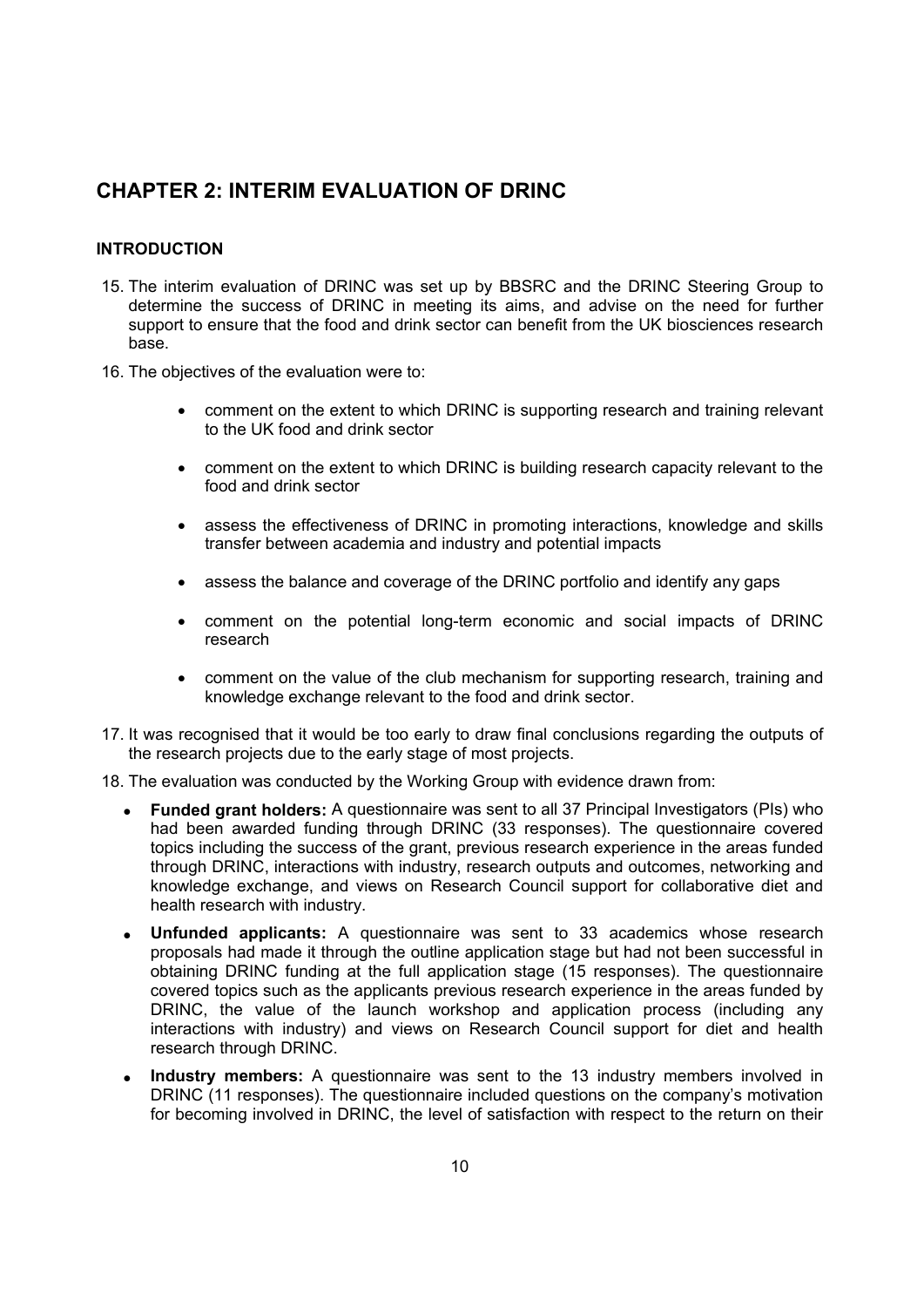investment, links formed between industry members, contributions to DRINC activities, the value of the training provided to early career scientists and views on Research Council support for diet and health research.

- **Employees on DRINC grants:** A questionnaire was sent out to 20 postdoctoral researchers working on DRINC grants (16 responses). The questionnaire covered topics including their previous research experience, training and other DRINC opportunities. interactions with industry partners and future career interests.
- **BBSRC data**: Relevant funding data were collated from BBSRC databases.
- **Outputs of DRINC grants** collated from Annual Report forms.
- 19. The following chapter reports the conclusions of the Working Groups evaluation under the following headings:
	- Relevance of research supported through DRINC to the food and drink sector and potential impacts
	- Building capacity in diet and health research
	- Effectiveness of the DRINC mechanism and knowledge exchange

#### **RELEVANCE OF RESEARCH TO THE FOOD AND DRINK SECTOR AND POTENTIAL IMPACT**

#### **Overview**

- 20. DRINC was launched in 2007 to support innovative academic research that would underpin the needs of the food industry to develop and deliver new foods of benefit to the consumer. It is supporting 25 industrially-relevant research projects, allocated competitively through three funding calls. The rigorous assessment process has ensured the projects funded are of clear relevance to industry in addition to being of high-quality. Despite most research projects being at an early stage there is evidence of a variety of outputs which will benefit the food and drink industry. Early indications are that DRINC is likely to deliver significant impacts to the food and drink sector.
- 21. The Club has a well balanced portfolio which is of relevance to the wider food and drink industry outside of DRINC s membership. The Steering Group has directed the calls effectively to ensure a balanced portfolio covering most critical areas. Three areas have been highlighted where there are gaps in the portfolio: The effects of processing technology on diet and health; understanding the biological, chemical and physical basis of taste, texture and flavour; and the psychology and biology of factors which influence food choice. These areas were highlighted within the funding calls but lacked sufficiently competitive applications for funding.

#### **Industry relevance**

- 22. The Working Group considered that the DRINC projects were addressing key challenges for the food and drink industries. All of the company members which responded to the survey considered that the research funded through DRINC was more relevant to the food and drink sector than wider research council-funded research. Eleven of the 13 company members that responded considered the research to be relevant or very relevant to their company, with the remaining two considering it to be somewhat relevant.
- 23. The role of the industrial members in shaping the research agenda and deciding which projects should be funded, as well as the inclusion of industry relevance in the assessment procedure, ensured the industrial relevance of the funded projects. Whilst the particular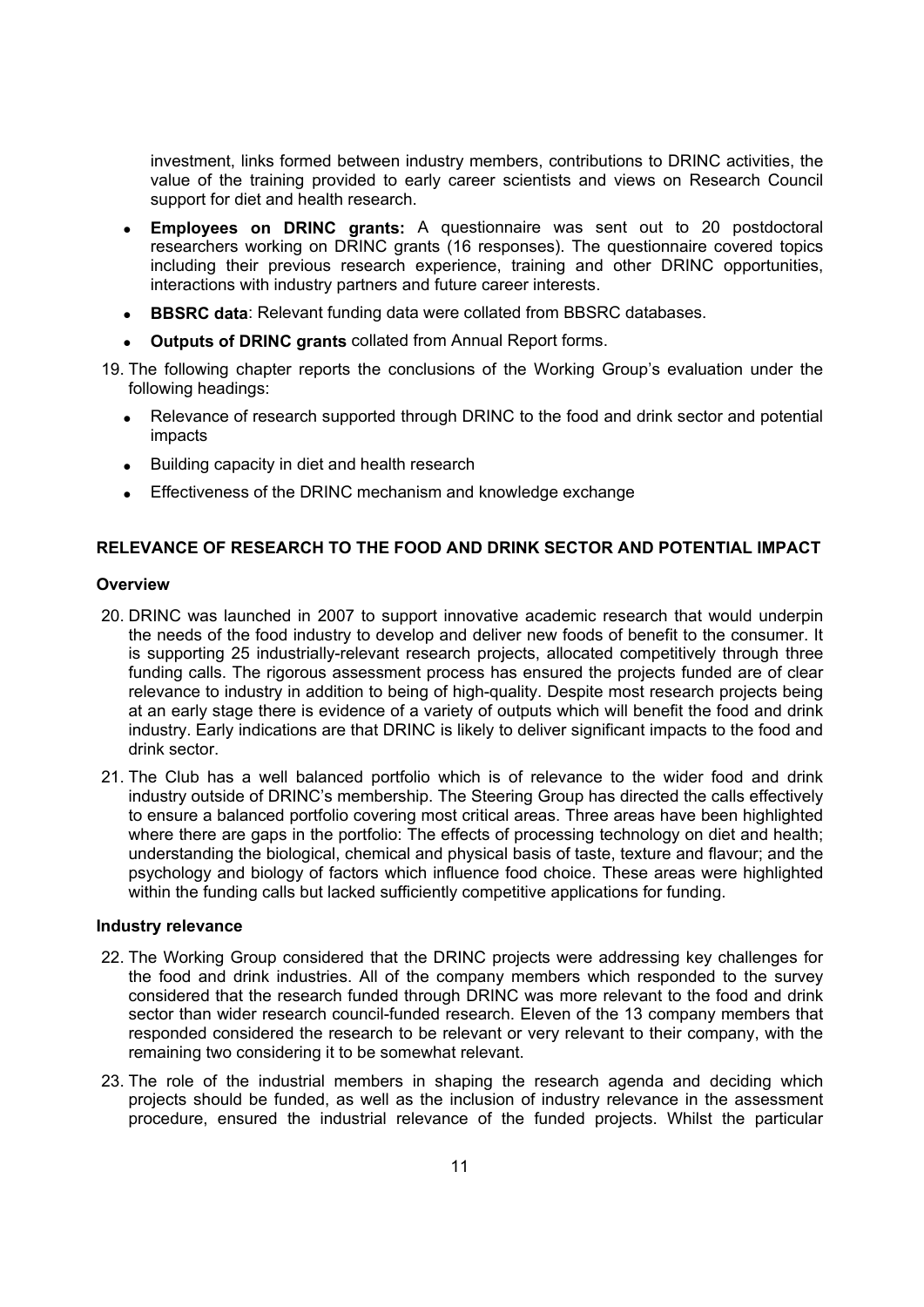interests of the companies present in DRINC had influenced the projects receiving funding, through the scoping of the calls for proposals, the Working Group considered that the research supported was broadly applicable to the needs of the wider food and drink sectors.

- 24. The industry relevance of individual projects appeared to be greatest where there were links to companies. Closer links between academics and industry provided greater opportunities for detailed discussions about the research and how to take forward the findings. The Working Group emphasised the importance of academics visiting industry so that they could fully appreciate the industry environment and context for their project.
- 25. DRINC has enabled industry members to identify new opportunities in research areas they had not previously considered as having relevance to them, especially within theme 1, highlighting the value of the mechanism in enabling industry engagement in more risky and speculative projects. The following comments were made by company members:

*'It has been a showcase for UK quality science to an international company that conducts most its research outside of the UK.'* 

*'I have seen some first class science and some industrially relevant applications. I really think we need a DRINC 2 to build on this wonderful achievement.'* 

*'It has been very useful having access to the academics*

#### **Balance and coverage of the portfolio**

26. The DRINC portfolio was considered to be generally well covered, with a good split between the research themes: Theme 1: Research leading to an improved understanding of healthier diets, and Theme 2: Research relating to bioactives in food that benefit health (Table 1). The Working Group noted that the assignment of projects to categories was not an exact science and some projects spanned several categories.

| Sub             | Category                                                      | <b>Number</b>  | Percentage of |
|-----------------|---------------------------------------------------------------|----------------|---------------|
| theme           |                                                               | of grants      | portfolio     |
|                 | Theme 1: Research leading to an improved understanding of     |                |               |
| healthier diets |                                                               |                |               |
| A               | Understanding the biological, chemical and physical           | $\Omega$       | $\Omega$      |
|                 | basis of taste, texture and flavour                           |                |               |
| B               | Understanding the functionality of food and drink             |                | 4             |
|                 | components                                                    |                |               |
| C               | The role of food constituents/food viscosity on energy        | 5              | 20            |
|                 | intake                                                        |                |               |
| D               | An understanding of food structure and its influence          | 6              | 24            |
|                 | on human physiology                                           |                |               |
|                 | Theme 2: Research relating to bioactives in food that benefit |                |               |
| health          |                                                               |                |               |
| A               | Production, formation and separation of bioactives            | $\overline{2}$ | 8             |
| B               | Processing and delivery                                       | $\overline{2}$ | 8             |
| C               | Efficacy, mechanism and best practice for proving             | 9              | 36            |
|                 | action                                                        |                |               |
|                 |                                                               | 25             | 100           |

**Table 1** Balance and coverage of the DRINC portfolio

The scope of the sub-themes is outlined in Annex 1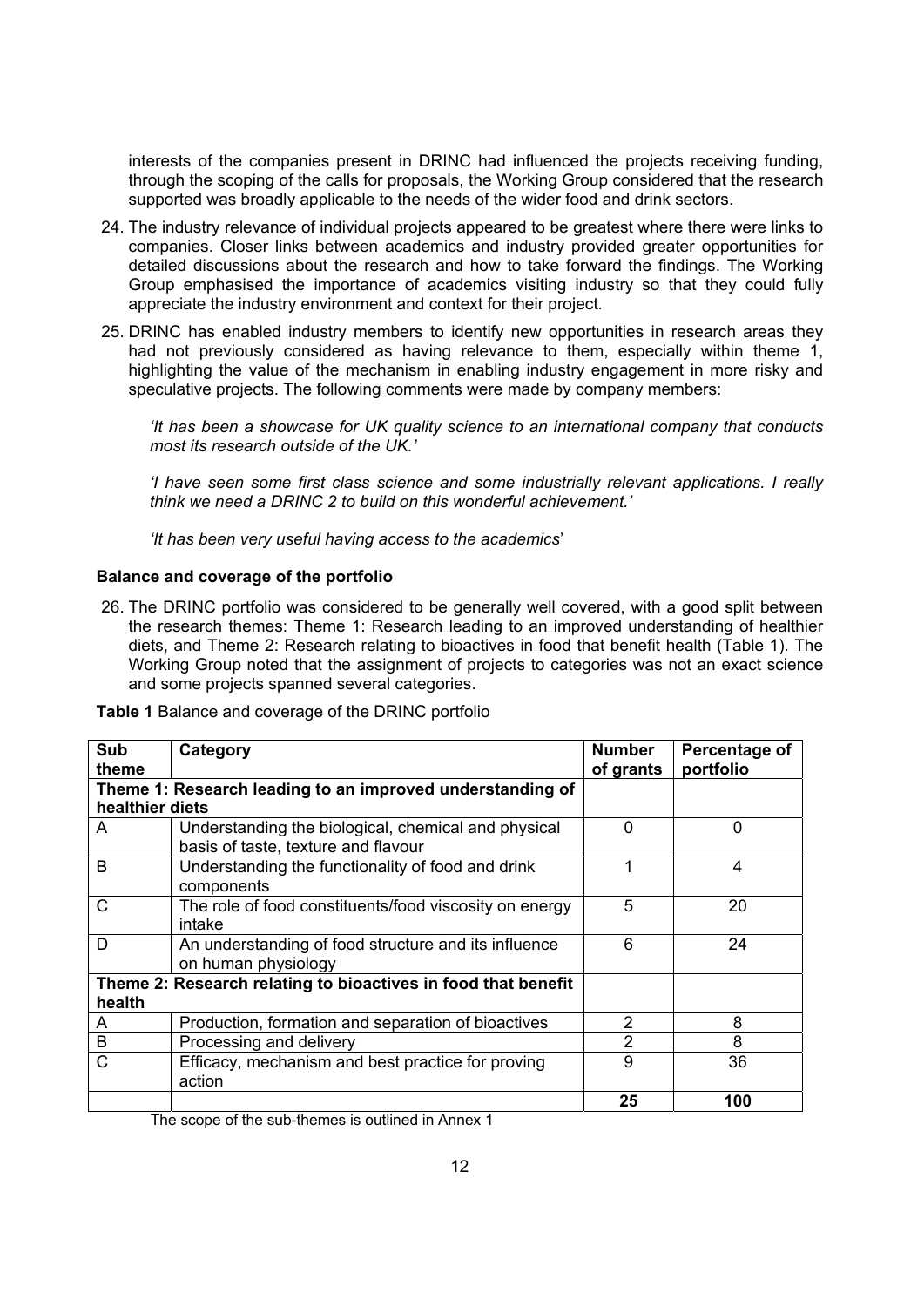- 27. Funding for the first call was dominated by research on bioactives. However, subsequent calls were adjusted to focus on other areas of research within DRINCs remit, such as diet-GI interactions and the modification of primary raw materials, to try to ensure a balanced portfolio.
- 28. The majority (80%) of industry partners questioned in the evaluation survey reported that there was good coverage of the remit by the funded grants, with no significant gaps in the research supported by the programme. Only three industry members identified specific areas requiring more support. There was also evidence from the industry responses that they were not fully aware of the wider Research Council funding relevant to their interests.

*'Support for areas at a good level. If there was significantly more, I feel the research quality would suffer. An area at the periphery that was not addressed fully was how we can breed/grow plants with higher nutritive content, what effect this could have on human health and how we could persuade farmers to grow and people to consume.'* 

*'Satiety could be better funded.'* 

*'Biomarkers for health – still a lot of scope. Bioaccessibility of nutrients. Effects of food processing on diet and health.'* 

29. In contrast to the industry members, the majority of grant holders (64%) considered that there were areas within the DRINC remit requiring more support. However, there was limited feedback on the areas requiring more support and little consensus on the areas that were poorly served. Comments included:

*'Appetite and food choice/consumption are very poorly provided for, other than DRINC. The social/population elements need major attention, not just biology/psychology.'* 

*'Food engineering. Food manufacturing is the biggest industry in the UK and gets virtually no Research Council support. This part of the research community will not exist soon.'* 

*'Flavour perception and basic sensory processing.., which is clearly critical to consumer behaviour.'* 

*'Biomarkers for assessing early decline in metabolic and vascular health.'* 

*'Limited support on major commodity crops as opposed to high value crops and tools.'* 

*'Very little strategic research on animal derived foods and health unlike the situation with the plants.'* 

*'Studies investigating molecular actions of food components at the cellular level.'* 

- 30. The Working Group considered the following areas of DRINCs remit as having limited or no projects funded despite being highlighted within the research calls and being of importance to the industry:
	- The effects of processing technology on diet and health
	- Understanding the biological, chemical and physical basis of taste, texture and flavour
	- The psychology and biology of factors which influence food choice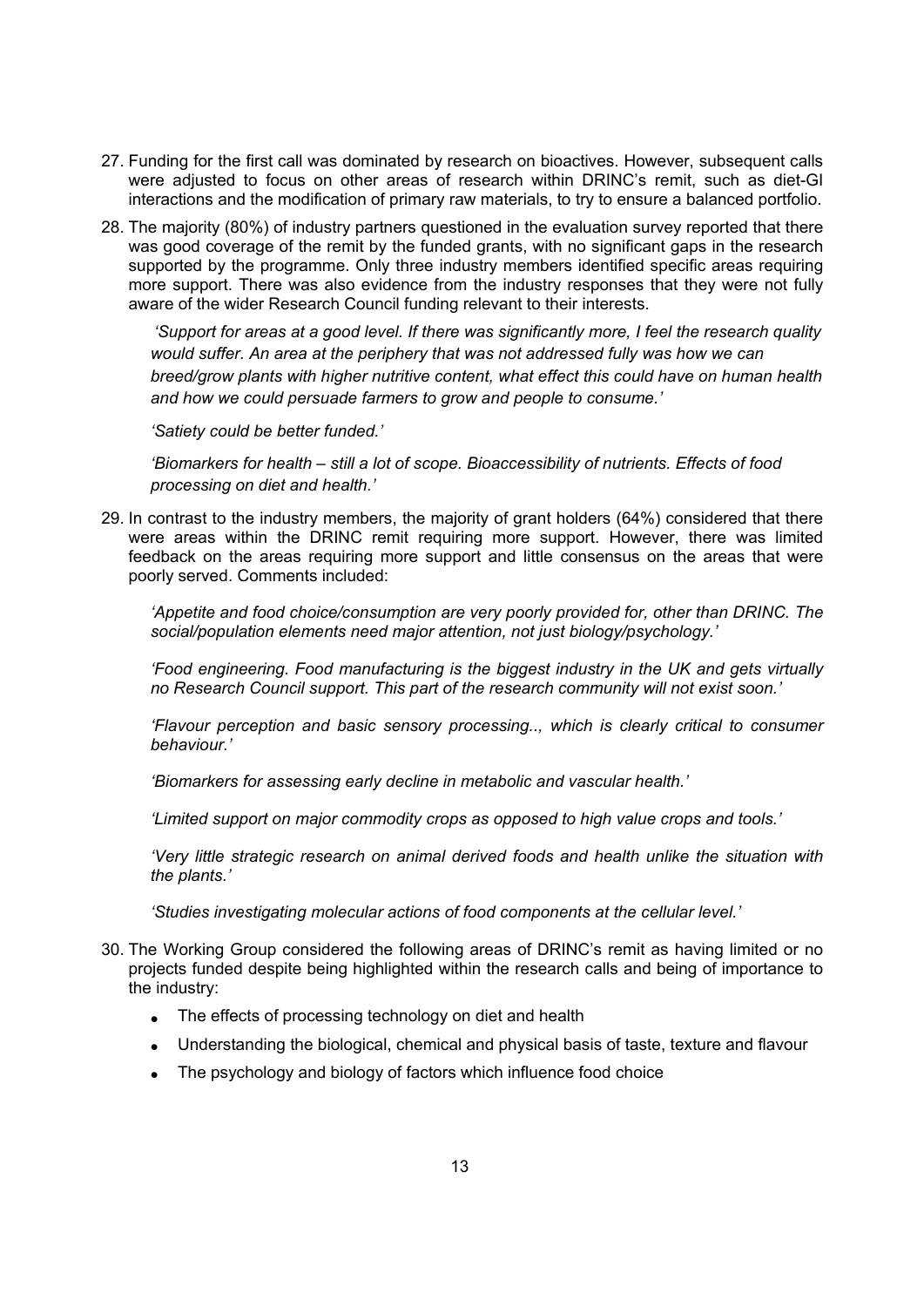#### The effects of processing on diet and health

- 31. DRINC received quality applications involving process science (the physics, chemistry and biology that underpins food processes) and a number of these applications were funded. However, it received very few proposals involving either process or mechanical engineering even though there are a number of internationally recognised academic groups in these fields in the UK.
- 32. Possible explanations include that:
	- some groups may have assumed that a BBSRC-led research call was not applicable to them
	- there may be a lack of understanding amongst researchers about the potential value of this type of research
	- the UK manufacturing base for food processing equipment is now quite small and was not engaged in DRINC.

#### Understanding the basis of taste, texture and flavour

33. In order to tackle major issues such as fat, sugar and salt reduction, DRINC members believed it was important to have a better understanding of the physical, chemical and biological factors that affect the perception of taste, texture and flavour. The Working Group highlighted the lack of successful applications in this area and considered that it was likely to be due to the relative lack of people with relevant expertise entering academia and industry to work in this area.

#### Psychology and food choice/satiety

34. Understanding the links between the psychological and biological influences on food choice and satiety has a massive potential in the food industry. Good applications were received in this area: four were funded and a similar number narrowly missed out on funding. There are a limited number of academic groups in the UK able to contribute to the psychology of food choice, especially when they are required to work closely with basic biological science. To be successful, projects in this field also need strong industrial links.

#### **Research outputs**

- 35. The data for the evaluation was collected at the beginning of 2011 when the research projects funded through the first two funding calls were well underway, but had not yet been completed; and research projects from the third call had only just started. It was therefore recognised that many of the projects were at an early stage and that it was too early to fully evaluate the outputs from the programme.
- 36. However, the Working Group recognised the rigorous and competitive nature of the assessment process that had been set up to ensure that the projects funded through the DRINC programme met the high scientific and industrial relevance requirements of the Research Councils and industry members. All but one of the twenty five research projects were considered to be making good progress on the basis of annual report assessments and presentations at dissemination events. As a result of the selection process and progress to date there are expected to be a variety of significant, quality impacts from the DRINC projects in the longer term.
- 37. All of the projects had, or are expected to, generate papers for international journals relevant to the field and present at local, national and international meetings in the short to medium term. In addition, it was anticipated that many of the projects would produce other valuable outputs, including new processes, products, technologies and resources; intellectual property;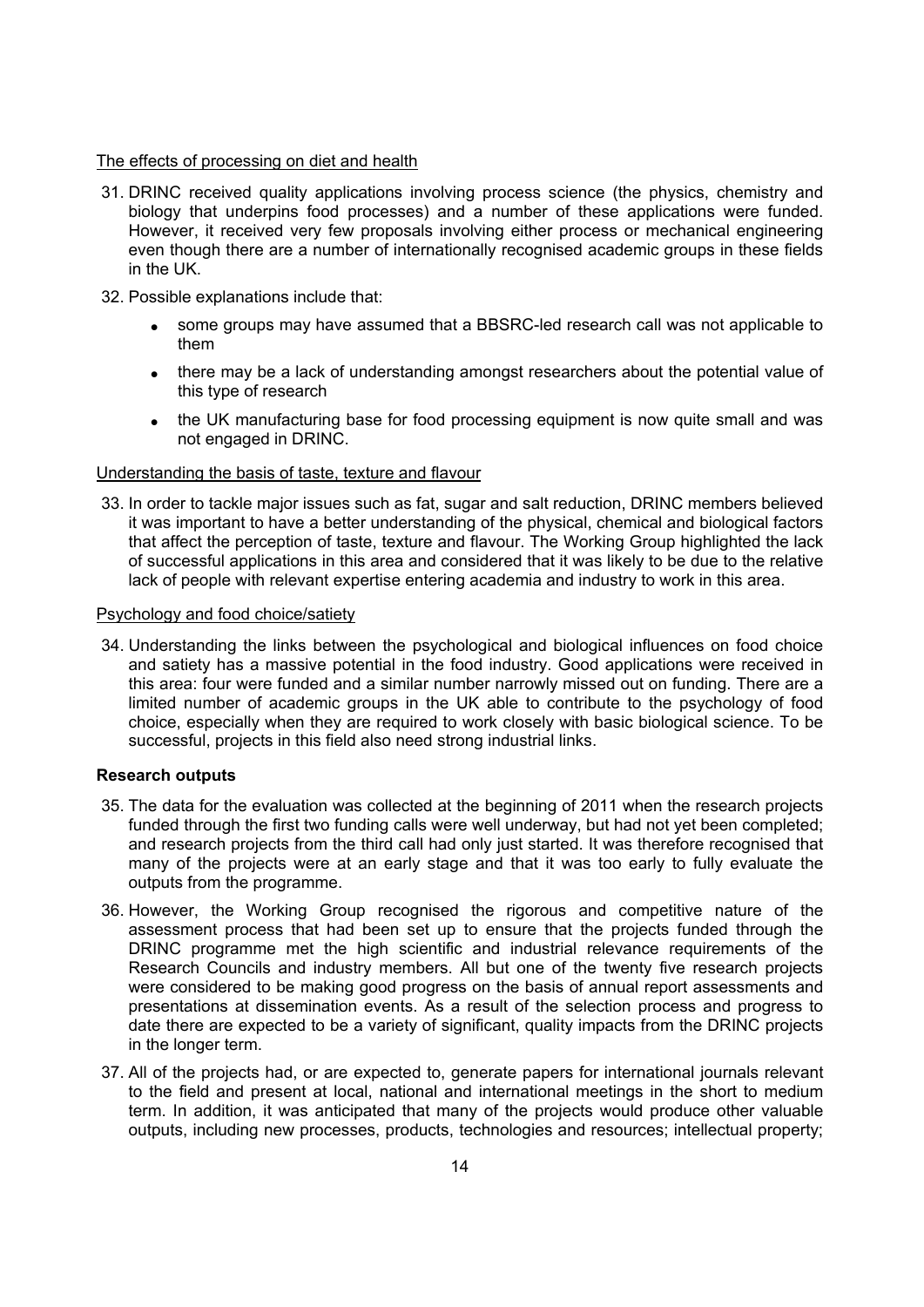further grant applications and partnerships; and training. Whilst some of these outputs are possible within the short to medium term, it was acknowledged by the Working Group that the majority of these outputs would be realised in the medium to longer term and that these would need to be tracked to fully evaluate the impact from DRINC. The new Research Councils Research Outcomes System should enable the collection of these impacts over the longer term.

#### Publications and presentations

38. The grant holder surveys and annual reports demonstrated that a number of high quality publications had been produced (or were in development) for academic journals relevant to the field (Table 2 and Annex 4)

| Agro Food Industry Hi-Tech                   | <b>Free Radical Research</b>                   |
|----------------------------------------------|------------------------------------------------|
| American Journal of Physiology-Regulatory    | Handbook of Diet and Behaviour                 |
| Integrative and Comparative Physiology       |                                                |
| Appetite                                     | Handbook of Food Addiction                     |
| <b>British Journal of Nutrition</b>          | International Journal of Behavioural Nutrition |
|                                              | and Physical Activity                          |
| <b>British Journal of Sports Medicine</b>    | Journal of Addiction                           |
| Cell Metabolism                              | Journal of Obesity                             |
| <b>Cereal Chemistry</b>                      | Neurogastroenterology and Motility             |
| <b>Current Opinion in Clinical Nutrition</b> | <b>Nutrition Research Reviews</b>              |
| European Journal of Biochemistry             | Proceedings of the Nutrition Society           |
| Food Hydrocolloids                           | Sports medicine                                |

**Table 2**: Journals published in by DRINC grant holders

39. All of the projects had provided presentations at academic conferences and dissemination events, and the majority of grant holders funded through the first call had met industry members to discuss their research.

*Research groups have been invited by industry members to attend meetings and conferences, including visits to Campden BRI, Leatherhead Food Research; Unilever, Vlaardingen; Danone, Paris; Nestle, York; GlaxoSmithKline; European Steering Council of Coca Cola in Brussels (October 2009); US-Ireland functional foods meeting (March 2010);*  and the 69<sup>th</sup> Nestle Nutrition Institute workshop (October 2010).

#### New products, processes, resources, tools and technologies

40. Fifty six per cent of grant holders said that they had or were likely to develop new products, processes, resources, tools or technologies as a result of the grant, and two grant holders had completed tools. Twenty eight per cent of respondents said that they had or were likely to apply for some form of intellectual property (IP) protection, and four respondents had applied for IP rights to date. None of the IP generated from the DRINC projects had yet been licensed or yielded any income, but there was some confidence that the IP would be licensed by a DRINC company member.

*Work associated with projects at Newcastle University and Birmingham University have led to patents being filed with the GB Intellectual Property Office:*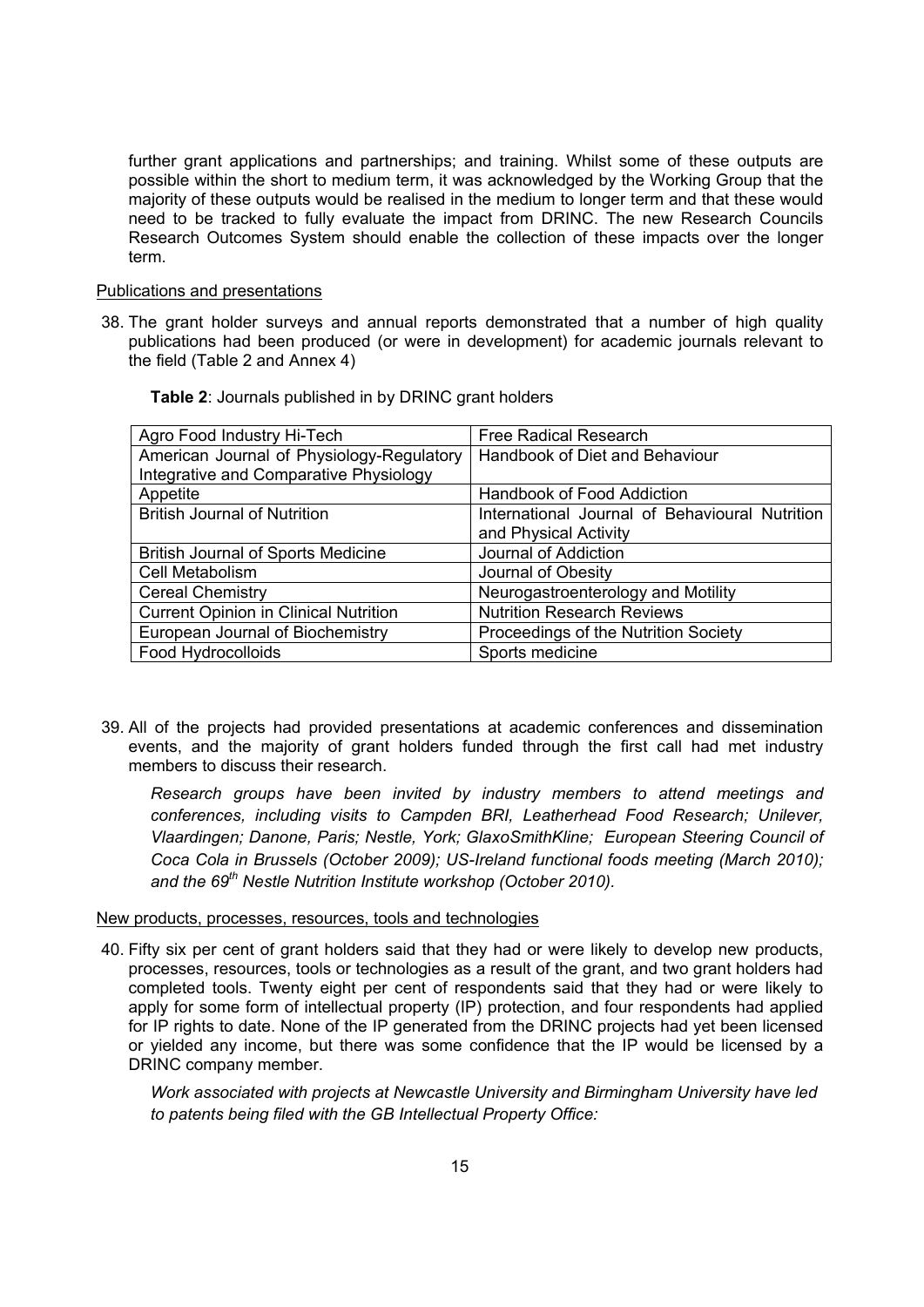*"Inhibition of Pancreatic Lipase" was filed on 25 November 2010? Patent Application Number 0920633.5 (Newcastle)* 

*"Comestible product" (appetite suppression) was filed on 21 April 2010. Patent Application number GB1006628.0 (Birmingham)* 

*Matthew Wilcox was awarded and completed a RSE/BBSRC enterprise fellowship to drive forward the commercialisation of research outcomes associated with a project funded at Newcastle University and won an award for his business plan in the RCUK business plan competition in 2010.* 

41. It was noted that the food industry tends to protect its new products, processes, tools and technologies by know-how rather than formal IP. The Working Group commented that the focus should not just be on IP when evaluating outputs, as the collaborations developed through DRINC can bring greater benefits than IP alone.

#### Spin-out companies

42. Whilst spin-out companies are relatively rare in the food industry, one researcher stated that a spin-out company was a likely result of their research.

#### Further funding

43. It is too early for the majority of grant holders to have secured further funding. However, DRINC appeared to have increased the number and quality of applications to the TSB Nutrition for Life call, and some grant holders have been successful in obtaining further funding to continue their research.

*Scientists at Birmingham University and the University of Warwick have been successful at obtaining funding in collaboration with industry from the TSB's Nutrition for life call and BBSRC's Industrial CASE competition:* 

*"ePET (edible Pickering Emulsion Technology)" Led by Cargill, with Birmingham University; and "Reduced-Salt Emulsion Technologies (Re-SET)" Led by PepsiCo*

*"Identification & characterisation of dietary inducers of glyoxalase-1 for prevention and early-stage alleviation of age related health disorders through functional foods." Led by Unilever, with University of Warwick.* 

*Scientists at the University of Warwick have been successful in at obtaining an Industrial CASE studentship with Unilever. "Anti-stress gene response in cell and tissue ageing: role of transcription factor NF-E2-related factor-2 and effect of dietary activators."*

#### **BUILDING CAPACITY IN DIET AND HEALTH RESEARCH**

#### **Overview**

44. The food industry is not a research intensive environment and its research capacity has been further reduced in recent years. DRINC is helping to re-energise the links between the research base and industry by creating an identity for research relevant to the food and drink industry and developing an academic industry community. DRINC has encouraged new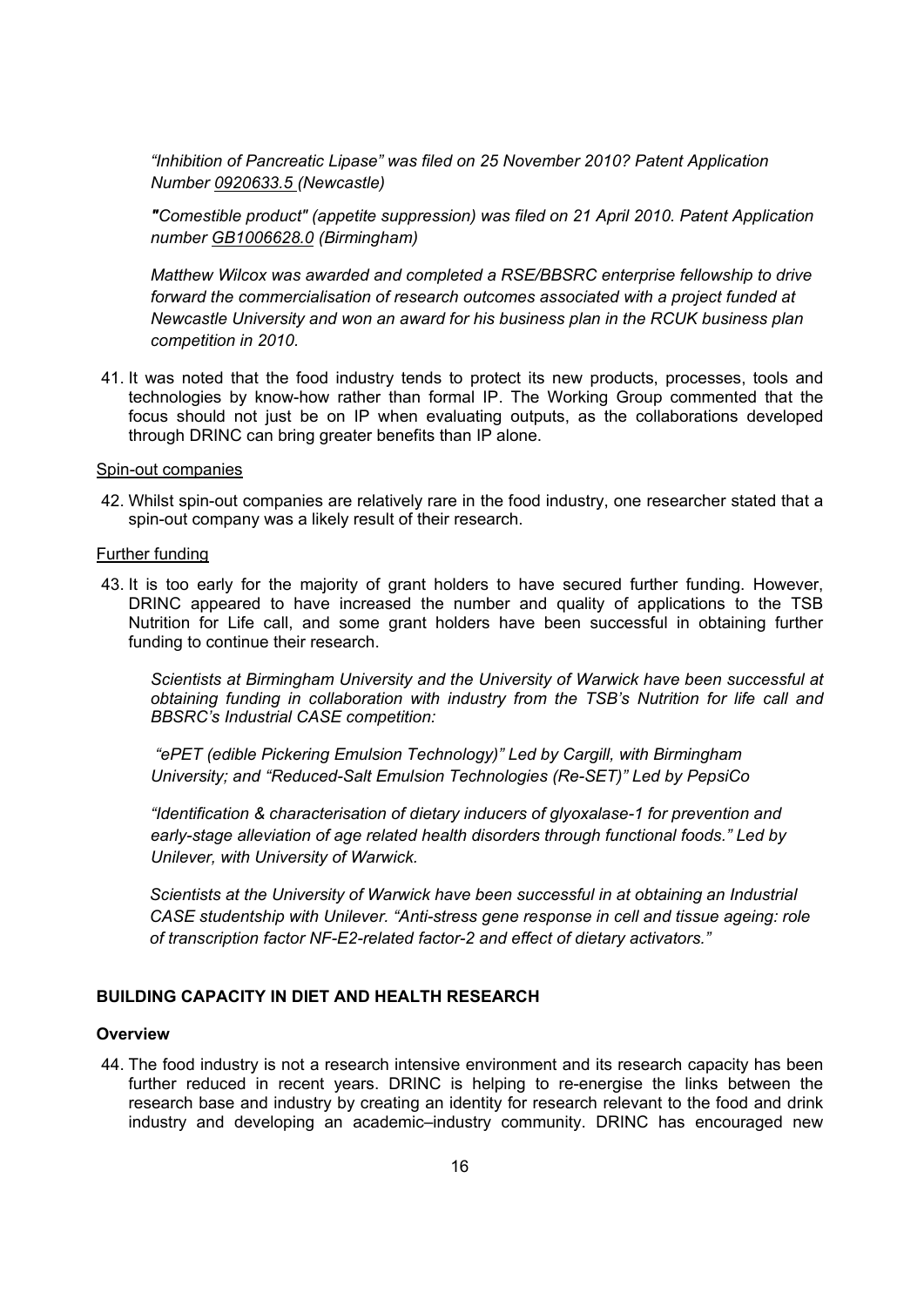researchers into the field and has helped to develop a number of partnerships that will enable the community to effectively address industrially relevant challenges. The Club provides a valuable training environment for post-doctoral researchers and PhD students but more interaction with industry should be encouraged.

#### **Academic research capacity**

- 45. The Working Group recognised that the establishment of DRINC itself had a positive impact on the academic research capacity in diet and health even at an early stage. They acknowledged that DRINC, through being a managed programme of research (including ringfenced funding, a Steering Group, programme Coordinator and dissemination events), had led to the development of a community and research capacity that would be difficult to achieve through Responsive Mode funding. It was believed that the development of the DRINC community had also produced a cohort of funded and unfunded groups that would be better prepared to respond to future research funding opportunities.
- 46. DRINC has encouraged new departments, groups and people to come into the area of diet and health research. 18% of grant holders had not previously worked in the field of diet and health and a further 27% had been working in the area for less than five years. In addition 12% of employees on grants were new to the field.
- 47. DRINC has also succeeded in bringing together different disciplines, in particular nutrition, food science and psychology, which have been valuable in addressing industry relevant research challenges and has been seen as a particular benefit by industry members. Feedback from the evaluation surveys indicated that DRINC had built new links between researchers. Five grant holders named 36 individuals, groups and institutions with which they had formed connections through DRINC. The annual reports also indicated that DRINC had been important for the development of new academic partnerships through directly facilitating networking and information sharing at dissemination events and the identification of synergies between projects.

*Scientists supported through DRINC are exploring bringing together interested members and projects to add value to DRINC's investment in the areas of 1) Diet and the Gastro-Intestinal tract and 2) Bioscience and behaviour. These activities, brought about by synergies identified through DRINC, will enhance opportunities for integration and aid the development of new ideas for collaboration.* 

*Partnerships developed through DRINC also contributed to the development of the successful Food Quality and Health Advanced Training Partnership (ATP) application, led by the University of Reading, with University of Birmingham, Rothamsted Research and Leatherhead Food Research.* 

48. Partnerships and networks built through DRINC have also aided the development of consortia that can apply to EU and other large multi-partner programmes.

*DRINC research at the University of Leeds has formed the basis for successful involvement as a major partner in EU FP7 'Full4Health' co-ordinated by the Rowett Institute, University of Aberdeen, and submission of further EU FP7 applications: 2 under (KBBE.2011.2.3-04 - Satiety control through food structures made by novel processing); one under FP7- PEOPLE-2010-ITN; and one KBBE under development on Lifestyle Nutrition and the elderly.*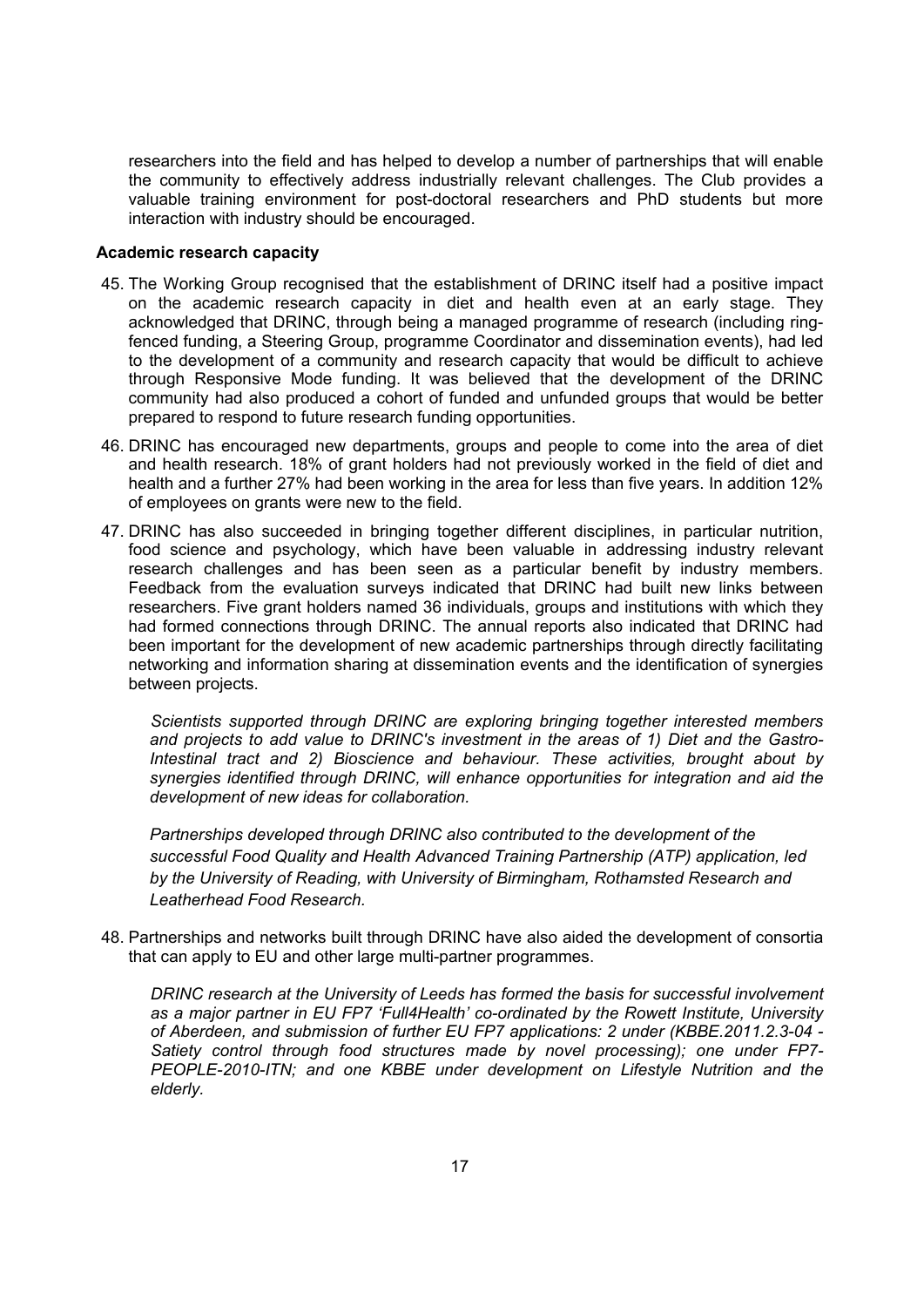*Work on food hedonics (liking and wanting) at the University of Leeds has also been taken up in 2 large NIH collaborations (09-DK-0081- Selective Reduction of Dietary Carbohydrate versus Fat: Differential Effects on metabolism, Endocrine Physiology, Regional Brain Activity and Reward Circuitry, NIDDK, Bethesda, MD \*nominated for NIH Director's Choice Prize) and (R01-HL-079478 Worksite Environmental Interventions for Weight Control, Minneapolis, MN).* 

*Scientists at the University of Warwick have been successful in obtaining funding from the EU FP7 Large-scale integrating project (with Prof. Dr. Andreu Palou and others), with a project on 'BIOmarkers of Robustness of Metabolic Homeostasis for Nutrigenomics-derived Health CLAIMS Made on food (BIOCLAIMS)', 01/04/2009 to 31/10/12* 

#### **Skills and training**

- 49. An objective of DRINC is to produce trained students and post-doctoral researchers, and increase the number of skilled professionals within the food and drink sector. DRINC is training a new cohort of people that will be able to contribute to the challenges around food and health within an industrially relevant context. DRINC is supporting 30 aligned PhD studentships and over 60 post-doctoral researchers and technicians on grants.
- 50. The focussed allocation of studentships was considered to make a valuable contribution to the industry relevant skills needs of academia and those of the food and drink industry and had the potential to have a positive impact on future recruitment. Comments from the industry survey included:

 *'post docs and PhD students will be a future resource for the industry'* 

*'I think it is very important to promote young researchers in this area – and to afford them opportunities to meet industry contacts to better understand the different perspectives.'* 

- 51. The DRINC projects themselves also provide an opportunity for training, and there is value from the exposure to companies within the programme and the industry context of the research. Projects with direct links to industry were considered to be particularly beneficial in providing training in industry relevant skills. There is scope to improve engagement between researchers and industry, especially on projects without direct industry links to provide increased training opportunities.
- 52. The dissemination events provide an opportunity for post-doctoral researchers and students to present their work through presentations, posters (judged by a panel) and networking. This provides valuable learning on how to apply and communicate their work to industry, and an opportunity for feedback from academic and industrial members. The dissemination events also provide an opportunity for all of the students to meet together, creating a cohort which the Working Group considered valuable for training.
- 53. Presentations from company representatives at dissemination events about their research interests have provided insight for researchers into the food and drink industries. This was demonstrated by the respondents to the survey which showed evidence that DRINC had increased awareness of industry challenges in the academic community and influenced the future direction of a number of academic research programmes.
- 54. It was acknowledged that increased industry attendance at dissemination events would improve the opportunities for engagement between students/post-doctoral researchers and industry, and time allocated to networking/impact activities within the dissemination event could be increased to optimise their training value.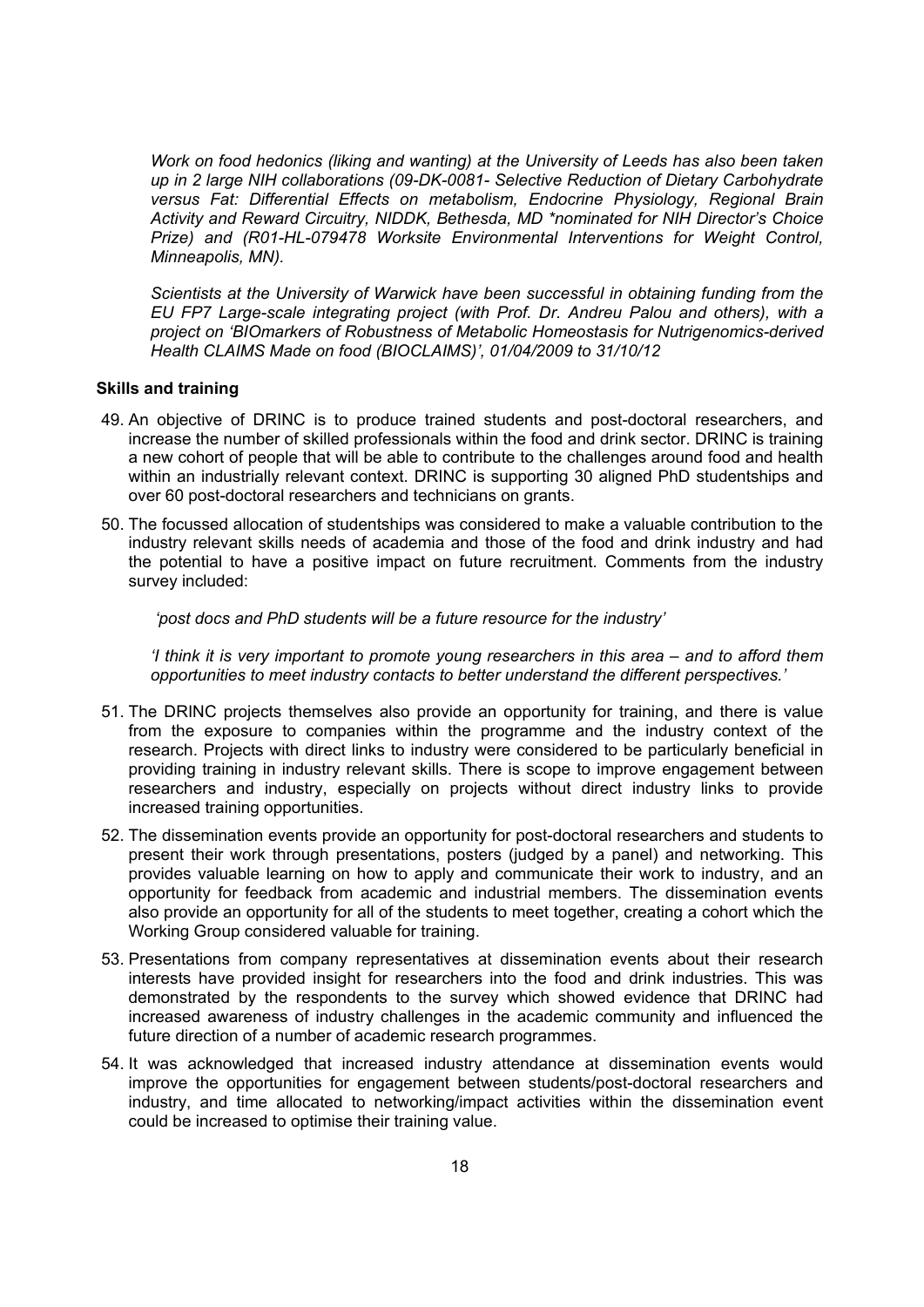55. Researchers and students on projects had varying knowledge of food industry standards and regulations. This could be improved through relevant training and closer interactions with industry. There was also an opportunity to bring together the in-house knowledge of companies, e.g. expertise about their consumers, with the understanding gained by the research groups, to bring a useful context to the academic researchers and bridge the gap between underpinning science and understanding of consumers.

#### **Research capacity in industry**

- 56. The food industry is not a research intensive environment. It has been further reduced over recent years due to consolidation and other business pressures and become more short-term in nature. DRINC has increased academic research capacity, which can support industry and increase industry engagement with the research community. It has also proven to be an effective mechanism to bring both academic and industry groups together and has extended the research opportunities of industry through the funding of early stage, industrially relevant research, which would otherwise may not be supported to such an extent. However, DRINC alone should not be expected to address the structural issues within industry that limit research potential.
- 57. Importantly, DRINC has improved engagement and partnerships between industry and academia. Twenty four (out of 25) of the DRINC grant holders identified 77 links with industry: two thirds of the partnerships were informal and one third formal. DRINC was said to be important for the development of 58% of the partnerships. The DRINC grant holders and industry members reported that important lessons had been learnt about communication/engagement between academia and industry, and who to contact within the research and industrial communities. The increase in partnerships had also led to joint industry-academic funding applications to the Technology Strategy Board (see Further Funding section above) and other new project opportunities between academia and industry.
- 58. The Working Group also recognised the potential for DRINC to underpin future recruitment of scientists into the industry with 60% of employees on grants stating that they would consider a career in industry to pursue diet and health research.

#### **EFFECTIVENESS OF THE DRINC (CLUB) MECHANISM AND KNOWLEDGE EXCHANGE**

#### **Overview**

59. In addition to supporting industry-relevant research, DRINC has also supported a wide range of other activities which have had a positive influence on bringing together the academic and industry research communities. It has fostered the development of new partnerships which have benefited the research programmes and has also started to seed wider collaborations. These benefits could not have been achieved through Responsive Mode funding. Due to the nature of the sector, the industry membership is narrow; wider engagement, particularly with SMEs, should be encouraged as the research projects progress. A communications strategy should be developed to underpin these activities.

#### **Club format**

60. The Club format was considered to deliver benefits that could not be achieved through responsive mode funding alone. DRINC has provided added value above a portfolio of research projects by creating an identity for diet and health research in the UK which has been valuable in bringing together the academic and industry community to address research and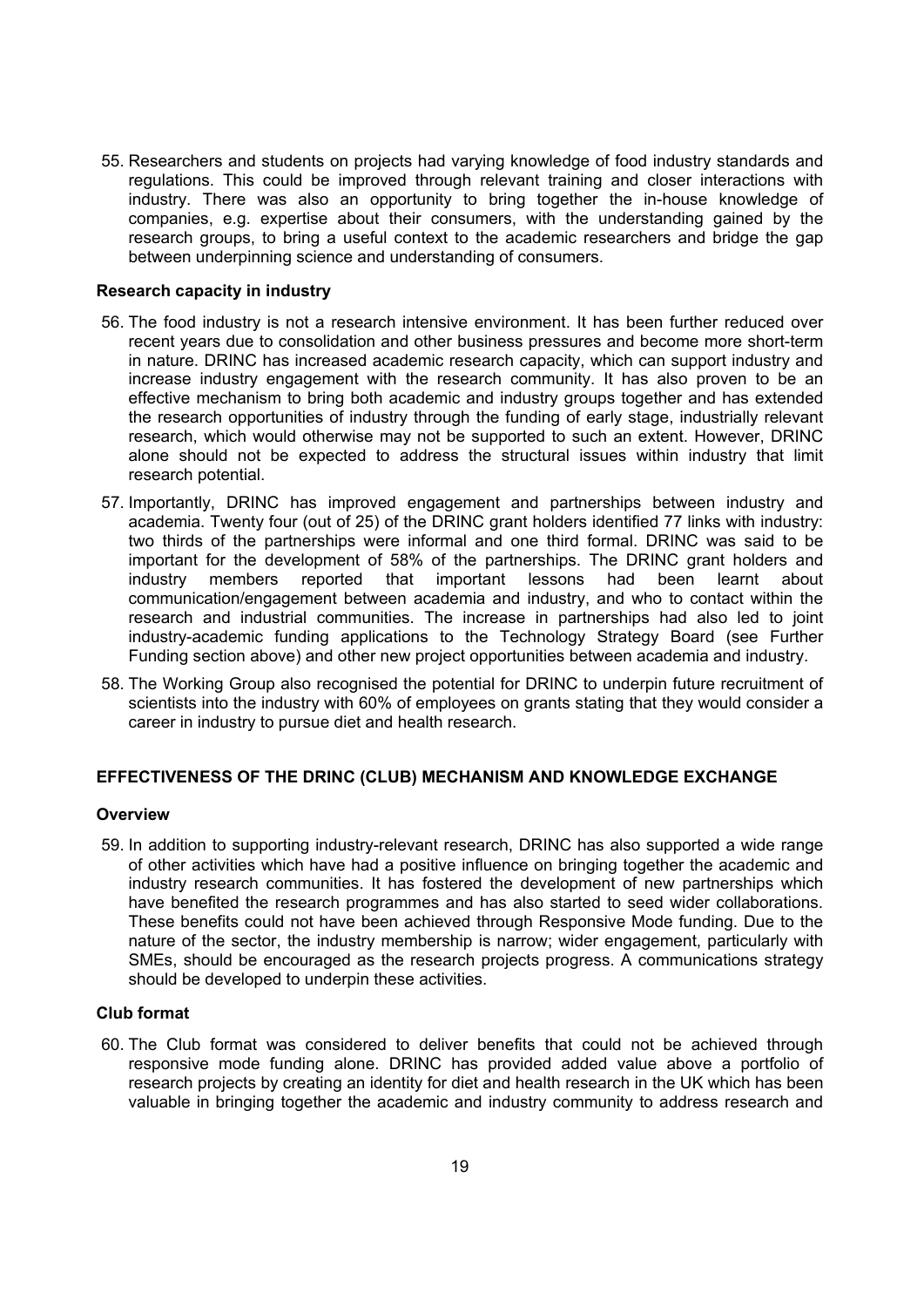training challenges and enable knowledge exchange. It was considered that the industry involvement had helped to validate the importance of the area to the wider sector and society.

- 61. The defined pot of funding available through the DRINC, and focus on diet and health, was valued by the academic applicants to DRINC. The club mechanism was considered more effective for supporting strategic research compared to Responsive Mode calls, due to the level of involvement of industry, but maintained the high academic rigour required by the research councils and DRINC Steering Group. The number and variety of projects would have probably been reduced if the research had been supported through Responsive Mode.
- 62. The two stage funding process, with an outline and full proposal stage, was also considered beneficial as it meant that applicants could produce a shorter proposal at the outline stage and had the opportunity to incorporate feedback from the DRINC Steering Group into the development of a full proposal. Particular value was attributed to the role of the Coordinator in encouraging applications, providing feedback on proposals and annual reports, and providing support to grant holders during the course of the programme.
- 63. The coordinator role has also enabled some wider dissemination of DRINCs activities including through the Research Associations.
- 64. The Steering Group, comprising of academic and industry representatives, plays an important role in the Club structure. The Steering Groups role includes the development of funding calls, assessment of proposals, monitoring of annual reports and providing feedback to the grant holders. It was recognised that industry members on the Steering Group had a better feel for the overall approach and work done in the programme compared to those who did not sit on the Steering Group but were members of DRINC. Opportunities to address this are outlined in the Knowledge Exchange section below.
- 65. It was also recognised that the Club mechanism helped bring together and align the interests of different research councils in specific research areas. The involvement of MRC and EPSRC in the programme, and the additional co-funding available, was considered important in attracting different disciplines and skills to the programme.

#### **Industry membership**

- 66. The Working Group noted concerns that the Clubs tended to be dominated by a small number of large industry players and lacked significant SME involvement. This was not considered to be surprising given the structure of the food industry and the fact that it is the larger companies that have the resource, expertise and longer term strategic horizons both to create ideas and to fully optimise the outputs from the DRINC programme.
- 67. Other structural factors influencing the membership are that even relatively small financial contributions are particularly hard for the smaller companies to find when set against the time horizon of the research programme, exacerbated further in the current economic climate. Attitudes to basic research also differ widely across a fragmented and diverse industry and the precompetitive nature of the research and the lack of IP also presented issues to company involvement in certain cases. This was to be expected given the nature of DRINC in supporting underpinning research. However other complementary sources of funding for more applied and closer to market research exist through the Technology Strategy Board.
- 68. A particular issue was highlighted around SME participation in DRINC where contributions should not always need to be purely financial. Contribution can also consist of company involvement in research calls, assessment of applications and reports, site visits and dissemination events. The Working Group thought that the role of the Research Associations and the Knowledge Transfer Networks in particular should be utilised more fully to assist SME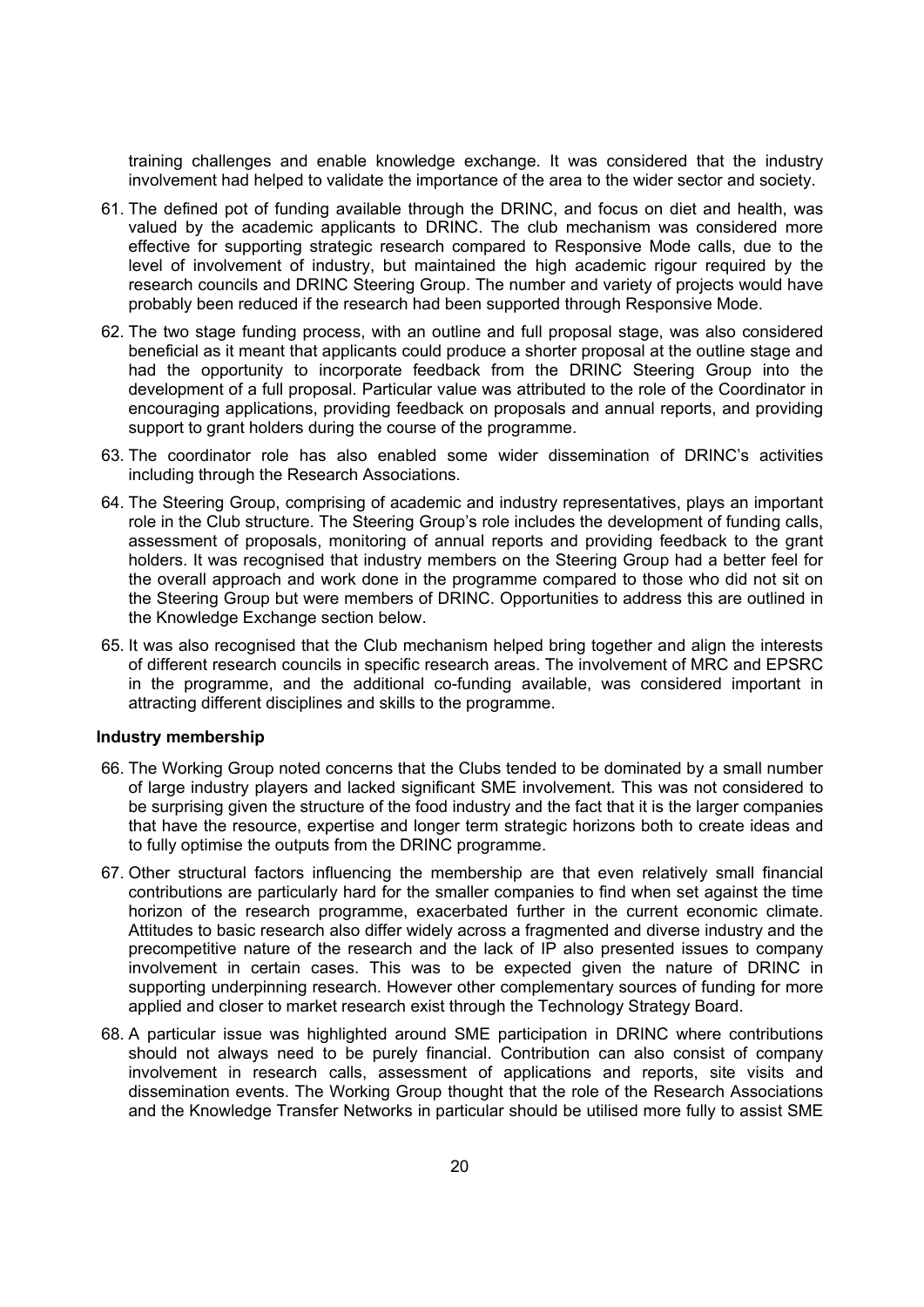participation because they were uniquely well placed through their membership to educate, communicate and coordinate.

69. Whilst Research Council support for DRINC is seen as positive, the Working Group believed that the Club mechanism should not be the only mechanism used to support diet and health research relevant to industry. Opportunities exist to exploit and optimise other collaborative research mechanisms (e.g. BBSRC IPA and LINK and Technology Strategy Board mechanisms) and use successful elements of the Club format to support research outside of the Clubs.

#### **Knowledge exchange**

- 70. The Working Group believed that the opportunities for knowledge exchange between participants were real strengths of the DRINC programme and there was evidence that this was helping to maximise the impacts of the programme by building on synergies between projects. The responses to the evaluation survey identified 77 links with industry: two thirds of the partnerships were informal and one third formal. DRINC was indicated as important for the development of 58% of the partnerships.
- 71. Five of the grant holders questioned in the survey cited academic links that had developed as a result of DRINC, naming 36 individuals, groups and institutions with which they had formed connections. Other partnerships have subsequently developed through networking and information sharing at dissemination events. The identification of synergies between projects had also led to the development of proposals for workshops to bring projects, researchers and industry with similar research interests together.
- 72. The dissemination events were seen as an important and successful mechanism for enabling training (see skills and training section above) and the development of a network of academics and industry members involved in diet and health. There is however a need for more one-toone interactions. At Principal Investigator level the dissemination events were considered useful for developing relationships between industry and academia, but at post-doctoral researcher and PhD level 1:1 interaction with industry were considered more limited and variable.
- 73. The Working Group considered the format of the dissemination events and the challenge of responding to a large number of projects and a dynamic programme. There is potential to reconsider the format of meetings and the frequency of the events, whilst maintaining the relevance and accessibility to industry members.
- 74. There is a need to increase levels of networking outside of dissemination events. Industry visits to research groups can provide opportunities for detailed discussions about the research and how to take forward the findings and increase impact, but the amount of visits varied considerably between projects. All projects are required to present their research towards the end of the project to interested industry members, but the Working Group considered there would be value in increasing the number of visits between academics and industry representatives during the course of the projects. Providing additional funding for visits could improve links and understanding on both sides. The Working Group acknowledged that that whist time pressures constrained industry representatives ability to participate in meetings it was important that they can devote sufficient time to enable knowledge exchange. It was also recognised that there might be more informal interaction than recorded through the survey or annual reports
- 75. It was acknowledged that the programme is still at a relatively early stage to fully communicate the outputs and impacts from the funded research. However it was considered timely to put a communication strategy in place targeted both at improving awareness and communicating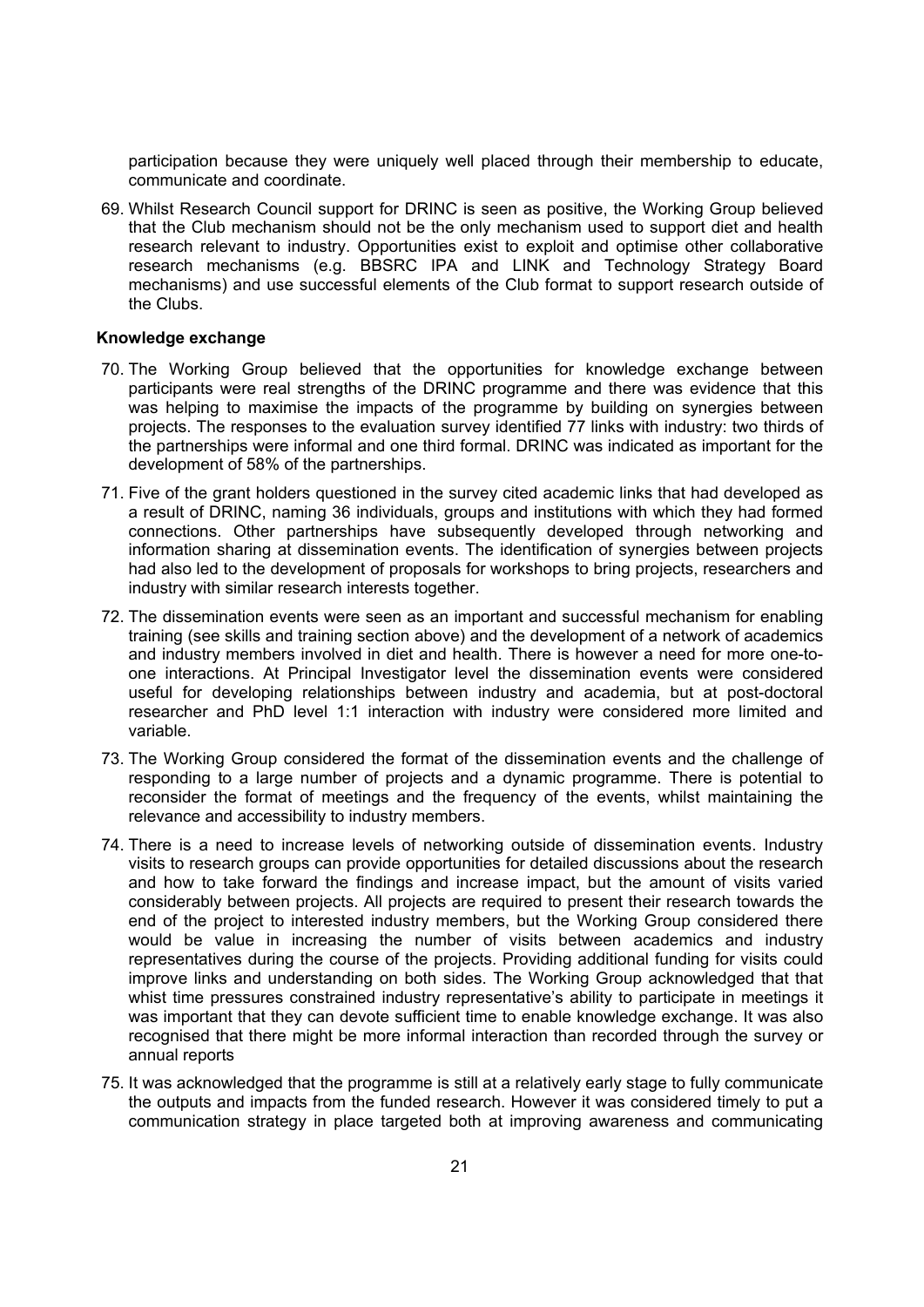successful outcomes and including the identification of who will do the communication and the appropriate vehicles for dissemination.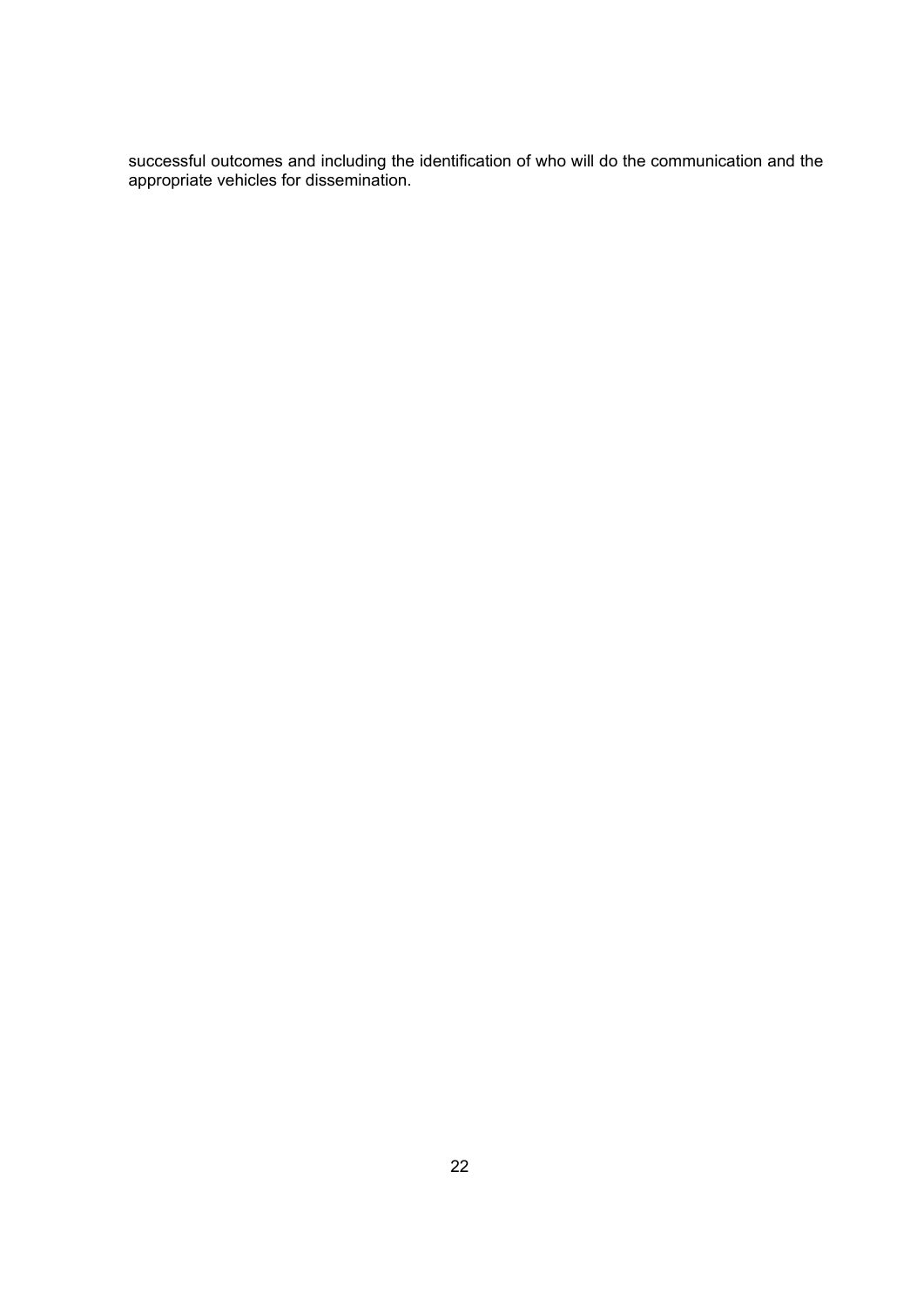## **CHAPTER 3: CONCLUSIONS AND FUTURE DIRECTIONS**

#### **OVERVIEW**

- 76. DRINC has demonstrated the opportunity to begin to address the limited links between the food and drink industry and academia and the capacity of the industry to take up innovations from the research base. The Club has proved itself to be an effective vehicle to address these challenges, by building capacity in the research community and at the same time increasing industry involvement in this strategically important area of science.
- 77. This review has established that there have been real benefits from closer links between industry and academia, valuable projects have been identified, indications are that research outcomes will be of high quality and researchers who have previously not worked in this field have now expressed an interest in working in the food arena - a direct response to the opportunity of funding through a club mechanism.
- 78. However, this development is still in an early stage and the absence of continued funding could lead to these research groups and the community that has been established breaking up. The existing fragility of the interactions was demonstrated by the difficulty DRINC has had in engaging with the SME sector. Investments in DRINC are long term and strategic for the benefit of the food industry and its consumers as a whole. Immediate impacts may be perceived as limited which can be challenging for much of the sector.

#### **RESEARCH**

- 79. BBSRC should build on the success of DRINC by providing additional research funding through the mechanism to further develop the community involving more academics and engaging a wider number of companies.
- 80. It is currently unlikely that this community will be sustained through Industrial Partnership Awards and LINK projects awarded through BBSRC Responsive Mode alone. However, the long-term challenge is to enable the food industry to become engaged in a wider range of funding mechanisms and for the community to eventually become sustained without ringfenced funding
- 81. The focus of DRINC should remain diet and health as this is where DRINC funding has begun to establish critical mass. BBSRC should consult widely with the food and drink industry on future research themes within diet and health. Themes could include understanding nutrition across the life course in addition to the research areas within DRINCs current remit which have not yet been addressed:
	- The effects of processing technology on diet and health
	- Understanding the biological, chemical and physical basis of taste, texture and flavour
	- The psychology and biology of factors which influence food choice
- 82. The lead BBSRC took in establishing DRINC was welcome and BBSRC should continue to work with other funders to ensure projects can be effective in meeting the needs of industry without being constrained by the remits of individual funders.
- 83. Particular areas where working in partnership with other research councils will be important include: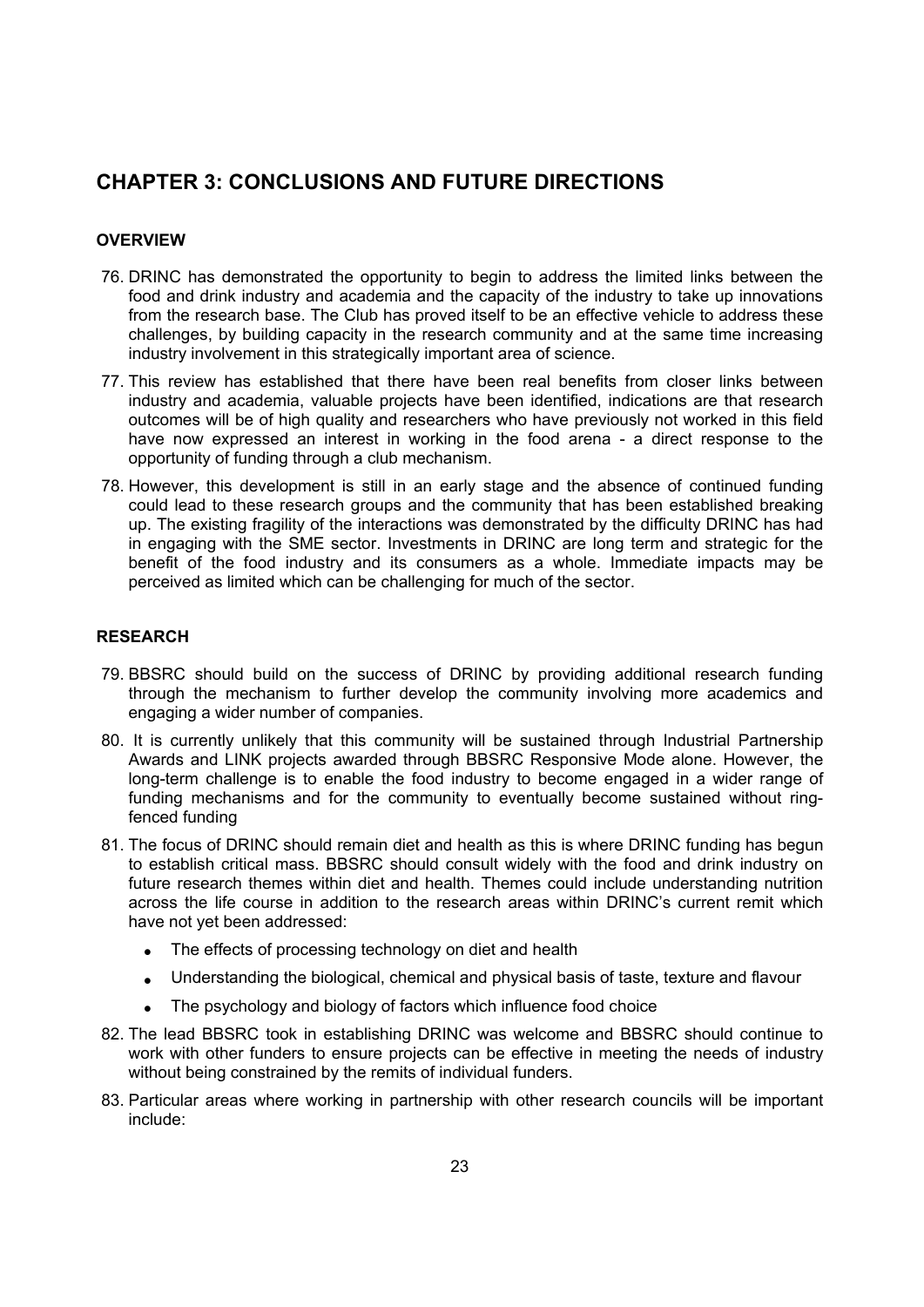- Process engineering with EPSRC
- Food choice with ESRC
- Links between diet and disease with MRC

#### **SKILLS AND TRAINING**

- 84. DRINC is playing an important role in training a new cohort of researchers who will contribute to addressing research challenges around health and food in an industrially relevant context.
- 85. It is important to maintain and build a skilled academic and industrial community that can contribute to the challenges of the food and drink sector in the area of diet and health. The focussed provision of PhD studentships by the DRINC programme has made a valuable contribution to the industry relevant skills needs of academia and the food and drink industries, and has the potential to benefit future recruitment within industry. BBSRC should continue the provision of PhD studentships associated with DRINC grants.
- 86. Future support for skills and training should help address the gaps identified by the Working Group, which included:
	- Varying knowledge of food industry standards and regulation by students and researchers. This could be improved through relevant training and closer relationships with industry.
	- Opportunities to increase the sharing of in-house knowledge of companies with researchers to provide context and bridge the gap between underpinning science and understanding of consumers.
	- Increasing the number of studentships and postdoctoral positions in the areas of processing related to diet and health; taste, texture and flavour; and psychology related to food choice; and hence opportunities for skills development and training.
- 87. Exposure of students and researchers to companies within the programme and the industry context of the research are valuable features of DRINC. The dissemination events provide an opportunity for postdoctoral researchers and students to communicate their work through presentations, posters and networking. However, there is still potential to provide learning on how to communicate research to industry, particularly where industry representatives are not specialists in the area of research. In addition there is the opportunity to provide greater interaction between companies with students and post doctoral researchers so they have a greater understanding of how their research may be applied in an industrial setting. Mechanisms to address this include:
	- Encouraging more formal and informal links between projects and companies.
	- Increased attendance and industry input at dissemination events
	- Increased networking and impact activities within and outside of dissemination events
	- Involvement in Research Council and TSB People and Information exchange schemes such as the Industry Interchange Programme, Knowledge Transfer Partnerships (KTPs) and Industry Fellowships scheme.
	- Participation in the Advanced Training Partnership (ATP) programmes
- 88. There are opportunities to improve understanding of the value of research within the food industry. Whilst it is recognised that there are barriers to industry engagement in research, there is potential for the clearer and wider communication of DRINC funded research, including its potential impacts. There are also opportunities for increased industry involvement in research projects and dissemination events to improve understanding by industry and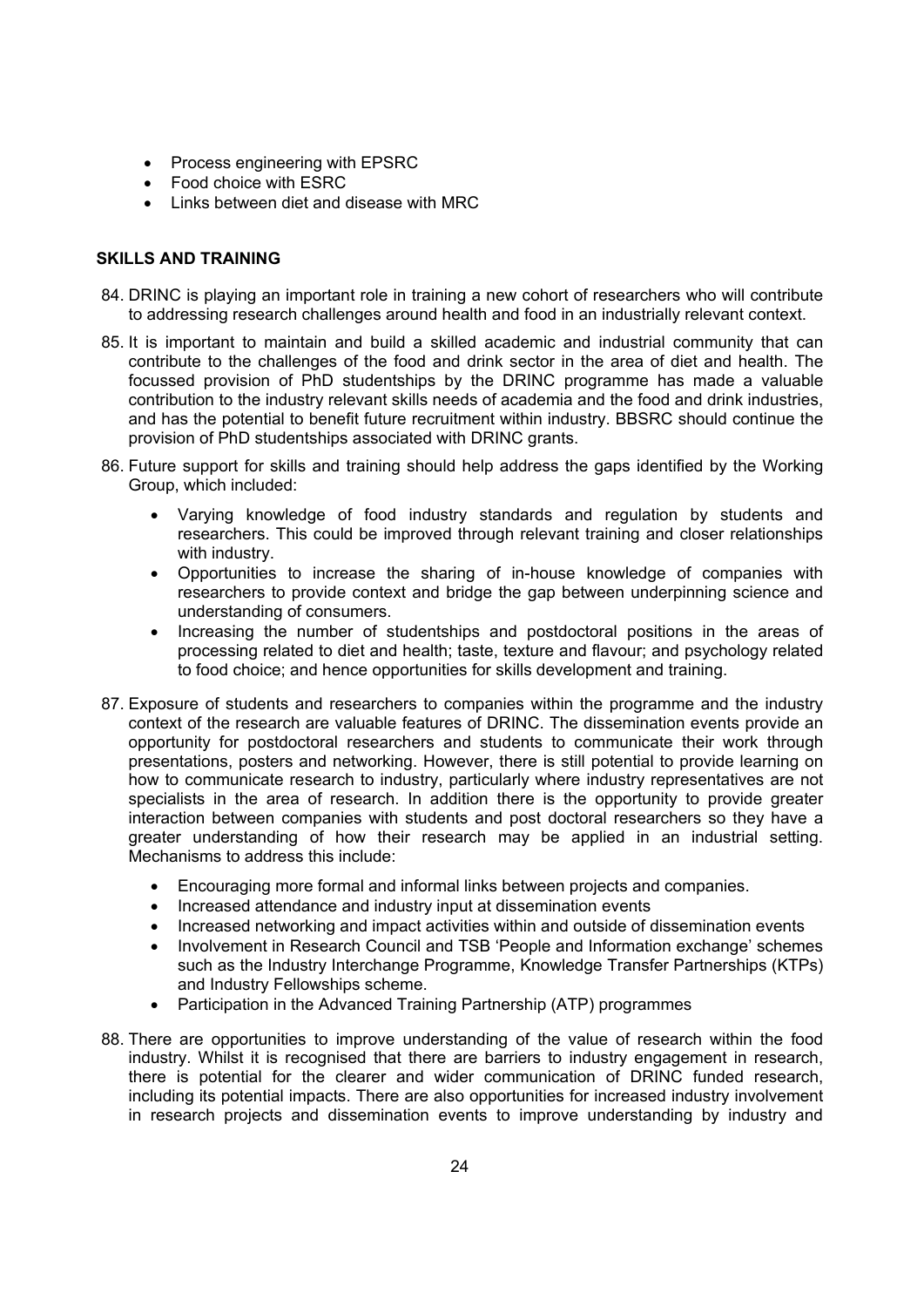academia. Outside of the programme, industry members should be encouraged to participate in People and Information exchange schemes, which enable industrial and academic researchers to exchange ideas and experience by moving between industry and academia and enable access to facilities and equipment.

#### **MECHANISMS**

- 89. BBSRC should increase engagement around DRINC research and put a Communications and Engagement Strategy in place to improve awareness about DRINC and communicate successful outcomes. The strategy should address the need to improve the documentation and information available to communicate DRINC activities to a wider range of employees in member companies e.g. through the use of case studies and tailored communications. In addition, creative approaches should be adopted to encourage wider engagement with industry and academic communities outside of the club, in particular with SMEs, although the challenge inherent within this should not be underestimated. The Research Associations and Knowledge Transfer Networks, which have a wide industrial membership, should be utilised to extend the current reach of DRINC communications and help demonstrate and offer a route to impact from DRINC research. Other channels should also be considered, including other industry groups, trade associations and the TSB.
- 90. Membership fees could be a barrier to some companies joining a future phase of DRINC, particularly small companies or companies with limited external research budgets. The existing sliding scale of membership was welcome but had not fully addressed this issue. Alternative mechanisms should be considered to enable a broader range of companies to participate in the programme, including consideration of in-kind contributions in place of membership subscriptions and opportunities to off-set contributions to Industrial CASE studentships against membership fees.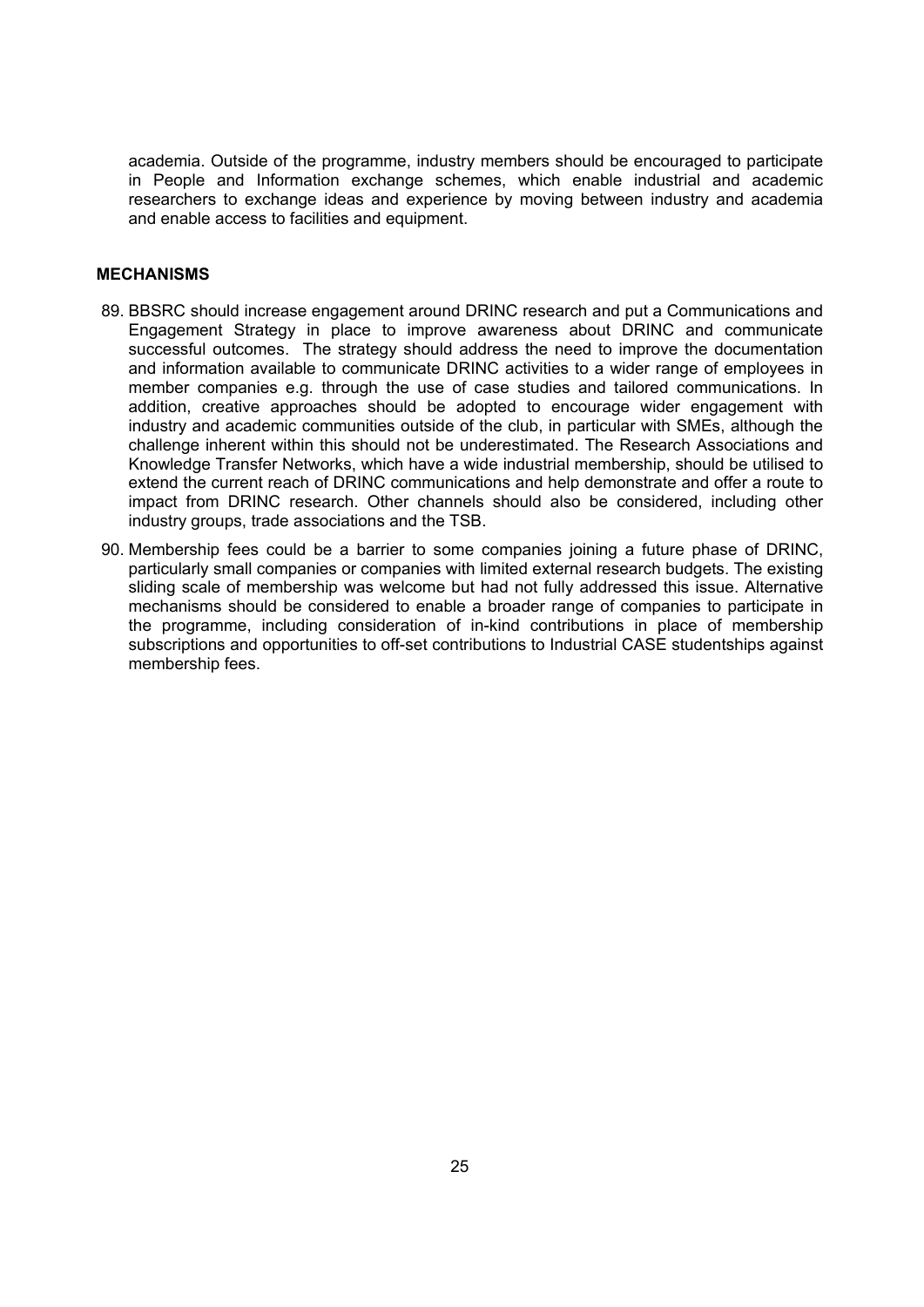#### **ANNEX 1: DRINC RESEARCH CHALLENGES**

#### *RESEARCH AREA 1 – Improved Understanding of What Constitutes Healthy Food and Drink*

Producing healthier foods may be achieved through the alteration of components such as fat, sugar, carbohydrate and salt. However, this response has been seen as too narrow in scope and greater vision is needed. The challenge facing the food industry is making such foods as palatable to consumers as their conventional counterparts. There is also a need to understand how to deliver enhanced micronutrient content or beneficial components such as pre- and pro-biotics, in an effective manner. Sometimes modification or fortification of foods is straightforward for example enhancing omega-3 fatty acids in milk by changing the feed of the cattle. Some products, such as probiotic yoghurt and vegetable drinks, claim to deliver benefit; few do it within a conventional food. There is a need for high quality research to deliver these challenges where the following research topics should be considered;

- Understanding the **functionality of food and drink components** so that the impact on food safety, processing and bioavailability of reducing those components potentially detrimental to human health or increasing beneficial components can be understood. For example, the reduction of salt whilst beneficial to health may have an effect of enabling the level of micro-organisms within the food to increase.
- Understanding *the basis of taste, texture and flavour* at a fundamental level enabling reduction/ fortification in food and drink components without adversely affecting consumer reaction. This requires a combination of disciplines. For example, there is a need to understand how texture is developed through processing and break down in the mouth, and how flavours are generated, move to receptors and are perceived. This combines biochemistry, food science, physiology and physical science, as well as the olfactory psychology of perception and the development of mathematical models for the processes developed.
- An understanding of *food structure and its influence on human physiology and nutrition***.** It is now recognised that particle size and the proportion of amylose and amylopectin in foods can have a significant impact on blood glucose levels when the food is ingested. A better understanding of food structure may enable us to design new food or drink with precise nutritional and physiological properties. Over the years, food science has concentrated on understanding the physico-chemical properties of foods in relation to food texture, viscosity or heat transfer properties. The future challenge is to investigate and understand the role food structure plays in influencing human physiology. The research could enable for example the design of food and drink aimed at lowering the prevalence of chronic diseases such as type 2 diabetes, cardiovascular disease and cancer.
- *The role of food constituents/food viscosity on energy intake***.** Little is known about the mechanism of satiety. Food and drink components have been shown to have independent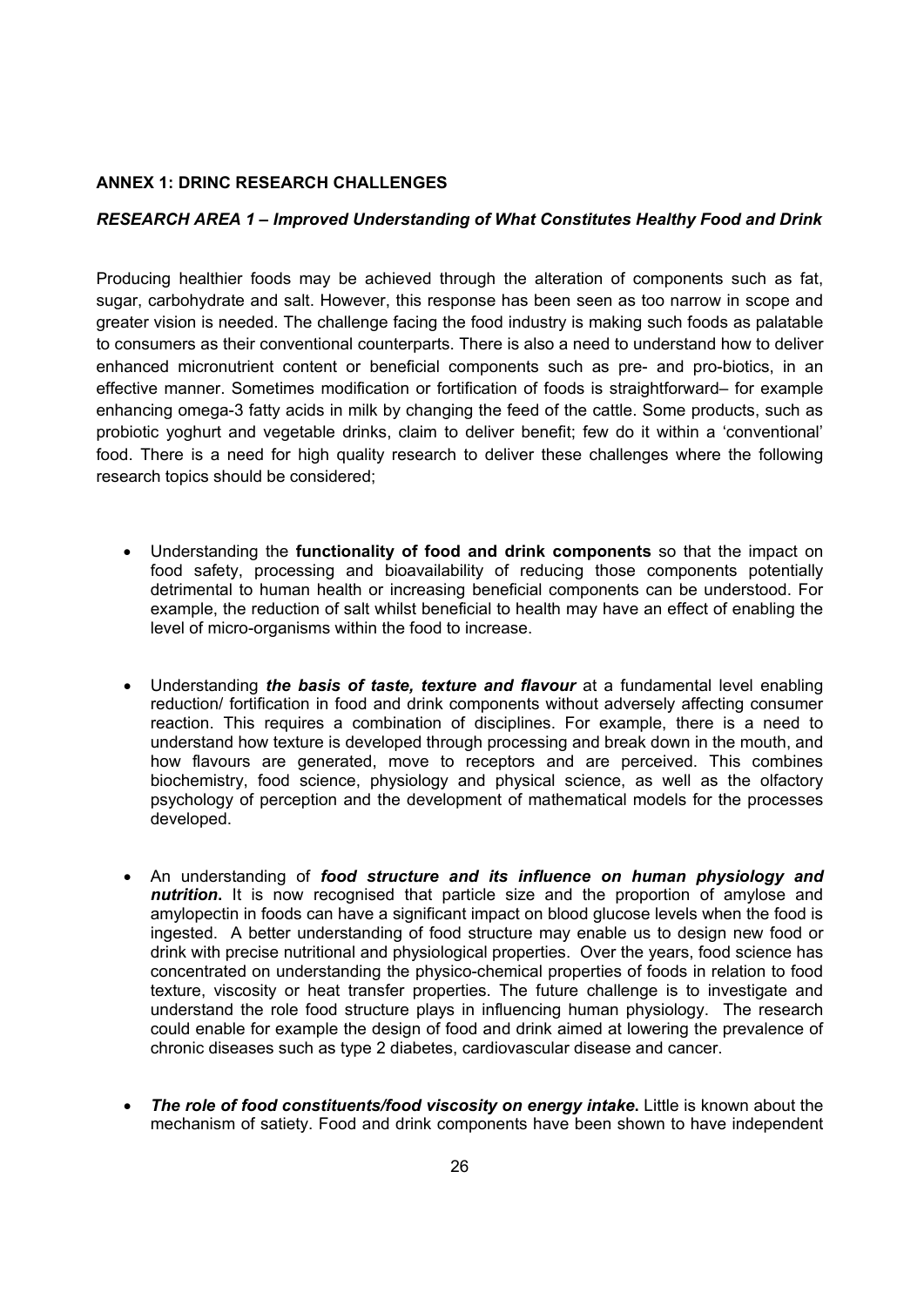effects on satiety. A clear understanding of how minor food and drink components (e.g. polyphenols, flavanoids, catcechins and epigallocatechin gallate) may influence energy intake via an impact on satiety is an important research theme. More generally, our understanding of how the type and composition of food components influence satiety and interact with individual learned behaviour are important and challenging areas of research.

#### *RESEARCH AREA 2 – Bioactives for health benefit*

Health provision by bioactives\* is a fast growing market. For bioactives to be marketed effectively their actions must be fully understood and verified. To achieve this there is a need to address the following areas:

#### **Production, formation and separation of bioactives**

The bioactive composition of both crop plants and farm animals is important in their impact on human health. The provision of bioactives can be facilitated by direct genetic intervention, changes in animal feed, by seed choice and plant and animal breeding regimes or by recovery from existing by-products and for example food processing microorganisms. This research area will address the intrinsic properties of crops and food animals to provide the evidence base for breeding crops and animals with improved properties for producing bioactives and non-food processing micro-organisms. In addition the study of the metabolome and fluxome of crop plants and farm animals, together with improved methods in separation science, is required to optimise the level of useful bioactives in food. Commercial success will involve operational efficiency on a large scale.

#### **Processing and delivery**

The bioactive must survive processing to reach the consumer and must be delivered in an appropriate way to benefit health. Protection and delivery technologies will therefore play a major role in healthy food and drink development. The physical nature of food stuffs is important in the technologies that need to be applied in processing the raw materials and the delivery of bioactives. It has become increasingly apparent that the fine structure of food at the nano- and micrometre scale is important in defining its physical, chemical and biological properties. This affects food processing, has a major impact on delivery of bioactives, yet is relatively poorly understood. Having suitable physico-chemical models for foods will better enable their modification to have desirable properties, conferring health benefits with optimal processing conditions and costs. In addition work on technologies (e.g. encapsulation) is required to improve shelf-life, delivery and to mask taste.

#### **Efficacy, mechanism and best practice for proving action**

There is a need to understand the biology underlying the mechanism of action of bioactives on health and to establish the tools and technologies to measure bioeffacacy through, for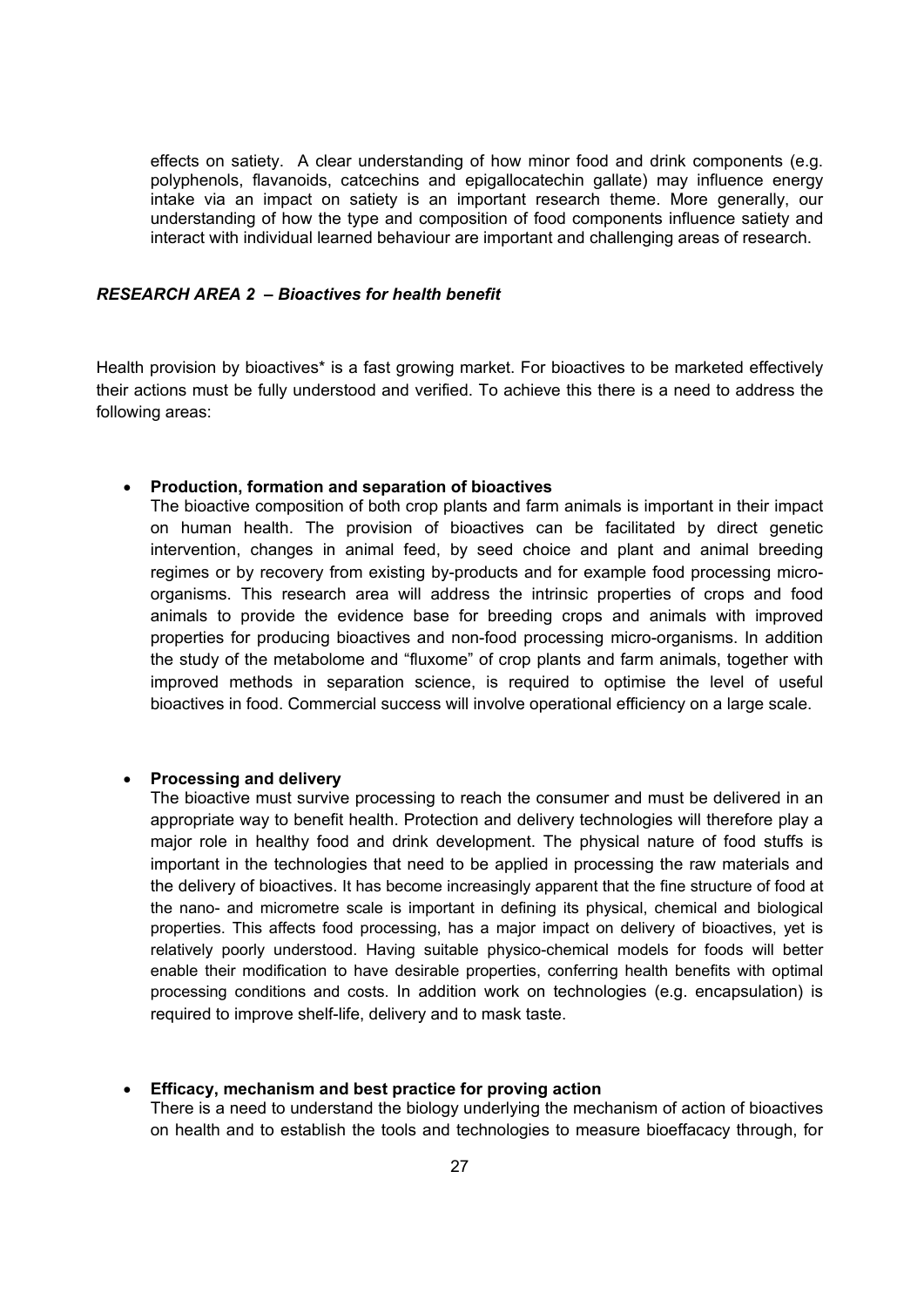example, the use of biomarkers. This should aim to deliver best practice methodologies for demonstrating health benefits. A greater understanding of bioactives may also lead to the development of personalised nutrition where food complements could be introduced.

*\** For this research area, bioactives are defined as naturally occurring food components having functional benefit, contributing to human health and well being, which may exist intrinsically in a food/drink or may be added as an enhancement, derived or recovered from natural sources, and delivered in an appropriate format to promote efficacy and availability in the diet.

#### **Intervention studies**

To support research in both areas there is a need for dose response, quantification and intervention studies on consumer groups of the population to generate convincing data for consumers, regulators and public health. For example, there is an assumption that low fat food and drink will reduce obesity but eating behaviour is complex and there is a need to understand the effect that individual food components have on psychology of appetite and food choice. Whilst it would not be the intention to support under the Club product specific studies, there may be scope, within the Club, for the study of generic classes of compounds, where instigating studies to demonstrate behavioural or health benefit could be of wider value.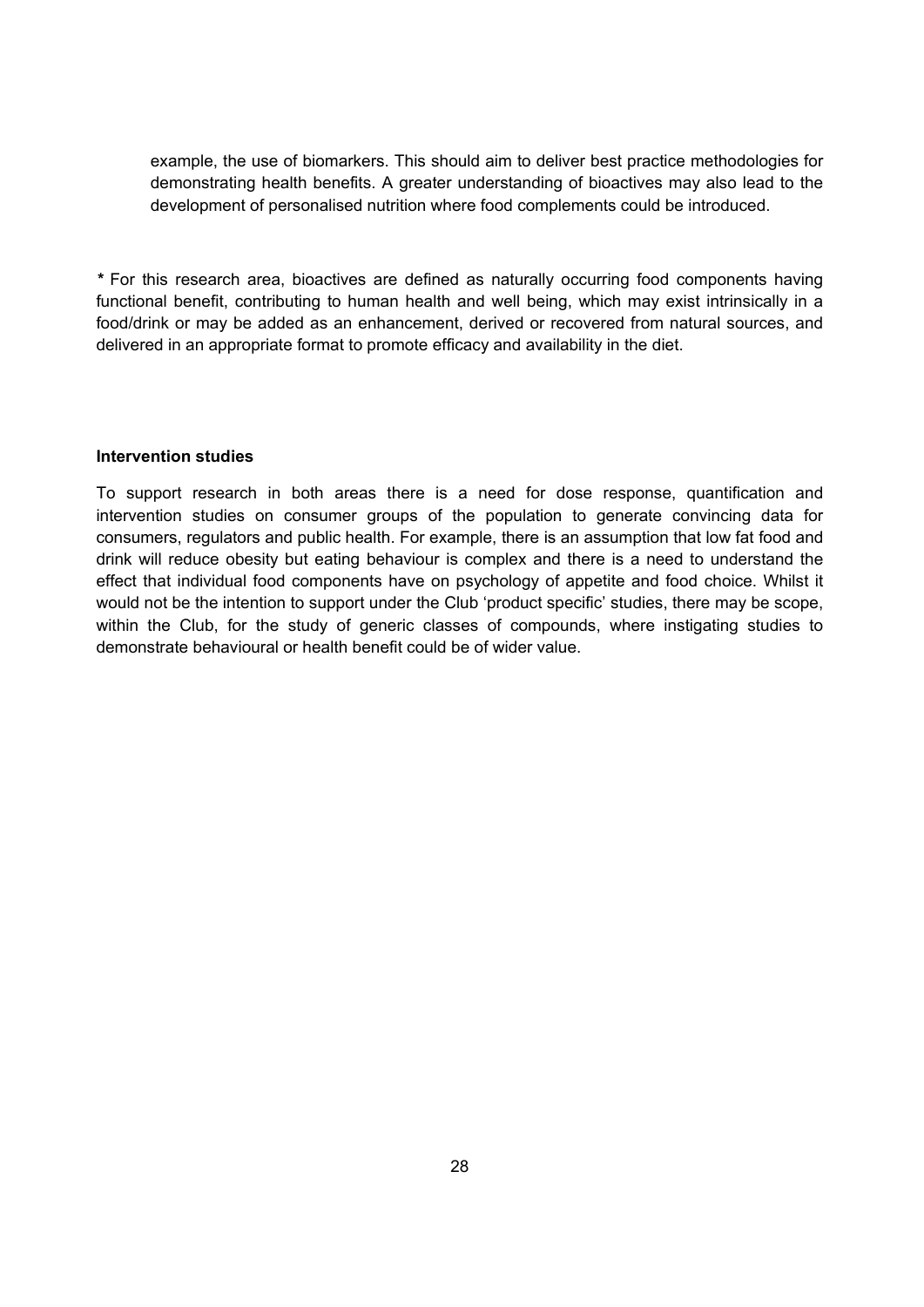## **ANNEX 2: ABSTRACTS OF RESEARCH PROJECTS FUNDED THROUGH DRINC**

## **APPLICATIONS FUNDED THROUGH DRINC 1ST CALL JUNE 2008**

| Self structuring foods with slow burn for control of satiety                                                                                                                                                                                                                                                                                                                                                                                                                                                                                                                                                                                                                                                                                                                                                                                                                                                                                                                                                                                                                                                                                                                                                                                          |                          |             |  |
|-------------------------------------------------------------------------------------------------------------------------------------------------------------------------------------------------------------------------------------------------------------------------------------------------------------------------------------------------------------------------------------------------------------------------------------------------------------------------------------------------------------------------------------------------------------------------------------------------------------------------------------------------------------------------------------------------------------------------------------------------------------------------------------------------------------------------------------------------------------------------------------------------------------------------------------------------------------------------------------------------------------------------------------------------------------------------------------------------------------------------------------------------------------------------------------------------------------------------------------------------------|--------------------------|-------------|--|
| lan Norton                                                                                                                                                                                                                                                                                                                                                                                                                                                                                                                                                                                                                                                                                                                                                                                                                                                                                                                                                                                                                                                                                                                                                                                                                                            | University of Birmingham | £350,943.23 |  |
| Number of PhD studentships awarded: 1                                                                                                                                                                                                                                                                                                                                                                                                                                                                                                                                                                                                                                                                                                                                                                                                                                                                                                                                                                                                                                                                                                                                                                                                                 |                          |             |  |
| There is a need to control energy intake of consumers. A problem is that foods have become<br>softer and more easily digestible and are less satiating. This leads to the individual feeling hungry<br>more quickly and wanting to eat again often between meals. It has to be recognised that the<br>consumer however, wants to have foods that are convenient, good tasting and easily prepared.<br>The technical need is therefore to find ways to structure the food so that it is stable during storage<br>and distribution is convenient and tastes good but then is slowly digested resulting in calories<br>being released over hours.                                                                                                                                                                                                                                                                                                                                                                                                                                                                                                                                                                                                        |                          |             |  |
| One potential way of achieving this is to produce foods that respond to the environment they find<br>themselves in. So a food that is structured with a hydrocolloid that is sensitive to pH and is<br>designed to structure the contents of the stomach (e.g. forms a gel that occupies the whole<br>stomach) is potentially capable of slowing the stomach emptying process. Initial work has shown<br>that this is possible and that the onset of hunger can be delayed by several hours. We intend to<br>extend these initial findings and produce and investigate a range of alginates to control the<br>gelation rate and gel properties under conditions; acidity, salt, temperature corresponding to the<br>stomach. Having developed an understanding of the fine structure control of alginate we will study<br>alternative materials that are acid sensitive (eg pectin, gellan etc) as well as investigating mixtures<br>of these materials with each other and non acid sensitive hydrocolloids for specific kinetic and<br>rheological control. There is a requirement to have temperature and time stable structures so that<br>they can be transported and used in cooked products so we will investigate the use of sheared<br>gels. |                          |             |  |
| A significant challenge will be to have materials included that will modulate the energy delivery<br>and slowly release calories after the meal (slow burn) and still be organoleptically acceptable to<br>the consumer. In order to do this we will include starch in different states; which are known to be                                                                                                                                                                                                                                                                                                                                                                                                                                                                                                                                                                                                                                                                                                                                                                                                                                                                                                                                        |                          |             |  |

digested at different rates and so delivers energy to the body over different timescales from minutes to hours. Starch which is highly crystalline can result in sandy or gritty textures in the mouth, particularly as the retrogradation process is not controlled in the manufacturing process. This has in the past limit the applicability of controlling energy release in soft foods using retrograded/resistant starch. We will investigate ways of including starch in other biopolymer and sheared biopolymer systems including 'hydrocolloid shells'. The shell will be designed to protect the starch against the amylase in the mouth and slow down the acid action in the stomach. This may well require a double or even triple shell to be produced with different hydrocolloids making up the shells. The overall dimensions of the particles will be less than ten microns to avoid oral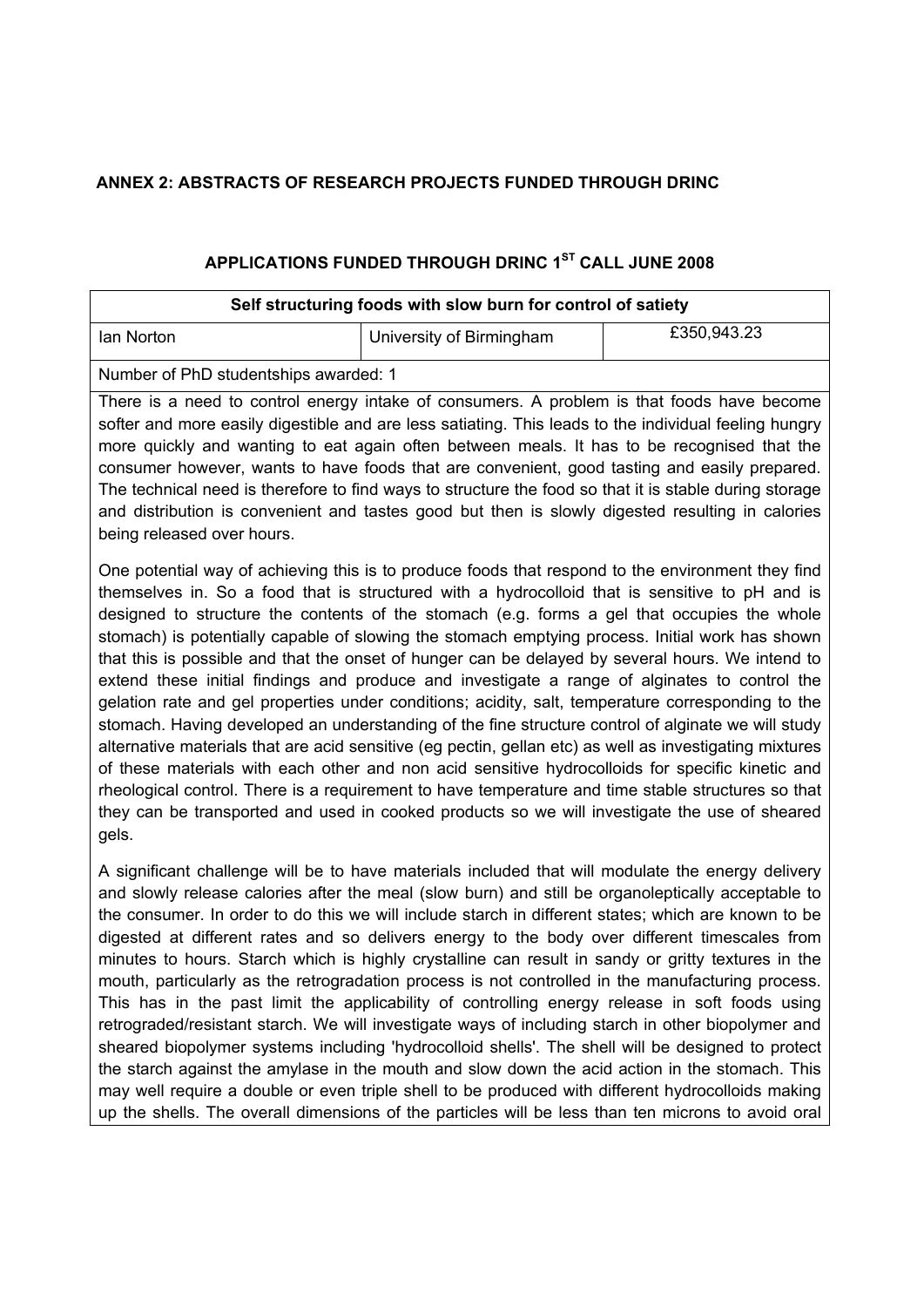detection. In addition, starch in plants is more slowly digested than raw starch and we will investigate the separation and inclusion of cellular materials that are texturally and orally acceptable.

Having investigated routes to obtain self assembling structures and the way to include and modulate breakdown to control calorie release, we will then use our engineering skills to find ways to produce these materials at scale. As we do so we will be aware of potential problems of use in storage and transportation i.e. breakdown of the structures at elevated temperatures or self structuring occurring on storage before the product is used by the consumer. We will develop cyclised hydrocolloid networks, fluid gels (i.e. calcium cross linked alginate) which are temperature and time stable but dissolve at acid pH's and restructure into acid gels in the stomach. Fluid gels will be constructed by gelling the hydrocolloids or mixed hydrocolloids under well controlled flow fields and temperature profiles e.g. temperature ramped turbulent flow.

The overall objective is to produce a liquid like food which is enjoyable and pleasant to eat while controlling and manipulating the desire to re-eat or snack between meals.

The key hypothesis is that self structuring systems (which respond to the environment of the GI tract to form solid like structures after consumption) containing complex microstructural elements (with encapsulated macronutrients) to deliver a sustained release of calories over long times (hours) that satiation will be sustained between meals.

## **Enhancing delivery of minerals using multifunctional carriers**

| Roger Parker         | Institute of Food Research | £356,533.05 |
|----------------------|----------------------------|-------------|
| Sue Fairweather-Tait | University of East Anglia  | £34,022.38  |

Number of PhD studentships awarded: 1

The intake of many minerals and vitamins has fallen in recent years, due to reduced energy intake associated with a more sedentary lifestyle. It is also recognised that requirements of these nutrients for optimal health and reduction in the risk of chronic diet-related diseases may be higher than those recommended to avoid deficiency disorders. In industrialised countries such as the UK, iron deficiency is still a relatively common nutritional disorder, especially in individuals with a high requirement due to growth, blood loss or in old age. The absorption of minerals such as iron, calcium, zinc and magnesium is often reduced due to binding with other dietary constituents such as phytates and tannins, or oxidation into insoluble forms which severely reduce uptake. Therefore the absorption and uptake of minerals are strongly dependent on the form they are in.

Therefore if it is possible to design a system that will protect the mineral during processing, storage and the early stages of digestion (stomach), and then release the mineral into the small intestine, where it is absorbed by the body, we should be able to enhance mineral uptake.

The aim of this project is therefore to develop a novel delivery structure for water soluble minerals that is sensitive to changes in pH that are associated with the digestion process. The mineral (in this project we will focus on iron) is housed in small gel micro-beads (approx. 0.1mm diameter).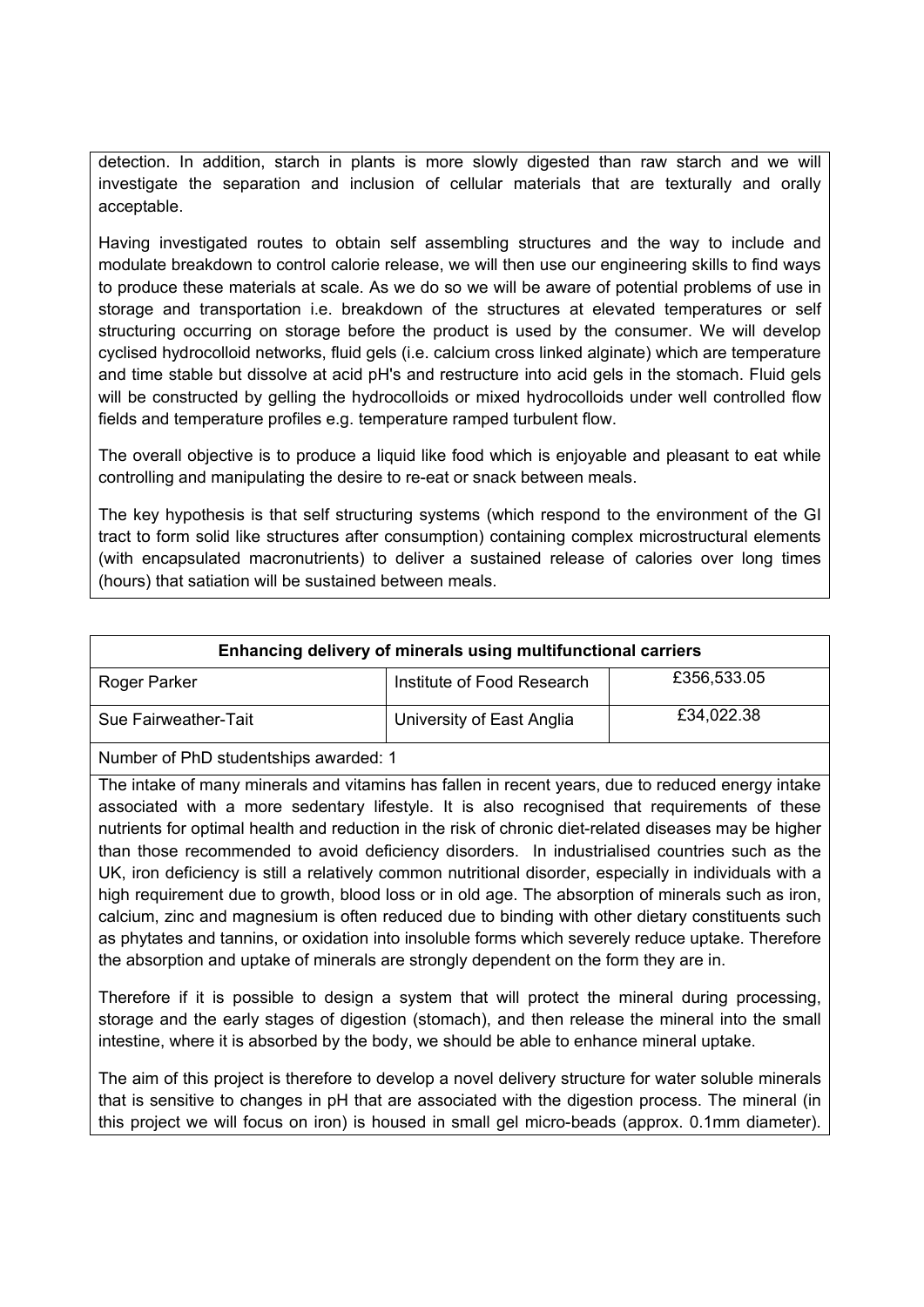These beads are coated in layers of biopolymers and an impermeable layer of lipid or wax. The biopolymers are commonly used food ingredients such as pectin and proteins, and when assembled in these structures, become sensitive to pH changes. We have shown that they are stable at the acidic pH encountered in the stomach, but can degrade when they pass into the higher pH associated with the small intestine. The impermeable lipid layer will be degraded by enzymes in the duodenum, thus enabling the release of the iron from the micro-bead, and thus be available for absorption.

The project has been divided up into tasks that will address the following main objectives.

1. Create and characterise the pH and environmental sensitivity of the biopolymer layers. Using techniques that can measure the mass and composition of these molecular layers, we can determine how the layers respond to changes in pH and select suitable systems.

2. Assemble micro-beads and coat in selected biopolymer layers. Here we will develop methods that will allow us to encapsulate iron loaded microbeads in the impermeable biopolymer layers.

3. Determine stability, encapsulation efficiency and iron release properties. We will measure how much iron escapes from the microbeads during typical processing and storage conditions, and during simulated digestion to ensure they will release the iron under appropriate conditions. We will also use cell culture studies to see if the iron that is released is in a form that can be absorbed by cells lining the small intestine.

4. Determine rates of iron uptake from the coated microbeads. Foods loaded with the microbeads will be fed to human volunteers and their plasma iron concentrations will be monitored. This will reveal exactly how effective these structures are for enhancing the delivery of iron.

If successful the results of this project could be applied to other minerals and water soluble nutrients where fortification is a problem. These approaches could be used in a wide range of foods thus helping to increase the intake of these vital dietary components.

| Dietary activators of antioxidant response element-linked gene expression for good<br>vascular health                                                                                                                                                                                                                                                                                                                                                                                                                                                                                                                                                                                                     |                       |            |  |
|-----------------------------------------------------------------------------------------------------------------------------------------------------------------------------------------------------------------------------------------------------------------------------------------------------------------------------------------------------------------------------------------------------------------------------------------------------------------------------------------------------------------------------------------------------------------------------------------------------------------------------------------------------------------------------------------------------------|-----------------------|------------|--|
| Paul Thornalley                                                                                                                                                                                                                                                                                                                                                                                                                                                                                                                                                                                                                                                                                           | University of Warwick | £634276.92 |  |
| Studies of human populations and their eating habits have shown that increased consumption of<br>vegetables and fruit is associated with decreased risk of heart disease and stroke. This suggests<br>these foodstuffs keep major blood vessels in a good state. Fruit and particularly Brassica<br>vegetables (broccoli, cabbage, cauliflower and Brussel sprouts) are important components of a<br>healthy diet because they have high levels of compounds linked to low risk of heart disease. The<br>key to their benefit is probably their ability to induce and increase endogenous defences against<br>blood vessel damage and counter the development of high cholesterol and lipids in the body. |                       |            |  |

Good health of blood vessels is associated with a high production of proteins encoded by a battery of genes associated with maintenance of good blood vessel structural and function. The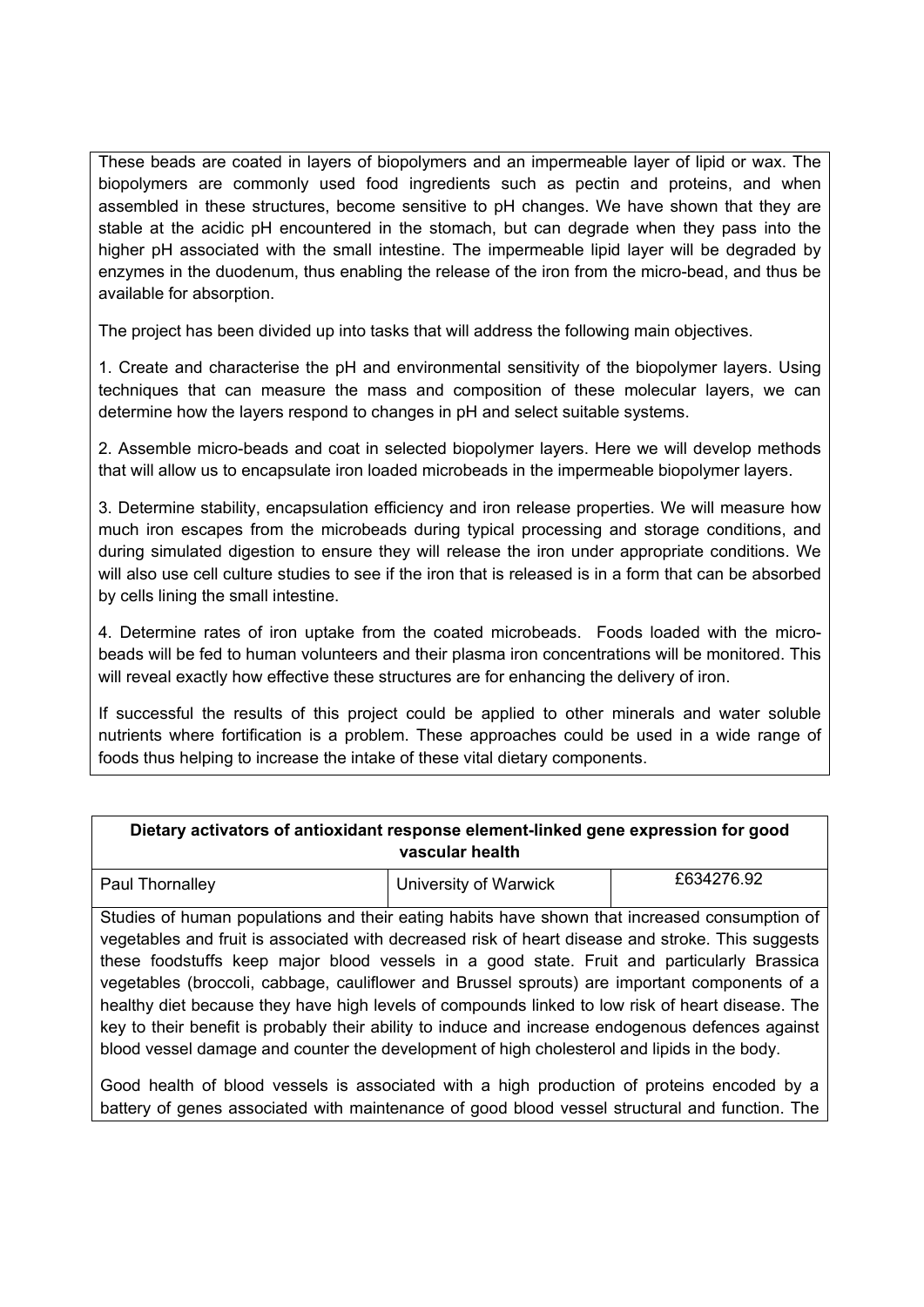protective genes are regulated through interactions with at a section of their DNA called an "antioxidant response element (ARE)". Increased production of protective proteins is achieved by stimulating a protein called "nrf2" that normally residues in the cell but outside of the cell nucleus to move into the nucleus. In the normal state, nrf2 is held predominantly outside the nucleus; on stimulation, it moves into the nucleus, bunds protective genes and makes them produce more of their encoded protein. Increased levels of ARE-linked gene proteins provide for increased protection against spontaneous damage in the blood vessels / by reactions with oxygen, reactive nitrogen species and sugars - preserving the structure and functions of proteins and lipids within the blood vessels. A further remarkable property of nrf2 is its ability to switch off certain ARElinked genes / particularly those associated with the excessive production of cholesterol and lipids. Minor components in fruit and vegetables can stimulate nrf2 to do this. We think the most important components are: products derived from so-called "omega-3 fatty acids" found in vegetables oils ("Canola"), carotenoids / compounds traditionally found in carrots but also in other vegetables, glucosinolates / compounds found in Brassica vegetables and also in increasingly popular "Rocket" salad, polyphenols / compounds found in grape juice and also in onions, and alkyl disulphides / compounds found in onions and garlic. It is not clear currently which of these groups of compounds and members thereof are most effective in enhancing the ARE-linked protective responses in blood vessels.

The aim of this project is to use two human cell lines / cells originating from human tissue but now grow continuously in culture, a cell typical of those found in blood vessels and one typical of liver cells (where cholesterol and lipids are made) / that have been genetically modified to produce nrf2 with a green fluorescence. We can then study nrf2 movement into the nucleus in response to compounds from fruit and vegetable under the microscope and make a time-lapsed video. Compounds from fruit and vegetables will be studied for their ability to produce strong and prolonged activation of nrf2 and associated cell protection from damage and accumulation of lipids. Compounds from many plant varieties will be studied to find the plants best for enhancing cell health. Mathematical models of the nrf2 effects will be refined to predict health benefits from fruit and vegetable consumption. Finally, we will study the health of blood vessels in healthy human volunteers during periods when we supplement their diet successively with vegetable oil, tomato juice/paste, broccoli and Rocket salad. Successful completion of this project will reveal the varieties of common fruit and vegetables that are likely most beneficial in maintaining blood vessels in a good state and also which fruit and vegetables have the ability to decrease bad cholesterol and lipids and raise good cholesterol, and likely beneficial if include in our diets for current and future generations.

| Defining the gut to brain signalling mechanisms underlying responses to nutrients                                                                                                                 |                          |             |  |
|---------------------------------------------------------------------------------------------------------------------------------------------------------------------------------------------------|--------------------------|-------------|--|
| David Thompson                                                                                                                                                                                    | University of Manchester | £588,994.95 |  |
| Number of PhD studentships awarded: 1                                                                                                                                                             |                          |             |  |
| The ways in which food intake is controlled need to be better understood if we are to combat the<br>rising problem of over-eating and obesity. These are posing major threats to human health and |                          |             |  |
| prosperity. Many different factors are involved in weight gain, but meal size is an important factor.                                                                                             |                          |             |  |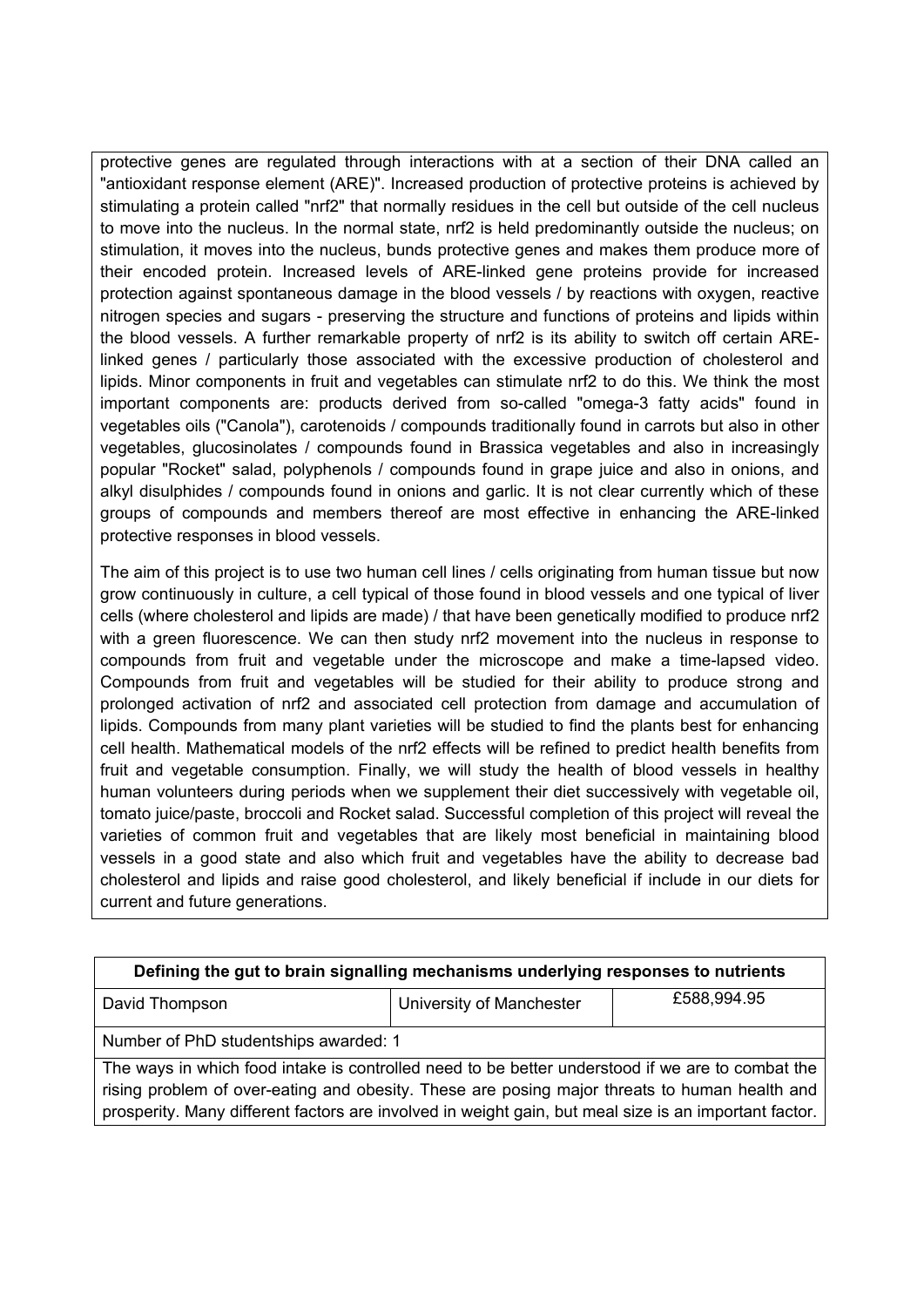During the course of a meal and after eating, the digestive system sends multiple signals to the parts of the brain responsible for controlling how much food is eaten, and how hungry or full the eater feels. These signals are most powerfully triggered by the detection of food molecules by specialised cells in the lining of the small intestine. These cells then release 'gut hormones', messenger molecules which signal to the brain. The hormones (eg CCK, GLP-1) are believed to work principally by acting on nerve fibres linking directly from gut to brain, termed the vagal afferent pathway. The hormones may also travel in the bloodstream to the brain. These subconscious signals are then integrated by the brain centres which control food intake, most importantly by areas known as the medulla and hypothalamus.

How the nutrient molecules are initially detected in the gut is only now becoming clear. An exciting series of recent discoveries has shown that the sensing mechanisms that detect sugar molecules in the gut may be identical to the taste bud receptors which recognise sweet tasting substances in the mouth. It is also known that sugars in the intestine send 'fullness' signals to the brain, and slow down the speed with which the meal empties from the stomach. These two responses thereby limit further food intake. It is now essential to fully understand these mechanisms, since they can potentially be targeted by redesigning the composition of food products in order to induce fullness and reduce food consumption. We will undertake a series of studies designed to precisely determine the sensing and signalling pathways involved. Using a representative panel of sugars and sweeteners placed in the gut or the mouth, we will assess the whole 'control circuit'. This will be achieved by (i) determining the effects of sweet molecules on the speed at which the stomach empties, (ii) measuring the release of key gut hormones and using drugs that block their effects, and (iii) identifying the regions of the brain that are activated by sweet molecules in the gut and/or mouth. The studies will all involve monitoring key sensations of fullness or hunger throughout.

We have all the necessary research infrastructure and expertise required. A key technique involves a non-invasive measure of stomach function using breath testing technology. We also host a state-of-the art brain imaging facility using functional magnetic resonance imaging: this allows us to directly visualise the precise areas of the brain activated in response to nutrients.

Finally, we hope to extend the importance of these studies by collaborating with colleagues in Nottingham who are conducting research into the genetic basis for differences between individuals in the key sweet tasting responses and receptors present in the mouth and gut. Understanding these pathways will permit scientific researchers and food companies to work together to design and develop food products with positive health benefits for the population. Quality of life and prosperity are now under serious threat as a consequence of over-nutrition, a problem enhanced by the widespread availability of energy dense foods. Understanding the mechanisms by which nutrients/foods signal from the gut to the brain to influence food intake is critical to the development of novel satiating foods.

As a basis for strategies to prevent and/or treat obesity we will explore, in humans, the gut-tobrain signalling mechanisms involved in the regulation of appetite and energy intake by nutrients, particularly sweet substances. A key hypothesis is that the sweet taste receptors expressed in the mouth are also responsible for sensing in the gut, and therefore should be activated in a similar pattern.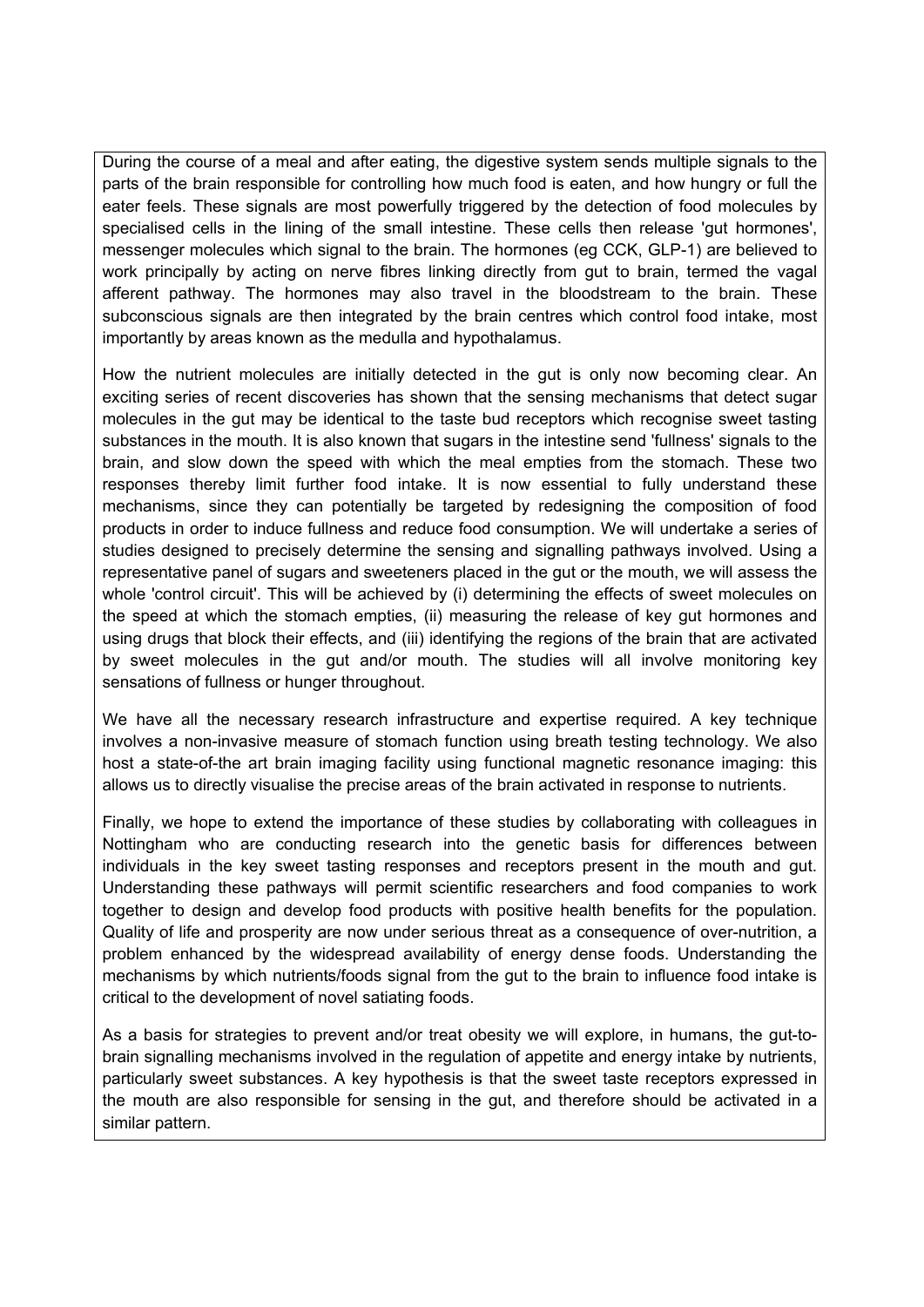| The effect of dietary bioactive compounds on skin health in humans in vivo |                            |             |
|----------------------------------------------------------------------------|----------------------------|-------------|
| Lesley Rhodes                                                              | University of Manchester   | £314,701.86 |
| Anna Nicolaou                                                              | <b>Bradford University</b> | £58,721.56  |
| Gary Williamson                                                            | University of Leeds        | £127,847.84 |
| Number of PhD studentships awarded: 2                                      |                            |             |

The skin is the largest organ in the body and is readily visible. The consumer is often very aware of his/her skin and it is a sign to the outside world of health status. Ultraviolet (UV) radiation in sunlight is an important environmental agent that is responsible for short and longer-term negative aspects of skin health, including sunburn and most of the features associated with skin ageing. Behavioural changes have resulted in exposure to higher levels of UV, such that related health issues are increasing, and anticipated to increase further due to predicted climate change. Many previous studies have examined negative effects of food on skin, for example allergy or other diseases, or vitamin or mineral deficiency. There is also a substantial body of evidence showing beneficial effects of drugs and some nutrients on animals and when applied topically to the skin. However, there is surprisingly little information on the effect of orally taken bioactive compounds on skin in humans clinically, despite much supporting evidence for an effect from cell culture, animal, topical and mechanistic studies. The range of expertise provided by our 3-centre collaboration makes us ideally placed to address this area. To underpin the concept of nutrition for a healthy skin, we propose to examine the effect of bioactive compounds for which information in other systems is already available, on humans in vivo using state of the art techniques for measuring biomarkers of skin health directly in the skin, and further to measure nutrient uptake into the skin. Specifically, the data from laboratory studies on human skin cells shows that the compounds in green tea protect very efficiently against UV radiation stress. In addition, a large number of pre-clinical studies on rats and mice have shown a protective effect of green tea against cancers of many types. There are also many papers that report a protective effect of green tea against inflammation when applied directly (topically) to the skin. Taken together, this evidence suggests that a human study where the green tea is given orally is urgently needed and very timely. The importance of vitamin C to skin and connective tissues has been known for a long time. During UV and other stresses, the requirement of vitamin C increases. The study will be conducted over 3 months since the skin takes several months to replenish itself (turnover). The study has been designed to demonstrate a protective effect, and, if results are as expected, the study will be useful to both consumers and industry since it will validate the use of green tea in oral skin care formulations, and also provide the consumer with a choice to drink green tea for improving skin quality and even slowing ageing. It is anticipated that the results will also receive substantial press coverage with good publicity for the researchers and for the BBSRC DRINC programme.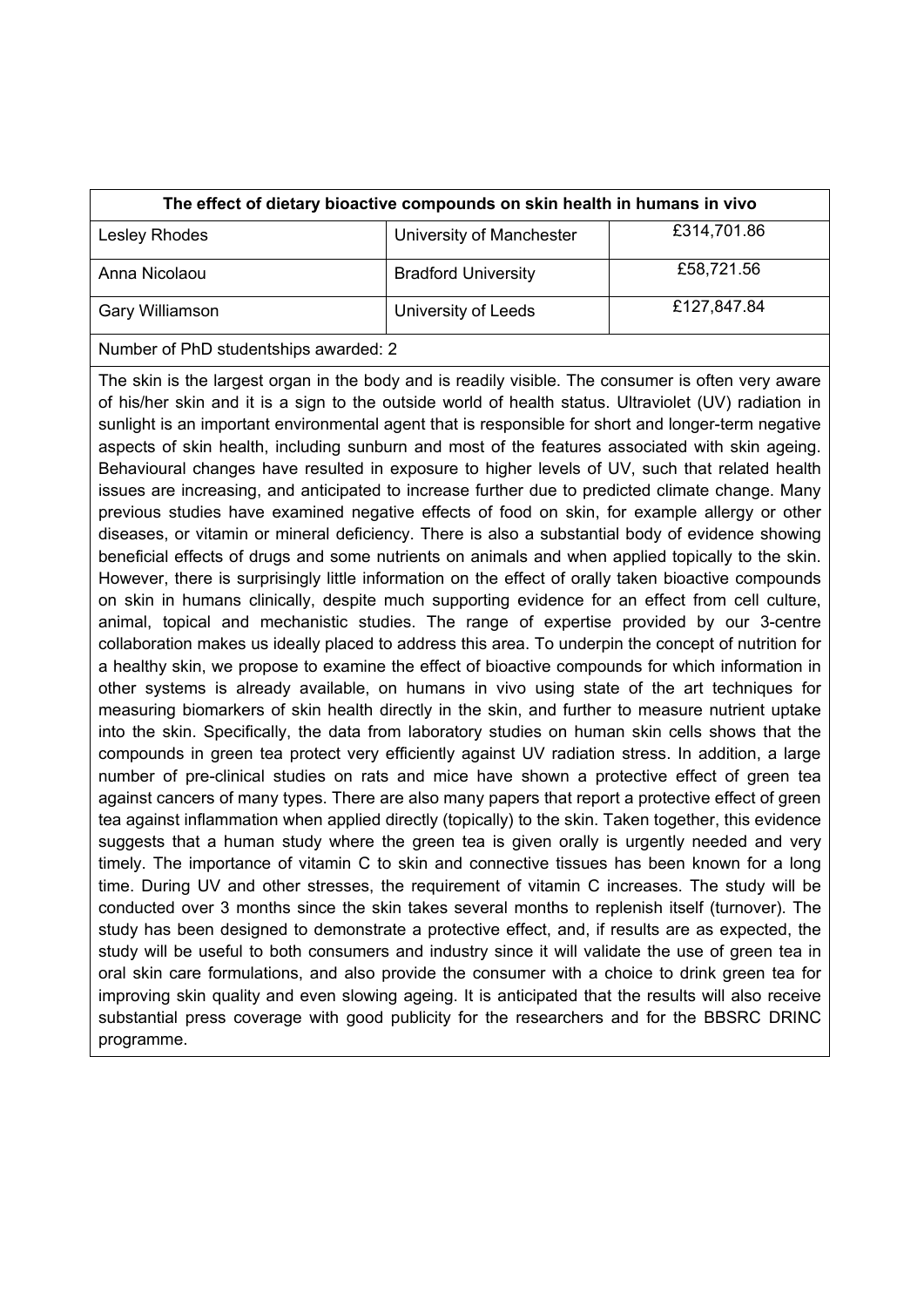| The impact of cocoa processing on flavanol content, absorption and health effects |                       |             |
|-----------------------------------------------------------------------------------|-----------------------|-------------|
| Jeremy Spencer                                                                    | University of Reading | £330,727.74 |

Number of PhD studentships awarded: 1

Representing one of the most important lifestyle factors, diet can strongly influence the incidence of cardiovascular disease and thus a healthy diet is crucial for healthy ageing. Recent dietary intervention studies, in particular those using wine, tea and cocoa, have demonstrated beneficial effects on reducing cardiovascular disease risk, including an ability to lower blood pressure and to prevent blood vessel ageing. While such foods and beverages differ greatly in chemical composition, nutrient content and calories per serving, they have in common that they are amongst the major dietary sources of a group of plant compounds known as flavanols. The beneficial effects of flavanols have been attributed to their potential to be absorbed into the blood and to exert direct actions on blood vessels.

Whilst flavanol-rich foods can be regarded as being protective against cardiovascular disease, the content of active flavanols is significantly reduced during industrial processing. This is because during heating and storage, the flavanols react with to varying degrees with sugars to form new products known as flavanol-Maillard conjugates. At present, information regarding the absorption of these new conjugates and whether they possess similar beneficial properties to native flavanols is lacking. This proposal is designed to address these questions and to unravel the significance of industrial food processing on their inherent health properties. On completion of the proposal, we will be in an excellent position to advise manufacturers of flavanol-rich foods on the best processing conditions required to produce foods with optimum beneficial cardiovascular effects.

Building on existing human work conducted in our laboratory, this multidisciplinary study is designed to: 1) investigate the formation of flavanol-Maillard products during the processing of a common flavanol-rich food, namely cocoa; 2) determine the fate of these compounds in the human stomach, small intestine and large intestine; and 3) assess their ability to exert beneficial effects human cells. The first objective will inform us of the major flavanol-Maillard conjugates formed in the flavanol-rich foods during the processing, in this case heating of the cocoa beans during roasting. Although we will study cocoa, heat processing is relevant to many other flavanol richfoods and therefore will have wider relevance. Secondly, we will examine the absorption of these conjugates, along with native flavanols by feeding processed cocoa to human and measuring them in blood. This will tell us whether heat processing reduces the absorption of native flavanols and also whether the flavanol-Maillard conjugates are absorbed by humans. We will also investigate their metabolism in the large intestine and whether they have a beneficial effect on the balance of the gut microflora, akin to changes seen with pre-biotic functional foods. Lastly, we will examine the beneficial effects of the conjugates in cellular models of human colon cancer and cardiovascular disease using state-of-the-art molecular techniques.

We predict that this proposal will help determine the optimum industrial processing conditions required to generate flavanol-rich foods capable of exerting the strongest cardiovascular protection. It will inform both industry and the consumer and will help us develop future strategies to maximise flavanols in our foods. The proposal will broaden understanding of the role that diet plays in the prevention of cardiovascular disease and will help provide evidence for new and promising dietary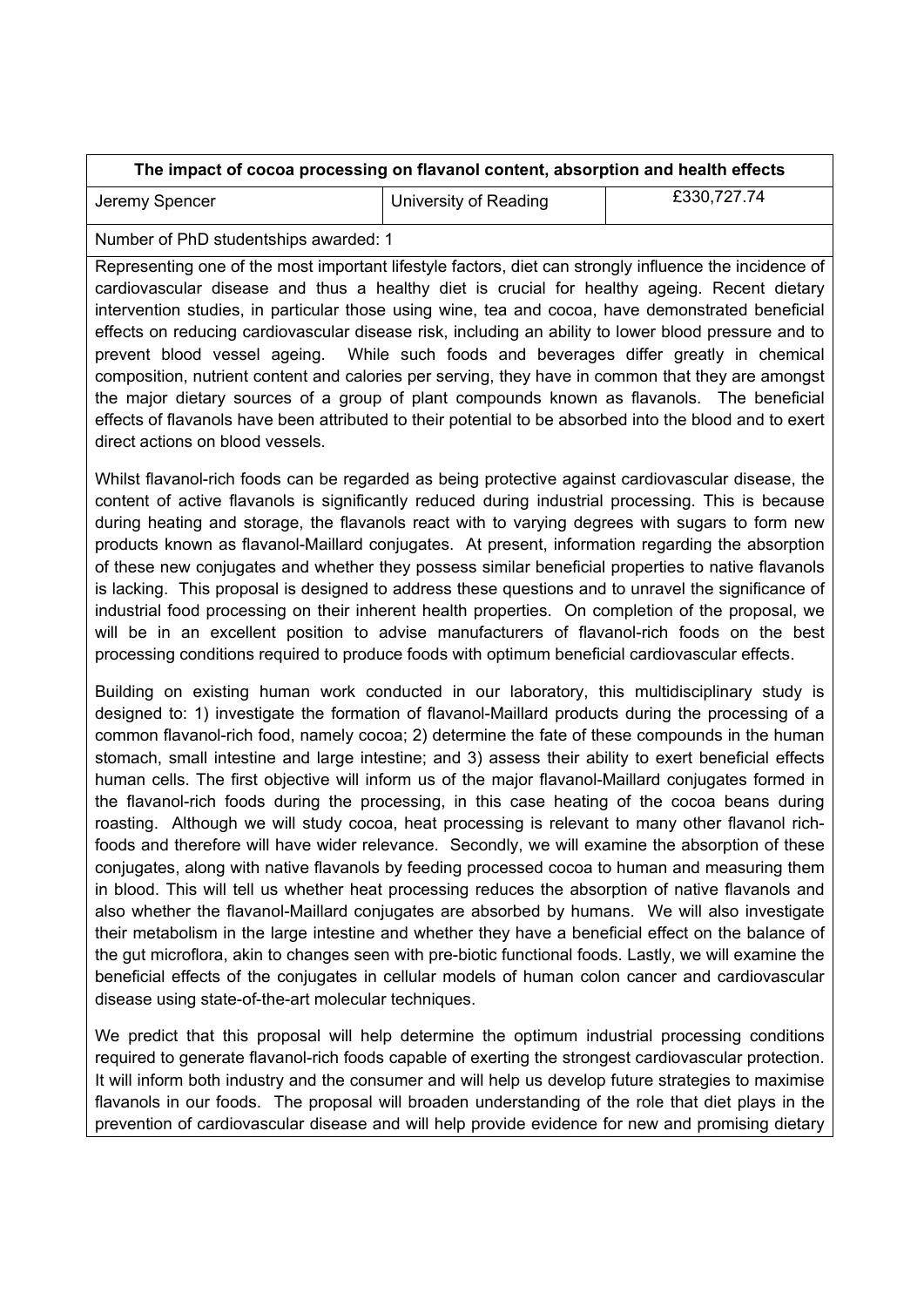strategies for tackling cardiovascular disease. The results of this study therefore have important implications for an ageing population where an improvement in healthy ageing is greatly desired. Moreover, the potential benefits in terms of quality of life are relevant to the population as a whole, as are the potential savings in health care costs.

| Drivers of eating behaviour during chronic overconsumption |  |                     |             |
|------------------------------------------------------------|--|---------------------|-------------|
| John Blundell                                              |  | University of Leeds | £554,605.23 |

Number of PhD studentships awarded: 1

This project will investigate the drivers of eating behaviour that occur during a prolonged period of overconsumption (excess intake of calories). Overconsumption is important as a major cause of weight (re)gain and obesity.

The type of society which exists in many developed countries is said to represent an 'obesigenic' environment. This type of environment facilitates a high consumption of food (as well as encouraging sedentariness) and generates rapid weight gain that leads to obesity. The obesigenic environment 'offers' the possibility for people to overeat. People are able to eat too much of some foods because of excessive activation of hedonic (pleasure related) processes, or because of a defect in homeostatic processes. Firstly this means that people will eat more because of elevated sensations of pleasure during eating or heightened motivation to obtain a looked-for food. These (hedonic) processes are termed 'liking' & 'wanting'. Secondly, people will eat more because their physiological systems fail to shut off eating quickly (leading to large meals) or because food fails to suppress their hunger after eating. These last two processes are called 'satiation' and 'satiety'.

The pleasure of eating can be divided into two components /'liking' & 'wanting'. Although these terms often occur together, they are quite different. Sometimes we do not have a strong wanting for foods that we like a lot; at other times we have a strong wanting for foods that are not especially liked (e.g. potatoes/food staples). Importantly, we have developed procedures that measure both the liking & wanting of foods. It is not known if overconsumption results from an increase in liking for certain foods, or from an increase in wanting for those foods. We will identify the types of foods selected during a prolonged period of overeating and whether this is driven to a greater degree by increased liking or wanting.

At the same time it is important to be able to measure the actual changes in processes that control meal size (satiation) and which lead to the reduction of hunger after eating (satiety). We will identify which aspect of eating plays the major role in allowing overeating /a large meal size, or weak suppression of hunger. This will inform us how to use specific foods to control these two aspects of eating.

It is important to be able to relate changes in sensations and behaviour to underlying physiological processes. This means measuring chemicals in the blood that are known to be involved in appetite control. Some of these chemicals are thought to be involved mainly in hunger (ghrelin) or in satiety (GLP1, CCK) or in both hunger/satiety, liking & wanting (leptin). We will therefore assess the particular ways in which these signals influence overconsumption.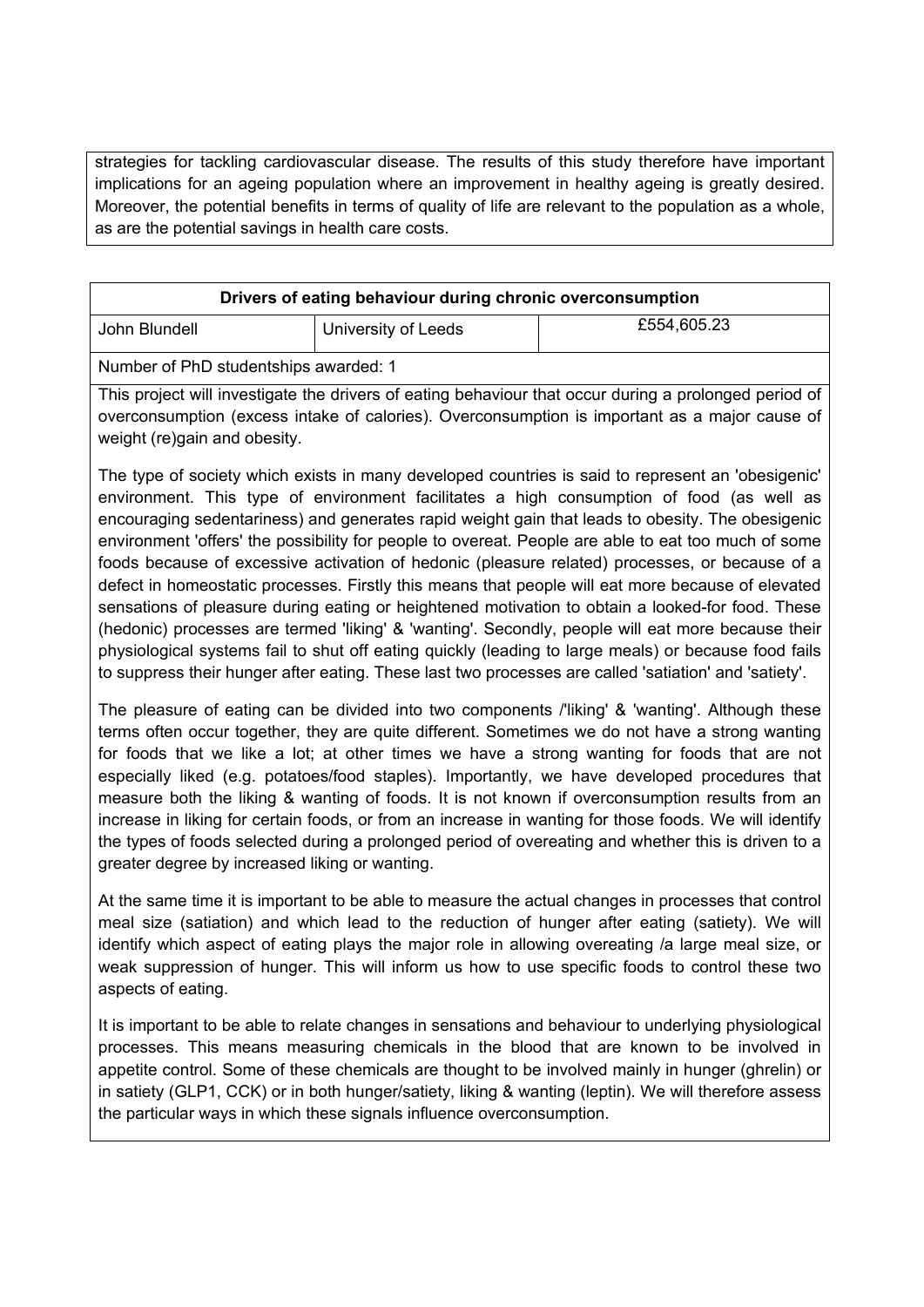Generating overconsumption in the long term leads to a gain in weight which may never be lost again and could impair health. We have therefore developed a 'safe' model of overconsumption that has arisen from a BBSRC project just finished. When overweight and obese people volunteer for a 12 week programme of supervised daily exercise (of fixed energy expenditure) some individuals lose weight and others do not. However, independent of weight loss all volunteers show decreases in heart rate, blood pressure, and an increase in fitness (key to becoming healthy). The reason behind this variability in response is that the poor responders who do not lose weight have increased their food intake to negate the energy lost. This increase can be interpreted as overconsumption and amounts to  $\sim$  290 kcal/day. In absence of exercise this would lead to a dramatic weight increase of more than 6kg over a year. Therefore we can use this 'safe' form of overconsumption to examine changes in underlying behavioural drivers /liking & wanting, satiation and satiety/ and their association with signalling peptides. This provides a relevant long term method for investigating the drivers of food behaviour.

| Understanding decisions about portion size: The key to acceptable foods that reduce                                                                                                                                                                                                                                                                                                                                                                                                                                                                                                                                                                                                                               |                       |             |  |
|-------------------------------------------------------------------------------------------------------------------------------------------------------------------------------------------------------------------------------------------------------------------------------------------------------------------------------------------------------------------------------------------------------------------------------------------------------------------------------------------------------------------------------------------------------------------------------------------------------------------------------------------------------------------------------------------------------------------|-----------------------|-------------|--|
|                                                                                                                                                                                                                                                                                                                                                                                                                                                                                                                                                                                                                                                                                                                   | energy intake?        |             |  |
| Jeffrey Brunstrom                                                                                                                                                                                                                                                                                                                                                                                                                                                                                                                                                                                                                                                                                                 | University of Bristol | £389,486.70 |  |
| Number of PhD studentships awarded: 1                                                                                                                                                                                                                                                                                                                                                                                                                                                                                                                                                                                                                                                                             |                       |             |  |
| Researchers have long been interested in the prospect of developing enjoyable foods that are<br>filling yet low in calories. In almost all studies the critical dependent measure has been 'amount<br>eaten' or some other assessment of feelings of hunger and fullness after a particular test food<br>has been consumed. The logic here is that the amount eaten is normally determined by<br>psychological and physiological effects of eating that take place during and towards the end of a<br>meal. This project will 1) challenge this fundamental assumption and 2) show how an<br>understanding of portion-size decisions can help us to identify palatable foods that promote<br>lower energy intake. |                       |             |  |
| The first phase of this project will seek evidence that on occasions when we have control over<br>meal size (which we suspect is very often), the most important determinant of food intake is the<br>decision-making that underlies how much is chosen before a meal begins. In so doing, we aim to<br>provide 1) evidence that 'traditional' methods are not best placed to develop foods that reduce<br>energy intake, and 2) a justification for a new approach for asking questions about food<br>characteristics and their effect on decisions about portion size.                                                                                                                                          |                       |             |  |

After establishing the importance of portion-size decisions, phase two will explore the basis on which decisions about portion-sizes are made. Particular emphasis will be placed on modelling the relative importance of liking for the test foods and expectations about how filling they are, focusing on how these factors combine in the mind of a consumer. In so doing, we will be able to propose particular foods that may help to reduce energy intake, and we will deliver new methods that can be used to explore many other foods in future.

Finally, it is important to say that we are not proposing that physiological effects of eating play little or no role in influencing energy intake, merely that their role is secondary to portion-size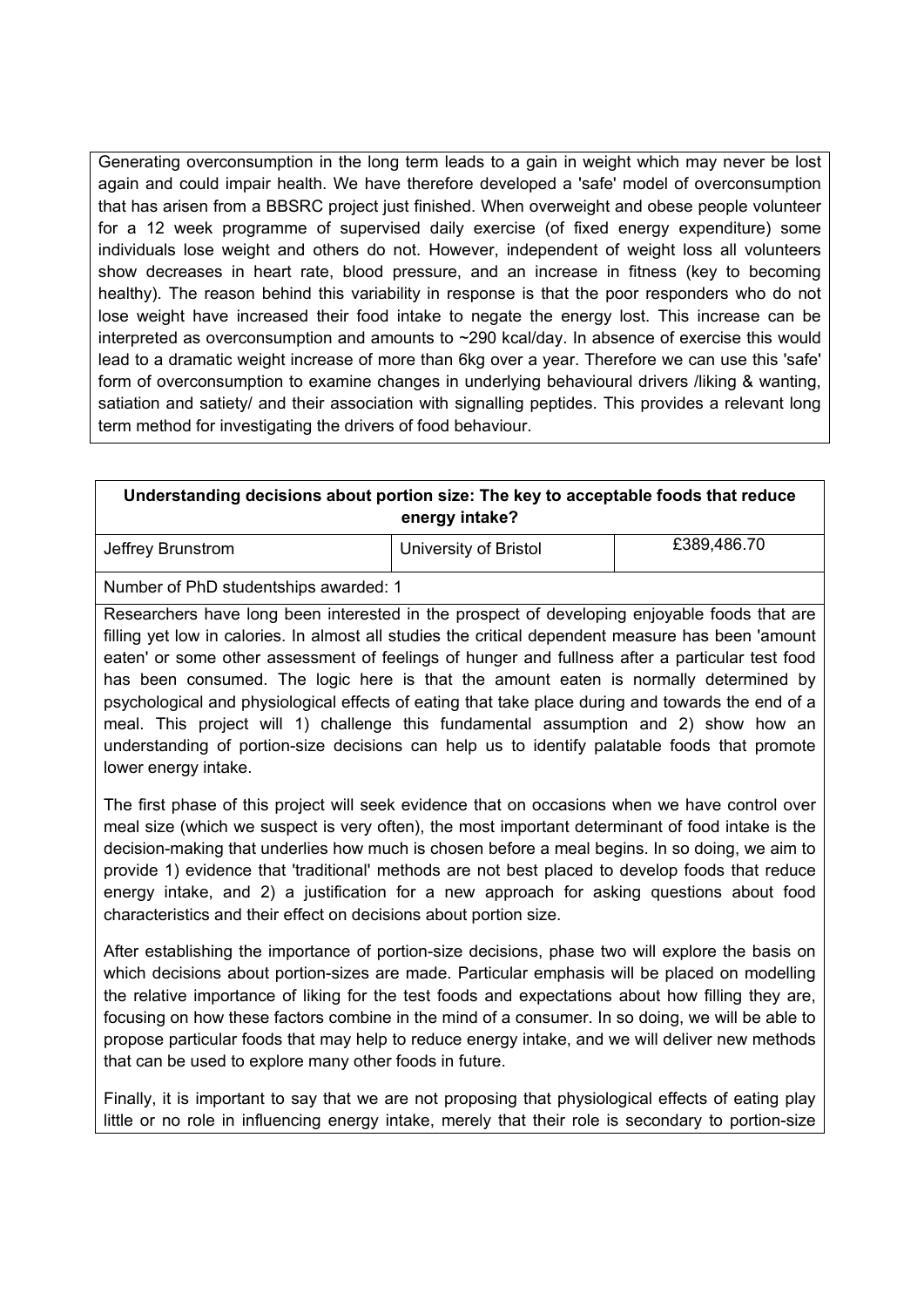decisions during individual meals. In the longer term, physiological feedback of this kind could be very important. Indeed, we suspect that portion-size decisions are, in part, learned from previous experiences of the filling effects of different foods. The final phase (phase 3) of this project will test this proposition. This research will inform our understanding of the origin of portion-size decisions. This may explain changes that can occur in the acceptability and use of low-energy 'diet foods' after they become familiar to a consumer, and it will highlight ways of 'protecting' against a decrease in acceptability over time.

| <b>Bioactive alginates and obesity</b> |                             |             |
|----------------------------------------|-----------------------------|-------------|
| Jeffrey Pearson                        | <b>Newcastle University</b> | £412,059.92 |
| Number of PhD studentships awarded: 2  |                             |             |

Obesity is one of the fastest growing medical issues across the western world and it is fast becoming one of the leading causes of mortality worldwide. At least one in thirteen annual deaths in the European Union are likely to be related to overweight. That is 337,000 deaths/year and Britain leads the E.U. table of deaths related to excess body weight. Half the adults in the U.K. are overweight and around one in four is obese. Obesity increases the risk of high blood pressure, heart disease and late onset diabetes with an estimated cost to the economy of £2 Billion/year.

In general, women have a greater body mass index (BMI) distribution and higher obesity rate compared to men. Obesity is a condition associated with poverty and a poor diet in both the developed and developing nations. It is therefore particularly important that if treatment/prevention is delivered via diet that the foods should be affordable and acceptable e.g. bread, the vehicle we intend to trial.

Because eating is a pleasurable experience and humans tend to over eat if food is available in excess, in particular high energy foods which are often rich in fat. Reducing fat metabolism and uptake is one approach to reducing weight gain. Therefore chemically synthesised inhibitors of the fat digesting enzymes, lipases are currently being used to treat obesity. At present the major lipase inhibitor available on prescription in the U.K. is orlistat (Xenical) which will reduce fat absorption by up to 30%. However side effects such as oily stools, flatulence and diarrhoea have meant reduced acceptability. Interestingly these side effects can be significantly reduced if the lipase inhibitor is taken with a dietary fibre supplement. Therefore a good solution would be a dietary fibre with lipase inhibitory activity. Alginate, a natural fibre from seaweed has these properties.

We have demonstrated in our lab that alginates have a similar ability to inhibit lipase as orlistat. We therefore aim to screen a bank of alginates (over 20), some of which are already used in the food industry at low levels and other naturally occurring biopolymers to determine the best lipase inhibitor profile using a lab based colorimetric assay. Using the best inhibitors we will demonstrate their ability to inhibit lipase activity in conditions as close as possible to those in the gut, i.e. with other food components etc.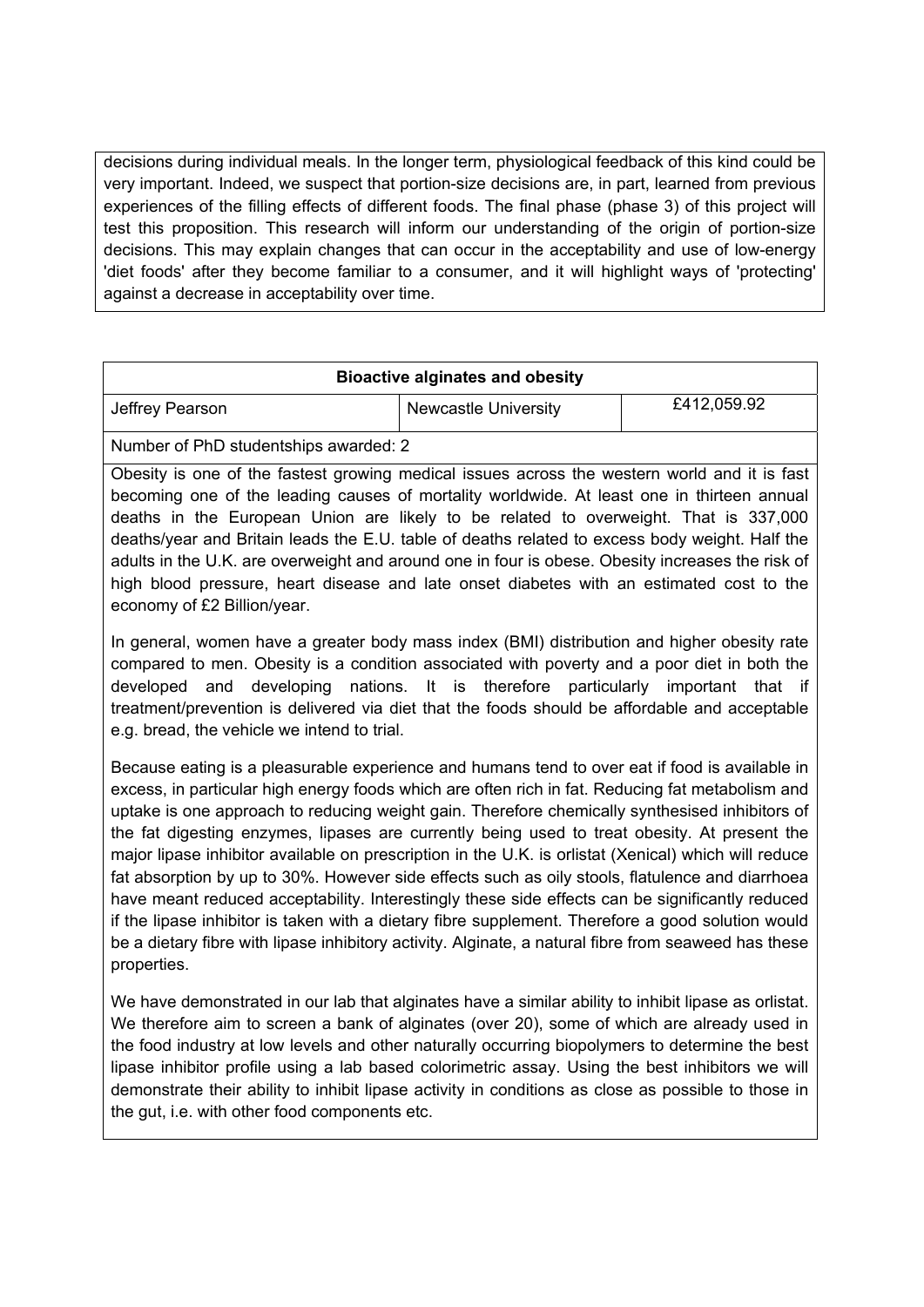The best candidate/s from the above studies will then be tested (delivered in bread in the first instance) in human volunteers. A group of healthy subjects will be used to determine acceptability of the biopolymer in the food vehicle and to determine the best balance between lipase inhibition and levels of biopolymer intake. Our preliminary studies showed no acceptability problems with alginate levels as high as 10% by weight in bread. Following the studies with the healthy subjects the biopolymer enriched foods will be tested to demonstrate calorific intake reduction in ileostomy patients.

This study has the potential to provide evidence that normal foods supplemented with fibre biopolymers can be used to treat obesity/overweight and allow this to be translated by the food industry into the development of a range of other tasty and affordable food products. Such a range would have the potential to reduce calorific intake, as well as include the health benefits of dietary fibre.

| Immunomodulatory effects of pre- and probiotics |                             |             |  |
|-------------------------------------------------|-----------------------------|-------------|--|
| Parveen Yaqoob                                  | University of Reading       | £542,784.95 |  |
| <b>Richard Aspinall</b>                         | <b>Cranfield University</b> | £51,325.39  |  |
| Number of PhD studentships awarded: 1           |                             |             |  |

## **APPLICATIONS FUNDED THROUGH DRINC 2ND CALL AUGUST 2009**

The number of people aged 65 years and over is expected to rise by over 60% in the next 25 years, which presents an enormous challenge for the healthcare system. Elderly people suffer from more frequent and severe infections than younger people; influenza is particularly common in older individuals and is a major cause of death in the elderly population. Ageing dramatically affects immune function; as we age, the repertoire of cells potentially available to respond to a new pathogen shrinks and there is an accumulation of poorly functioning mature cells. This phenomenon is known as immunosenescence and partly explains the increased susceptibility for infection in older individual. Vaccination is recommended to protect the older people against influenza, but immunosenescence also reduces the efficacy of vaccination. It has been estimated that 30-50% of older adults fail to mount protective antibody responses after influenza vaccination, representing a considerable waste of resource and a false sense of security for those receiving the vaccinations.

Probiotics are beneficial bacteria, which can be consumed and which have a long and safe record of use in humans. They have shown promise in the prevention or treatment of several disease states ranging from lactose intolerance, constipation and diarrhoea, alleviation of allergy and even to more chronic systemic diseases, such as cardiovascular disease and cancer. Often they are taken together with prebiotics, which are normally fermentable carbohydrates that provide a food source for the beneficial bacteria when they reach the lower gut. There is particular interest in the positive influences of pre- and probiotics in older people, who are subject to alteration in gut microflora composition as well as immunosenescence. Several studies have demonstrated beneficial effects of specific pre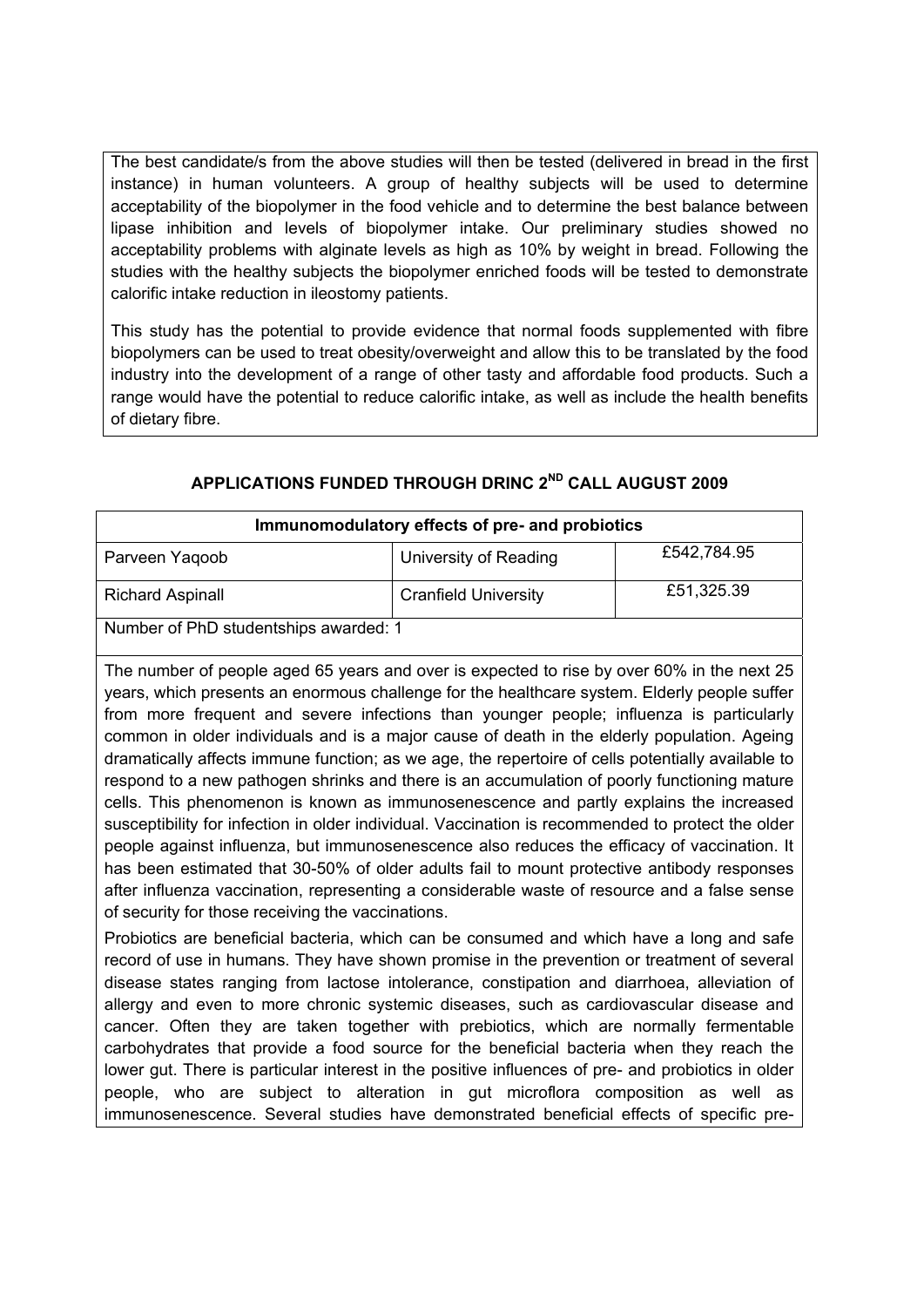and probiotics on immune function in older subjects. However, none of these studies have taken into account the age-related shift in immune cell populations. Furthermore, there is little understanding of the mechanisms underlying these effects. Despite this, probiotics have recently been proposed as prime candidates for 'anti-immunosenescence' therapy. We propose to investigate the impact of a pre- and probiotic on immune function in young and older subjects, taking into account the age-related shifts in immunity due to immunosenescence. We aim to establish biomarkers and methodology which could be exploited to establish the underpinning science behind the immunomodulatory effects of commercial pre- and probiotics.

The project will involve 60 young (18-35y) and 60 older (65-85y) subjects, who will take a preand probiotic mixture or a placebo for a total of 8 weeks. The probiotic is not currently commercially produced, but has been demonstrated to have particular ecological fitness and anti-pathogenic effects in the gastrointestinal tract in old age. A suitable prebiotic will be selected on the basis of ability to promote optimal growth and survival of this probiotic. After 4 weeks on the treatment, the subjects will receive an influenza vaccination. Blood samples will be taken before treatment, and at 4, 6 and 8 weeks after commencement. The samples taken at 6 and 8 weeks will be used to assess the immune response to the vaccination. A wide range of immune parameters will be assessed, taking into account the age-related shifts in immune cell populations. In conjunction with the human study, a series of in vitro studies will investigate the mechanistic basis for the impact of the probiotic on immune function and will determine whether there are differential effects of the probiotic in young and older subjects at the cellular and molecular level. The overall aim of both components of the project is to determine whether older subjects derive specific additional benefit from pre- and probiotics by modulation of the impact of immunological ageing.

| Influence of prebiotics on human gut microbiota, LPS and markers of metabolic<br>syndrome. |                                                                                                                                                                                                                                                                                                                                                                                                                                                                                                                  |                       |             |
|--------------------------------------------------------------------------------------------|------------------------------------------------------------------------------------------------------------------------------------------------------------------------------------------------------------------------------------------------------------------------------------------------------------------------------------------------------------------------------------------------------------------------------------------------------------------------------------------------------------------|-----------------------|-------------|
|                                                                                            | Glenn Gibson                                                                                                                                                                                                                                                                                                                                                                                                                                                                                                     | University of Reading | £586,984.97 |
|                                                                                            | Number of PhD studentships awarded: 1                                                                                                                                                                                                                                                                                                                                                                                                                                                                            |                       |             |
|                                                                                            | Obesity is fast becoming the greatest health challenge of the 21st century. Central to our<br>ability to intervene in this situation is a clear understanding of the link between diet and<br>obesity and the ability of industry to deliver food products capable of reducing risk. This<br>project will lay down the scientific rational linking the gut microbiota with obesity, and provide<br>a rational for using functional foods in the obese for improved health, targeted towards<br>modulating<br>the | gut                   | bacteria.   |
|                                                                                            | Traditional risk factors for obesity and associated metabolic disorders are dietary, genetic and<br>exercise linked. However, there is the contention that these cannot fully explain the explosive<br>increase seen in recent years. This was given added significance in 2006 when the first<br>reports appeared suggested that gut bacterial profiles in obese and lean persons differed. It                                                                                                                  |                       |             |

was hypothesised that the bacterial profiles variably affected calorie extraction rates from food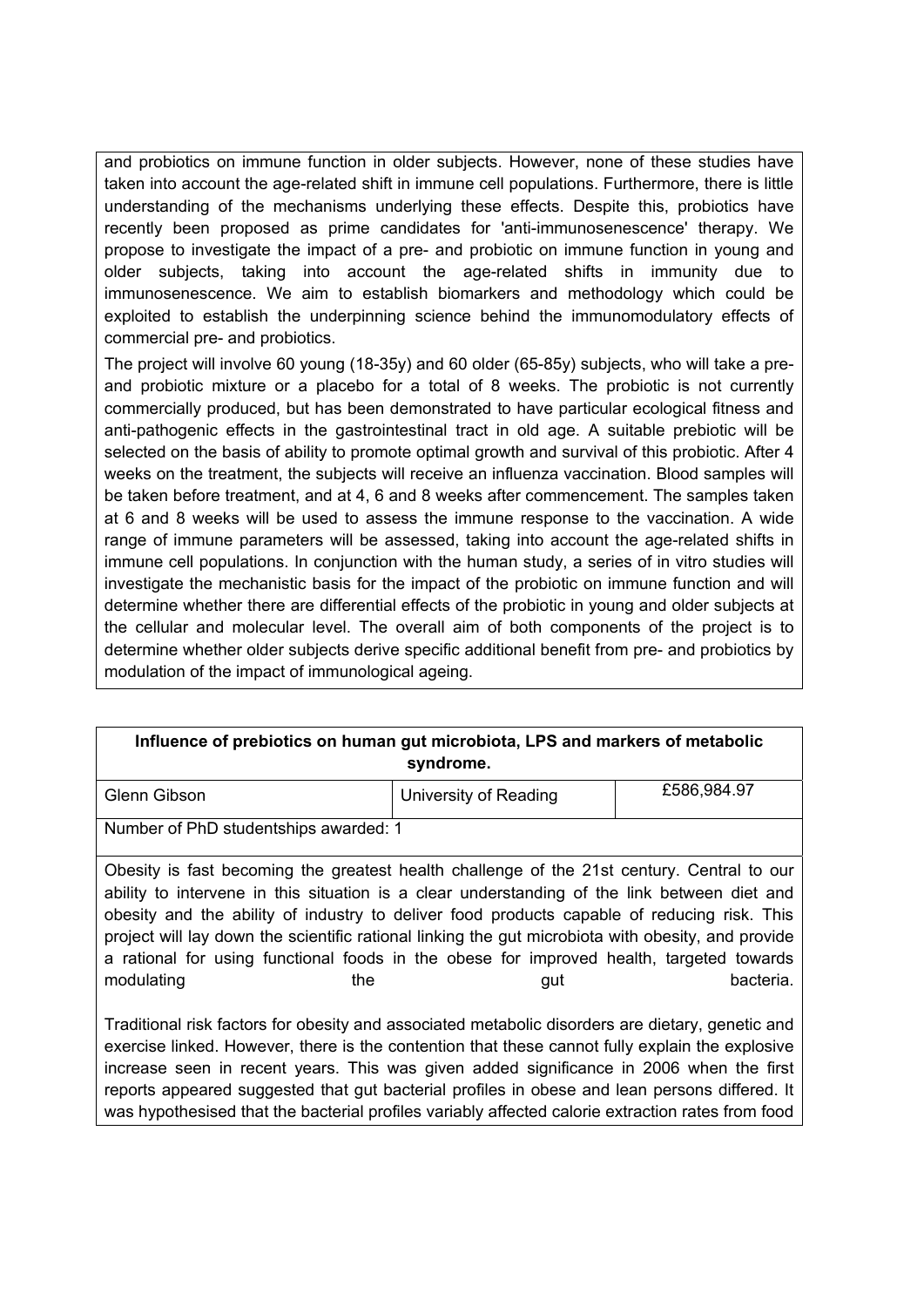and that some of their metabolites could influence satiety. This is still an area of some debate (and it may be that the traditional risk factors themselves affect microflora profiles), however what is not in question is that the gut microbiota has a major role to play in human metabolism. This is because of the huge numbers that are present and their constant supply of nutrients (principally diet).

Should the gut microbiota differences be a factor in obese related conditions, then this opens up the possibly of altering the situation by using dietary ingredients that have a selective fermentation in situ. Prebiotics are functional foods ingredients that exert major composition and metabolic changes in the human gut microbiota. Together with probiotics, they are attracting much attention for their ability to improve gastrointestinal health. New products are constantly being developed, with the main remit being improved digestion and wellbeing. Research on modulating the gut flora has largely targeted gut infections including links into chronic disorders like IBS and ulcerative colitis. Given the recent link between gut microflora and obesity, it makes sense to research whether prebiotics can exert a modulatory role. In this project, these have been chosen over probiotics as they are more efficacious in exerting change in bacterial populations within the gut.

Our collaborative research in an animal models has shown that LPS, a cell wall constituent of Gram -ve bacteria, can exert a metabolic endotoxaemia which is characteristic of diabetes in humans. Prebiotics target Gram+ve flora (principally bifidobacteria). Further studies in the murine showed that the toxic effects of LPS could be reversed by repressing Gram -ves at the expense of bifidobacteria.

Here, we aim to replicate these experiments in humans at risk of metabolic syndrome. We will use a proven prebiotic (BiMuno, a type of galactooligosaccharide GOS), that was originally developed in our laboratories and is now commercially available, to target bifidobacteria in a human feeding study. Prior to this, food quality expertise will be applied towards assessing the most appropriate dietary delivery vehicle that maintains functionality of the ingredient and has optimal sensory qualities. A placebo will also be trialled. The outcomes will be an in vivo assessment of the capacity to alter gut microbiota and concomitant effects upon validated markers of metabolic syndrome.

If the research is successful it will lead towards a dietary intervention product that positively affects the risks associated with obesity in a manner that changes the microflora influence. This would have much impact upon a major 21st century dietary problem and tally that with an extremely topical functional food approach. The outcome would also partly inform on the health attributes that can be expected from altering a person's gut microbiota and has relevance for both the probiotic and prebiotic industries.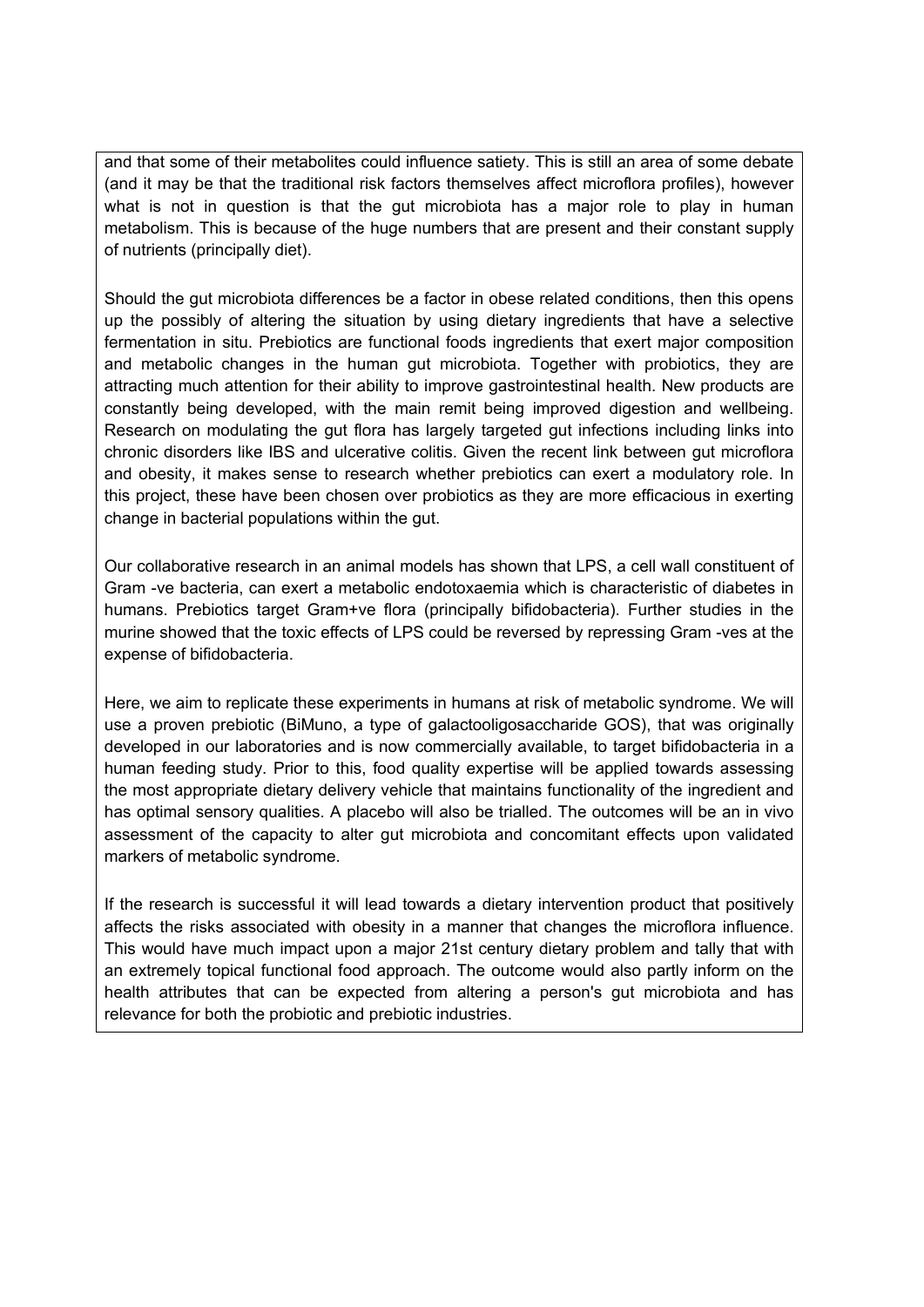| The Role of Plant Cell Walls in Regulating Starch and Lipid Bioaccessibility from Plant<br>Foods: In Silico, In Vitro and In Vivo Studies |                            |             |
|-------------------------------------------------------------------------------------------------------------------------------------------|----------------------------|-------------|
| Peter Ellis                                                                                                                               | King's College London      | £394,663.44 |
| Keith Waldron                                                                                                                             | Institute of Food Research | £205,730.67 |
| Number of PhD studentships awarded: 2                                                                                                     |                            |             |

Most people commonly eat plant foods rich in starch, notably cereal products (e.g. bread, rice), and also some that are rich in fat (e.g. tree nuts). However, little is known about how such foods release starch and fat in the human gut and how, in turn, this may influence digestion and ultimately the absorption of nutrients into the body. Improving our understanding of these processes is important for basic scientists studying the behaviour of foods in the gut and their effects on metabolism. It is also important for health professionals and policy makers that are worried about excessive food consumption and the growing problem of obesity and associated problems of heart disease and diabetes. Moreover, the rate and extent of starch and fat digestion and absorption into the blood stream are important factors in altering the risk of heart disease.

The release of fat and starch from plant foods and the digestion and absorption of these nutrients by the body are highly complex processes. Our progress in understanding these processes is impeded by the hugely complex structure and properties of plant foods and individual nutrients. Our project proposal brings together a unique combination of world experts from different institutions and disciplines. These experts have formed a large team in order to improve our knowledge of how edible plants behave in the gut and how the gut reacts to the starch and fat available for digestion. For example, it is important to know about the rate at which nutrients are released from plant foods as they move along the gut, since this will affect the time course of digestion and absorption. This in turn will influence the way the nutrients are metabolised within the body.

We currently study almond nuts and cereals, e.g. wheat, to see how fat and starch are released from plant tissues. Starch, fat and other nutrients are found inside numerous cells that make up the plant tissue, e.g. an almond seed contains about 50 million cells. Such cells are very small in size, often with a diameter of less than about one tenth of a mm. One significant factor that seems to affect nutrient release from plant cells is the presence of cell walls, more commonly referred to in nutrition as 'dietary fibre'. How starch and fat are released from these cells is poorly understood. Initial studies will involve examining the role of cell walls as physical barriers in controlling the release and digestion of nutrients, using various methods to examine plant tissue at a cellular scale. One novel method will be the use of a recently established 'Dynamic Gastric Model', a computer-controlled simulation of digestion in the human stomach. We will also feed human volunteers with the same plant foods rich in fat and starch, to determine the effects of processing and mastication on nutrient release and digestion and the rate at which digested nutrients are transported into the blood stream.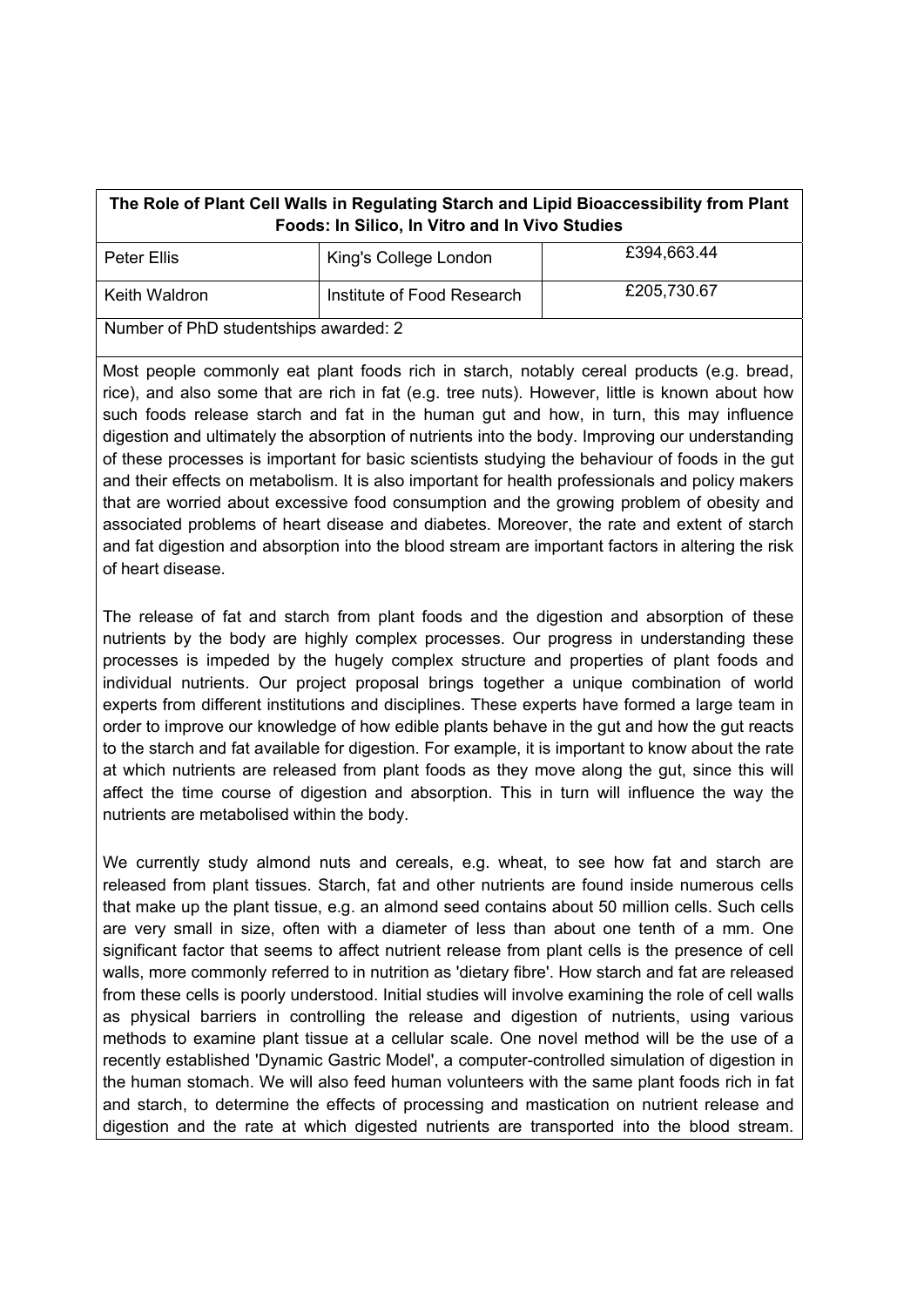Finally, we will also produce a mathematical description of how fat and starch are released from edible plant tissues during digestion. It is envisaged that in the future, the use of mathematics will allow research scientists to predict the behaviour of similar foods in the gut without having to do so many laboratory experiments.

This work will help the food industry to produce new food products or ingredients that have a controlled release of starch and fat in the gut, which could, for example, help to reduce the risk of heart disease. Indeed, Premier Foods, a large food manufacturer, has agreed to collaborate with us and provide scientific and technological expertise. Premier Foods has also agreed to provide cereals (e.g. wheat) and food products made with these cereals, all of which have been specially prepared to control starch release. These raw materials and food products will be used in our project to study how they behave in the gut and assess their potential benefits in reducing the risk of heart disease.

## **Increased Propionate Production In The Colon Is Associated With Reduced Appetite, Body Weight And Improved Insulin Sensitivity**

| <b>Gary Frost</b>                     | Imperial College London                                                 | £550,840.25 |
|---------------------------------------|-------------------------------------------------------------------------|-------------|
| Douglas Morrison                      | <b>Scottish Universities</b><br><b>Environmental Research</b><br>Centre | £133,871.61 |
| <b>Catriona Tedford</b>               | University of West Scotland                                             | £94,991.78  |
| Number of PhD studentships awarded: 2 |                                                                         |             |

Obesity is the greatest public health challenge facing most developed and many developing countries. Obesity is directly related to increased mortality, causing 600 premature deaths in the UK per week. In the current obesity epidemic, using therapeutic foodstuff to tackle obesity would be economically viable for industrial partners.

Recent epidemiological and experimental studies link the decline in consumption of non digestible carbohydrates (NDC) to the rise in obesity. NDCs are not broken down in the small intestine, but can be fermented by bacteria in the colon, part of the large intestine. Previous studies and our own pilot data shows that increasing the NDC in the diet of animals and humans reduces appetite and body weight and increase insulin sensitivity. Unfortunately, the high doses required to produce these effects are unpalatable and result in side effects, limiting the use of NDC supplements as a treatment for obesity or diabetes. Short chain fatty acids (SCFA) are molecules produced by the fermentation of NDC in the colon and are responsible for the biological effects of NDC. Recently, a receptor has been found that binds SCFAs, and in particular the SCFA propionate. This receptor is found on cells in the large bowel where it stimulates the release of appetite-inhibiting hormones, and on fat cells where it acts to decrease the release of free fatty acids. Reducing free fatty acid levels within the body increases the sensitivity of the body to insulin and thus reduces the effect of insulin resistance which is present in type 2 diabetes.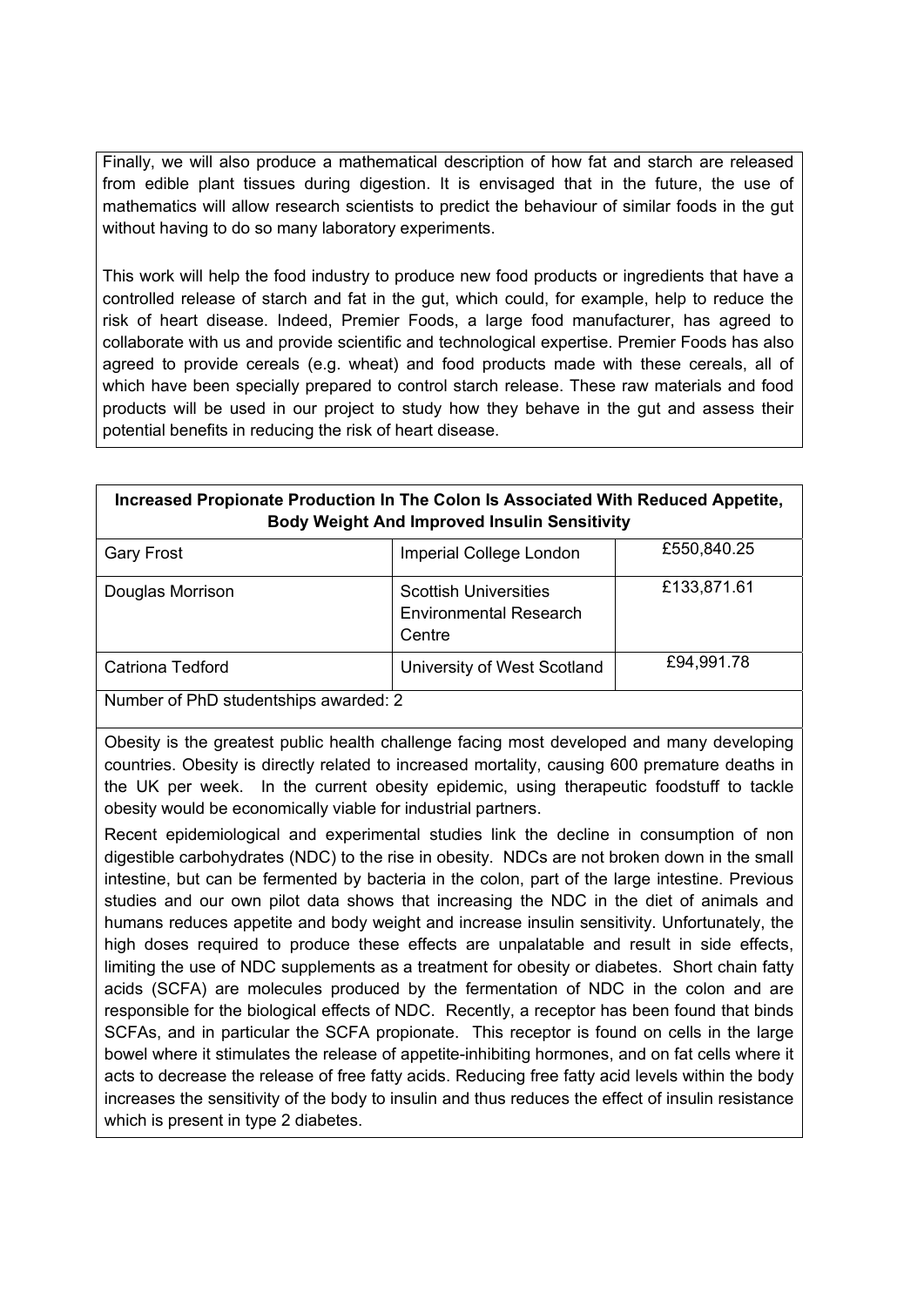Until now, controlling the production of propionate in the colon has been impossible. Both the type of NDC ingested and the gut microbiota of an individual dictate the levels and types of SCFA produced in the colon. Recently, we have developed a novel molecule in which propionate is bound to a carrier molecule. The chemical bond that links proprionate to its carrier molecule cannot be broken down in most parts of the gut. However, in the colon, this chemical bond is broken by the bacteria present there, delivering specific amounts of propionate to the colon. We have shown that supplementing the diet of rats with this proprionate carrier molecule reduces their body weight compared to controls, and that in humans it reduces hunger and food intake.

This study will determine the effect of 24 weeks diet supplementation with this propionate carrier molecule on appetite, body weight and insulin sensitivity in obese volunteers. We will test the hypothesis that supplementing the diet with propionate carrier molecule will reduce appetite through gut hormone release and improve insulin sensitivity by reducing the concentration of free fatty acids in circulation. Industry will have an important role in developing products which produce propionate in the colon to reduce appetite and improve insulin sensitivity. In collaboration with Leatherhead Food International we will design foods which can be used to supplement the diet of the general population with proprionate carrier.

Demonstrating the link between colonic propionate production and appetite regulation has significant implications for public health given current trends in obesity rates. However, if colonic production of propionate increases satiety, then simply adding any NDC may not be sufficient to increase propionate production to a significant level to impact on satiety. This study will determine if colonic propionate leads to a reduction in appetite and body weight and cause beneficial metabolic change, and will demonstrate proof of principle for using NDC esters to deliver SCFAs to the large intestine. These data will therefore provide valuable information for future studies investigating the effects of SCFAs on appetite regulation and insulin sensitivity.

Industry will play an important role in developing products which produce propionate in the colon to reduce appetite and improve insulin sensitivity.

| Impact of non-digestible carbohydrates on biomarkers of GI health: a human<br>intervention study                                                                                                                                                                                                                                                                                                                                                                                                                                                                                                |                             |             |
|-------------------------------------------------------------------------------------------------------------------------------------------------------------------------------------------------------------------------------------------------------------------------------------------------------------------------------------------------------------------------------------------------------------------------------------------------------------------------------------------------------------------------------------------------------------------------------------------------|-----------------------------|-------------|
| John Mathers                                                                                                                                                                                                                                                                                                                                                                                                                                                                                                                                                                                    | <b>Newcastle University</b> | £396,081.22 |
| lan Johnson                                                                                                                                                                                                                                                                                                                                                                                                                                                                                                                                                                                     | Institute of Food Research  | £147,950.71 |
| Number of PhD studentships awarded: 1                                                                                                                                                                                                                                                                                                                                                                                                                                                                                                                                                           |                             |             |
| What we eat affects the health of all parts of the body including the gut. Symptoms, disorders<br>and diseases of the large bowel are major causes of anxiety, visits to general practitioners<br>and medical treatment. In particular, the large bowel is one of the commonest sites for cancer<br>development. Large scale observational studies of dietary practices and associated incidence<br>of cancer provide very strong evidence that dietary choices and nutritional status (e.g.<br>obesity) influence risk of cancer in the large bowel (colorectal cancer; CRC). Such evidence is |                             |             |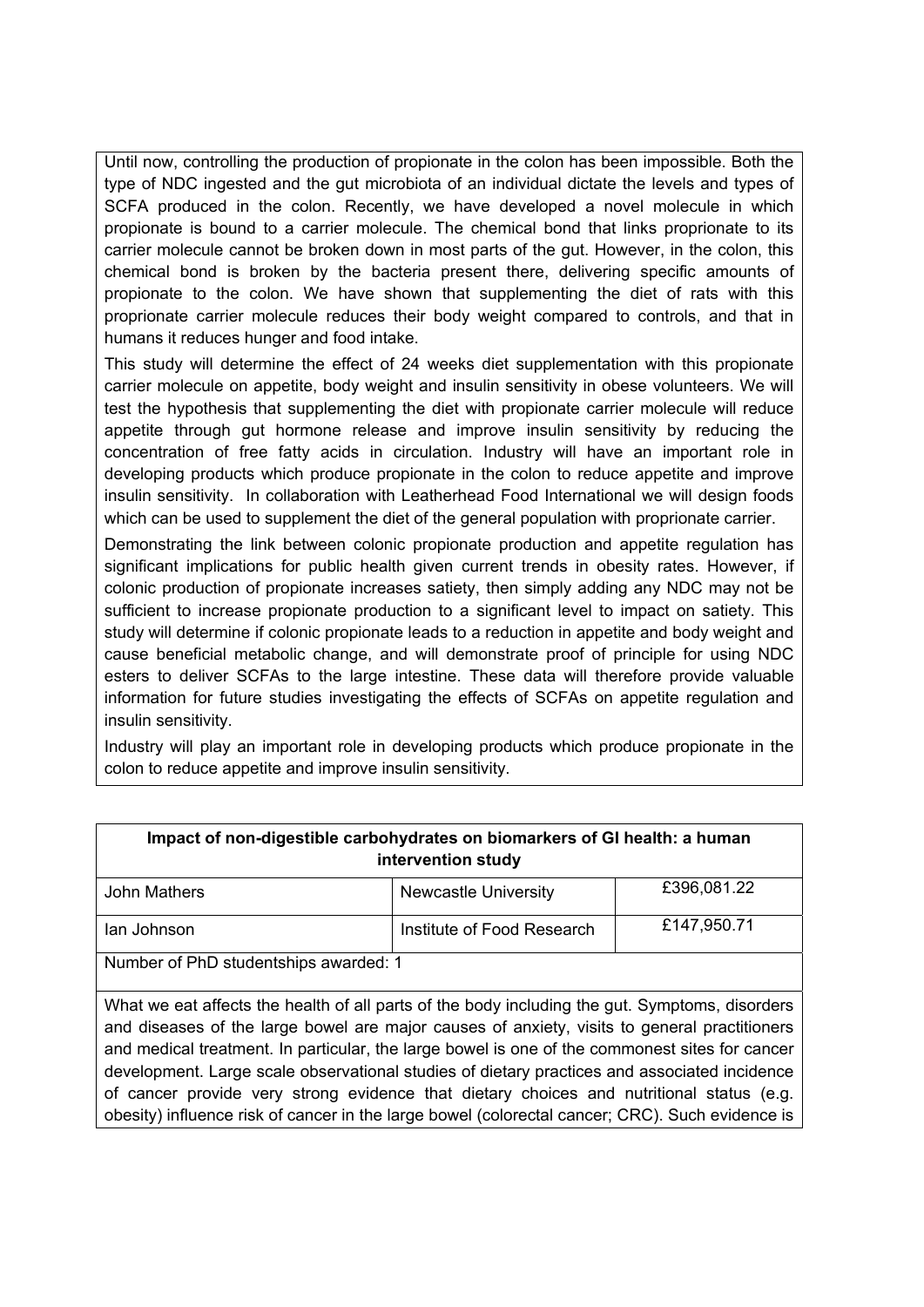very encouraging because it suggests that many cases of bowel cancer could be avoided by appropriate dietary choices and/or by the development of novel foods or dietary agents with anti-cancer properties.

Identification of beneficial dietary agents requires intervention studies i.e. carefully controlled experiments in which volunteers are given known amounts of the test agent. For both practical and ethical reasons, it is seldom appropriate to use the development of cancer as the endpoint in such experiments and there is a need to use surrogate outcome measures. This is analogous to using blood pressure or blood cholesterol concentration as surrogate outcome measures (or biomarkers) in studies of diet and heart disease risk. Unfortunately, in the area of diet and gut health, progress is hampered by the lack of robust biomarkers of CRC risk for use as surrogate endpoints. To address this gap, we have developed a number of novel biomarkers of diet-related CRC risk which can be measured in small samples (biopsies) taken during clinical examination of the large bowel. We have shown that these biomarkers can be detected BEFORE the development of CRC and so may be a useful tool to identify those at higher risk of the disease. In our on-going work, we are investigating relationships between what people eat (and other aspects of lifestyle) and these biomarkers in a crosssectional study. The next logical step is to test how the most promising biomarkers respond to dietary intervention to determine how useful they will be as biomarkers of gut health.

We will do this by carrying out a carefully controlled experiment in which volunteers will be given food supplements of resistant starch (RS) and polydextrose (PD) - both are carbohydrates with special properties. They are widely used food ingredients for which there is already evidence that they may help reduce CRC risk. Both food agents show bioactivity in the large bowel where they appear to have beneficial effects on gut physiology and immune function including anti-inflammatory effects.

In our human intervention study, 70 healthy volunteers will be given RS and/or PD or another carbohydrate with no effects on the large bowel (a placebo) for 7 weeks. We will collect tiny pinch samples of the lining of the gut (mucosal biopsies) before and after the intervention for biomarker measurement. These biomarker studies will include measurement of genes which are known to be involved in the early stages of the development of cancer and which may be modifiable by changing diet. Dietary components such as RS and PD may influence how genes are switched on and off by affecting regulatory marks on DNA known as DNA methylation so we will quantify DNA methylation for a panel of key cancer-related genes. We will also measure the rates at which cells are been produced (cell proliferation) in the gut lining because faster cell proliferation appears to indicate higher CRC risk. In addition we will collect blood and stool for measurements of markers of inflammation. There is growing evidence that poor diet and obesity can lead to the development of a chronic inflammatory state and that this may predispose to CRC. Through their fermentation by bacteria in the large bowel, RS and PD may help reduce inflammation and so protect gut health.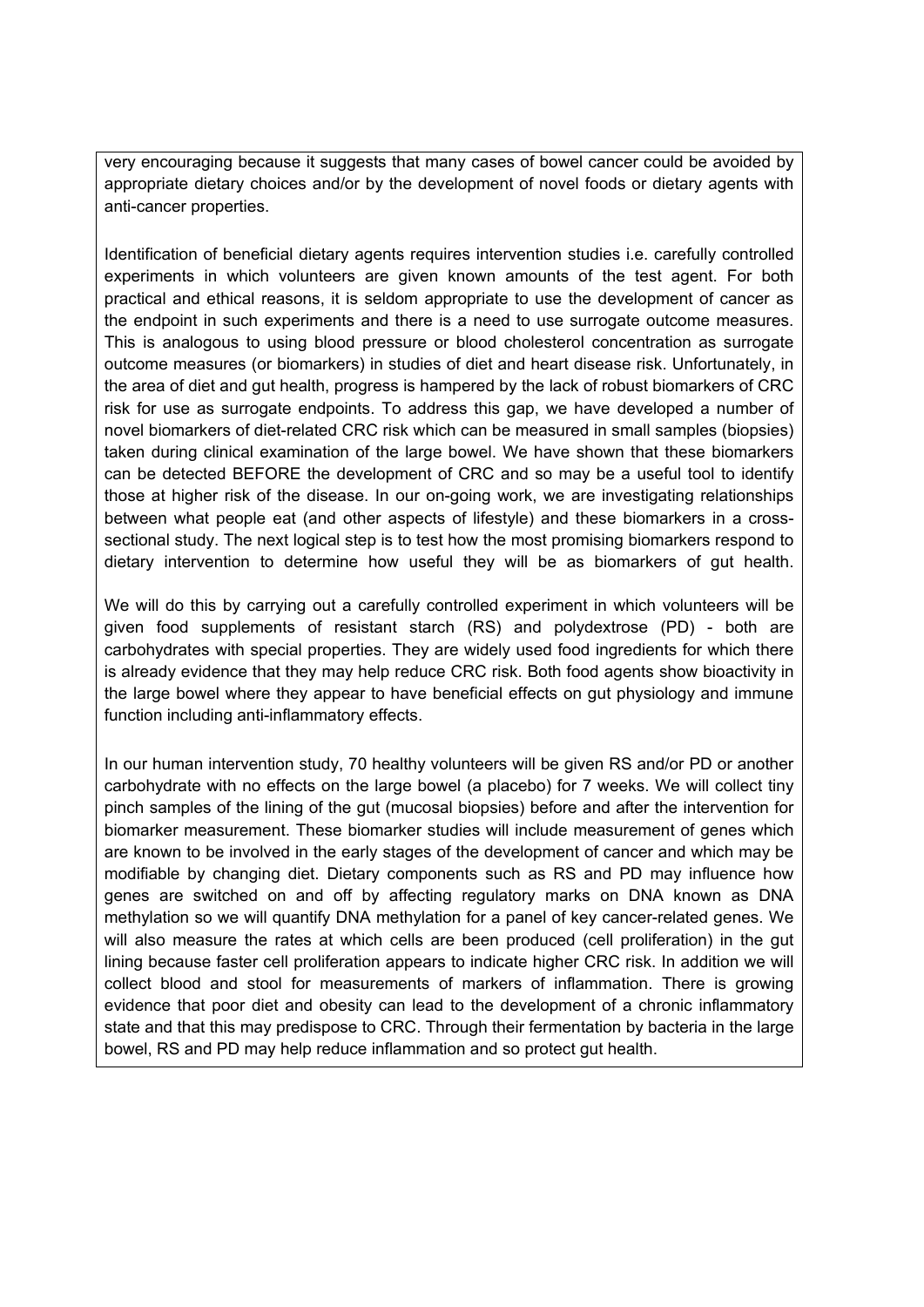| <b>Effects of Fruit Juice Processing and Human Metabolism on the Functionality of</b><br><b>Anthocyanins for Cardiovascular Health</b> |                            |             |
|----------------------------------------------------------------------------------------------------------------------------------------|----------------------------|-------------|
| Colin Kay                                                                                                                              | University of East Anglia  | £290,952.70 |
| Paul Kroon                                                                                                                             | Institute of Food Research | £74,849.19  |
| <b>Nigel Botting</b>                                                                                                                   | University of St Andrews   | £163,798.39 |
| Number of PhD studentships awarded: 1                                                                                                  |                            |             |

People who consume the highest quantities of fruits and vegetables appear to be more protected against heart disease than those who consume lower quantities. Evidence suggests that this protective effect is in part the result of substances in the fruits and vegetables called polyphenols. In recent years, berries and berry derived juices and wines have been promoted as especially healthy foods as they are high in a particular class of polyphenol called anthocyanins. These anthocyanins are reported to have activities that benefit the heart and blood vessels. The contract of the contract of the contract of the contract of the contract of the contract of

Cardiovascular diseases (CVD) and specifically stiffness of the arteries results from accumulated damage to blood vessel walls. There is a single layer of cells that lines the blood vessels which is sensitive to agents/compounds within the blood. When this layer is damaged as a result of injury or chronic disease, it loses its ability to maintain normal blood vessel function and becomes prone to processes that lead to heart disease. Anthocyanins and anthocyanin containing foods have been shown to have direct protective effects on this cell layer, thus restoring proper function to the blood vessels. However, the anthocyanins in the foods we eat often become altered during standard food processing and storage conditions, an effect that is believed to negatively alter their function relative to those in raw fruits or vegetables. As well, when we eat anthocyanins they become modified by our bodies, resulting in drastic changes to their original form. Previous experiments have used unaltered or original forms of anthocyanins to explore how these compounds affect the cells in our bodies and blood vessels. However, no studies have explored the true activity of anthocyanins as they exist within our bodies, as altered products in our circulatory system resulting from changes during processing and digestion. The effects of these alterations on the disease fighting properties of anthocyanins are currently unknown and could be greater, different or impartial to what we currently perceive.

The aim of the present program of research is to identify the actions of pure anthocyanins relative to their altered products of processing and digestion on CVD risk. In order to determine their functions, we must first identify their forms in the body after we eat them. We will identify changes that occur to anthocyanins (cyanidin-3-glucoside, the most abundant anthocyanin in nature) in common fruit juices on the UK market, during standard processing and storage conditions. We will also feed human participants a pure anthocyanin (cyanidin-3 glucoside) in order to trace its path and alteration through the body. We will then study the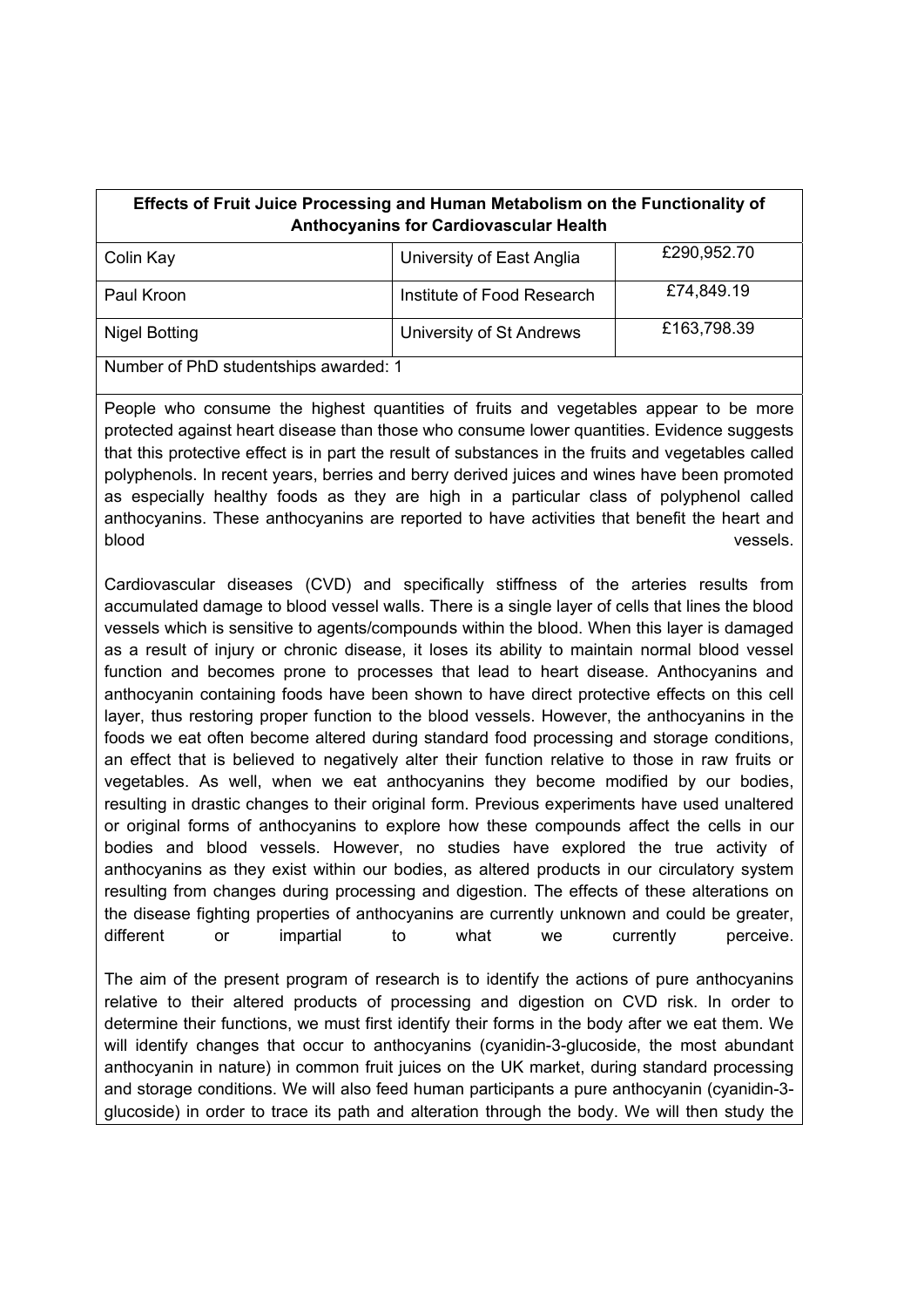effects of the identified compounds on CVD risk by exploring their activities on the cells (cultured-cells) lining our blood vessels.

With this study we hope to prove the usefulness of anthocyanins as a dietary treatment for the prevention of cardiovascular disease, using the relevant compounds found in the body; thus providing informed advice on the health benefits of anthocyanins. The results of this study are also relevant to agricultural industries as levels of anthocyanins in food crops can be easily increased using breeding strategies and pre and post harvest manipulation. This project is particularly relevant to the processed food and beverage industry, as although the alteration of anthocyanins during food processing has generally been considered of negative consequence, the proposed research could establish this as a neutral or potentially beneficial outcome; providing valuable evidence to support the use of fruit juices for the delivery of beneficial components for health. This proposal will also generate findings that may be useful for future studies aimed at investigating the relative activity of other dietary polyphenols, such as those found in coffee, tea, wine or chocolate.

#### **Maximising satiety through manipulating expectations, sensory quality and nutrient content**

| Martin Yeomans                        | University of Sussex | £539,704.80 |
|---------------------------------------|----------------------|-------------|
| Number of PhD studentships awarded: 1 |                      |             |

Understanding the processes which promote satiety and so decrease the risk of overeating and a consequent positive energy balance are critical to our future ability to counteract the worldwide rise in the incidence of obesity. The traditional view of satiety is that suppression of appetite after eating arises from physiological effects of the ingested nutrients. However, while it is clear that nutrients do generate satiety signals, there are many aspects of satiety that cannot be explained simply as an effect of nutrient ingestion. For example, nutrients ingested as beverages generate weak satiety, whereas nutrients in a different liquid context (soup) generate strong satiety. This implies that something about the context in which nutrients are consumed is critical to the subsequent experience of fullness. Taking a more cognitive view, this research considers the extent to which consumer expectations about how filling a food will be may modify satiety. Thus a beverage may be consumed on the expectation of reduced thirst but not satiety, thereby leading to a failure to attribute physiological satiety cues generated by the drink nutrients to the actual drink product. Conversely, if the expectation is that a food will lead to strong feelings of fullness, this may lead to greater suppression of appetite than that generated by the same nutrients in the absence of expectations. Preliminary data in our laboratory are consistent with this view: protein was more effective in suppressing appetite when consumed in a context which was consistent with satiety than on its own. This research builds on this finding in a 3-phase programme designed to test the principle that expectations interact with physiological cues to modify satiety and so direct consumer behaviour. To achieve this, in Phase 1 we explore for the first time how expectations generated by label information and sensory quality modify the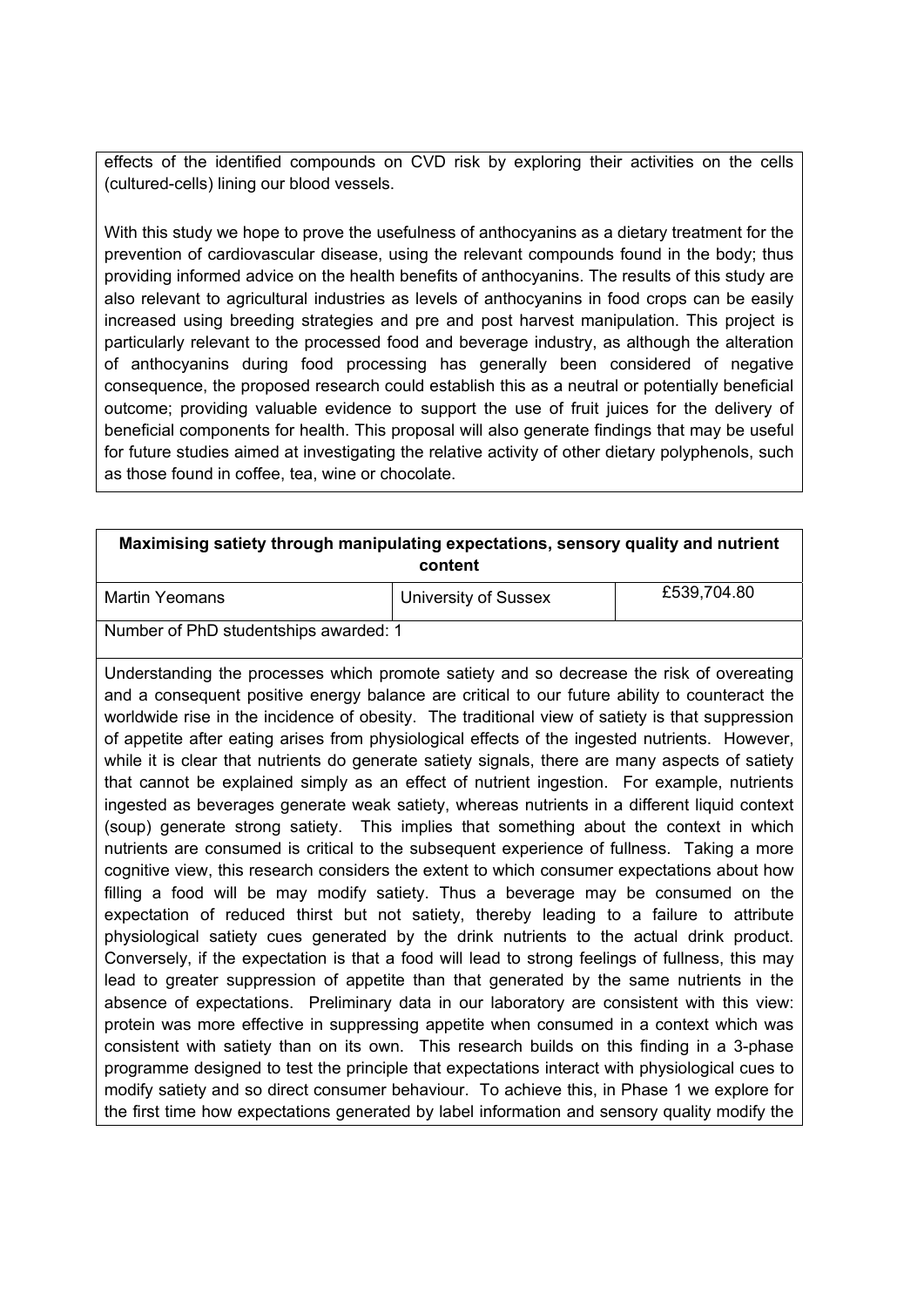satiating effects of protein both in a snack and breakfast context. These experiments will first identify effective expectation manipulations and then examine their impact on satiety both when a product is first encountered and after repeat consumption. To ensure the outcome is both consistent and relevant to real-life behaviour, separate studies will use more controlled laboratory tests of eating and more naturalistic studies in a quasi-restaurant setting. The outcome of this 2-year Phase will be a clear test of the concept that expectations may interact with post-ingestive cues to generate satiety. How these expectations may modify actual physiological satiety responses will be tested in Phase 2, which examines how expectationnutrient interactions modify the release of satiety hormones. As with Phase 1, these effects will be tested both acutely, and as a function of learning about the product as a consequence of repeated consumption. Finally, Phase 3 explores the utility of these findings for food product development by examining the effects of extended home consumption of products designed to generate maximum satiety through combinations of expectation and nutrient content. Separate home consumer trials will be run with the snack and breakfast products developed in Phase 1 and 2, and outcome measures will include effects of consuming highsatiety products on overall energy intake, and consumer evaluations of the products in terms of acceptability and future purchase intentions. The overall outcome of the programme will be both a detailed evaluation of the interaction between consumer expectations and physiological controls of satiety for the first time, and the use of such interactions to formulate new design rules for the development of future food products that generate consumerperceivable satiety benefits.

| Mining diversity in cereal (wheat) fibre to improve the nutritional quality of bread |                            |             |  |
|--------------------------------------------------------------------------------------|----------------------------|-------------|--|
| Peter Fryer                                                                          | University of Birmingham   | £312,621.06 |  |
| <b>Clare Mills</b>                                                                   | Institute of Food Research | £213,435.78 |  |
| Peter Shewry                                                                         | <b>Rothamsted Research</b> | £86,139.40  |  |

## **APPLICATIONS FUNDED THROUGH DRINC 3RD CALL SEPTEMBER 2010**

Wheat is the major food crop grown in the UK. A substantial proportion is used for human consumption, making it an important source of calories, protein, minerals, vitamins and dietary fibre in the human diet. Consumption of fibre is linked to decreased risk of cardiovascular diseases, certain types of cancer, (such as colon and breast) and type-2 diabetes. Cereal-based foods, in particular bread, are a staple in the UK diet and represent one of the major sources of carbohydrate. Whilst there have been drives to increase consumption of wholegrain and wholemeal products, many consumers still prefer the texture and appearance of white bread. Manufacturers are addressing this through processing, using novel fibre-derived ingredients and white wheats to give breads supplemented with bran the appearance of white loaves. However, the value of doing this nutritionally has yet to be demonstrated for each product.

White bread is an important UK foodstuff, but being a starchy food which is rapidly broken down to glucose it has a high glycaemic index (GI). Wholemeal bread contains a higher level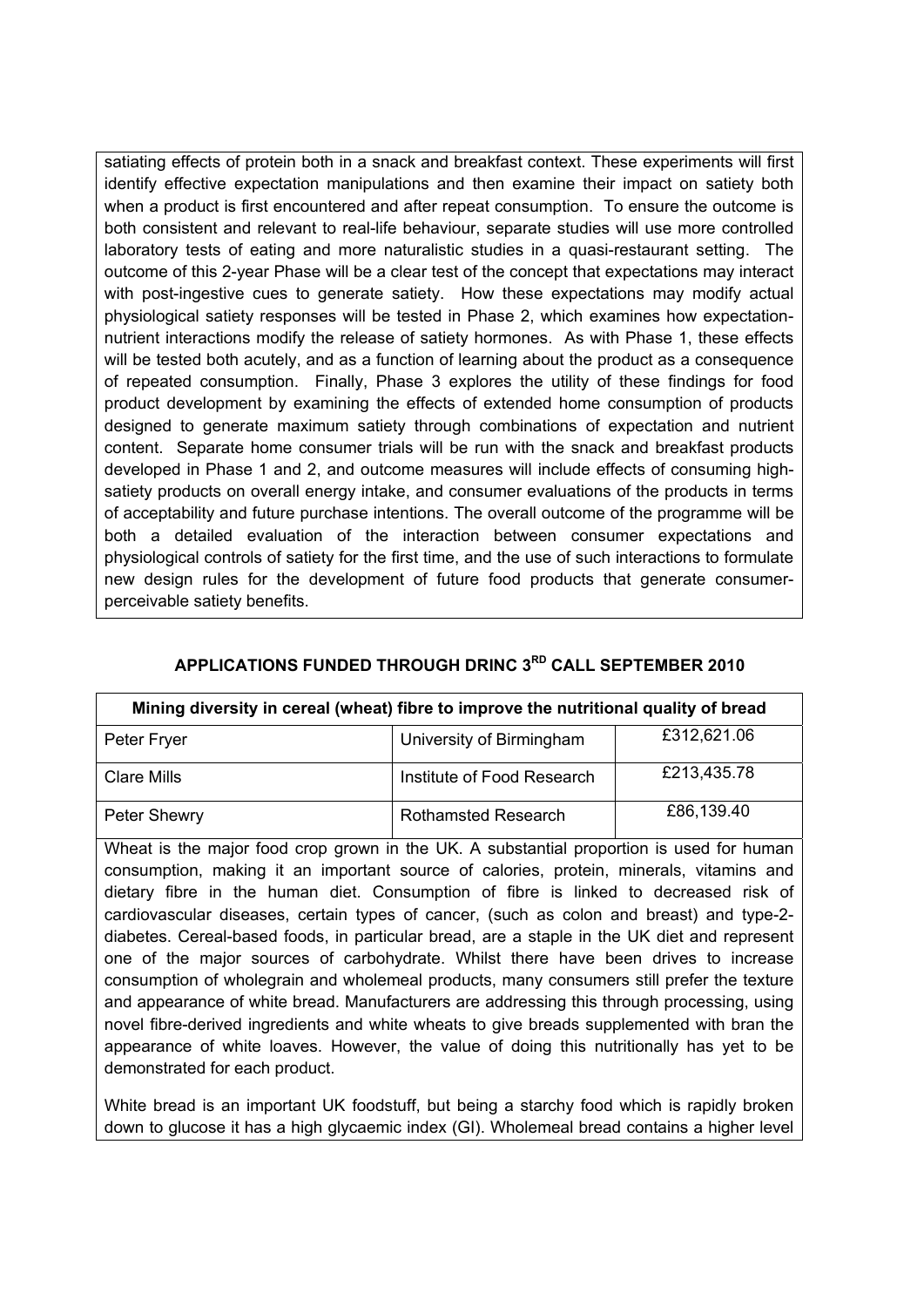of dietary fibre, which is considered to be healthier, but forms only a small fraction of the bread eaten in the UK. Dietary fibre contains two components; soluble and insoluble, with the major soluble component in wheat being a fraction known as arabinoxylans (AX), which make up ~70% of wheat endosperm cell wall polymers. The mechanism by which fibre acts is not clear - although there is evidence that its effect is to change the viscosity of the material in the stomach and gut, slowing absorption of nutrient into the body.

The aim of this grant is to identify the mechanism for the effect of fibre by studying the effect of changing AX strucutre and solubility. We will first grow (at Rothamsted) four wheats lines which have been shown in previous Rothamsted and IFR collaborative work to have very different AX contents. These will be milled into flour and made into loaves using standard methods at Campden BRI, the UK centre for baking. Grains, flour and breads will be studied to find out what happens to the AX during the breadmaking process, using novel methods developed at IFR and Rothamsted. In addition, we will develop and unify existing equipment at IFR and Birmingham; a model stomach at IFR and a model gut at Birmingham, into a form where it can be used to simulate gastric and duodenal digestion, and study how the cell wall components behave through simulated digestion processes. Using these methods we will be able to identify and explain the effects of AX, and then design breads which have a healthier human response.

Outcomes will thus be (i) understanding of some of the ways to make white bread more healthy, as well as (ii) a validated model for digestion, and (iii) understanding the role of AX in dietary fibre. This understanding can be used in the validation of health claims as well as in the developments of new grains, processes and products and the model digestion systems will help the food industry to explore new healthier food formulaitons in a more cost-effective manner.

| Can bioactive compounds from the diet prevent the onset or slow the progression of |
|------------------------------------------------------------------------------------|
| osteoarthritis?                                                                    |

| lan Clark | University of East Anglia | £525,124.91 |
|-----------|---------------------------|-------------|
|           |                           |             |

Osteoarthritis is a disabling joint disease where the cartilage is destroyed leading to pain and immobility. There is a lack of medicines to treat osteoarthritis, and since the elderly population are more likely to have severe osteoarthritis, this will be an increasing problem.

Despite many years of research, there are no drugs available which can slow or stop the progression of osteoarthritis. In part, this is due to the fact that drugs for use in any disease which is not life threatening must be very safe (i.e. have few side effects). Also, the costs of running clinical trials in osteoarthritis are prohibitive. There is a need to develop new strategies to combat this disease.

The connection between diet and osteoarthritis has been explored to some extent. The high intake of some foodstuffs has been linked a slower progression of the disease. These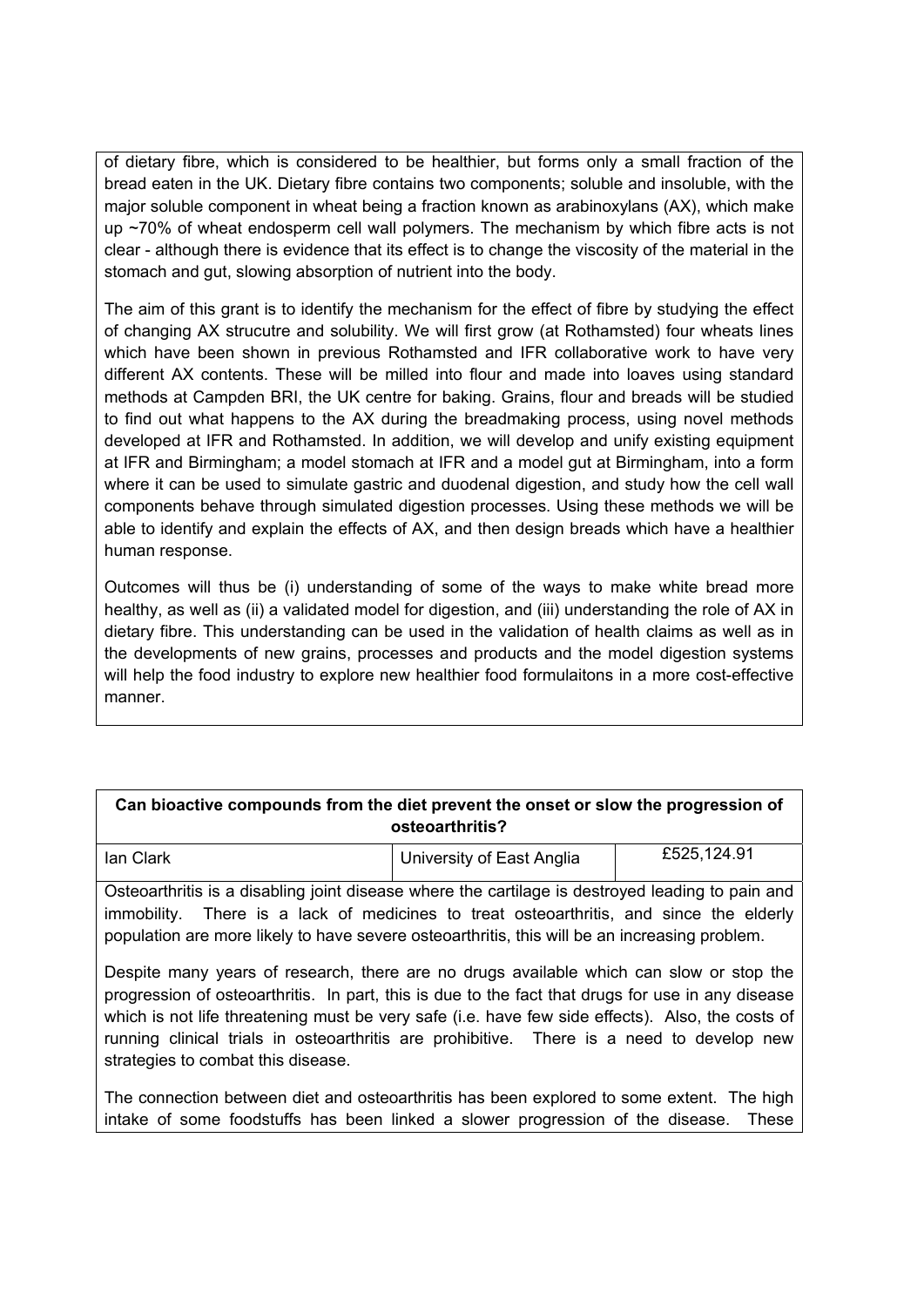analyses are imperfect since diet is recorded via a retrospective questionnaire across a long time period. Nevertheless, they prove the concept that diet can influence joint health.

There are many compounds found in food which have biological activities. To date, we have focused on two compounds: sulforaphane which is found at high amounts in broccoli and other related vegetables; diallyl disulphide which is found at high amounts in garlic. Both of these compounds have been investigated for activity in other diseases e.g. heart disease and cancer, but have not been looked at in terms of arthritis.

We have added sulforaphane and diallyl disulphide to our laboratory models of the cartilage destruction that is a key facet of osteoarthritis. We have shown that they are effective in slowing or preventing cartilage destruction in these. We have also added these compounds to human cartilage taken from patients with osteoarthritis and maintained in the laboratory and shown that they slow destruction.

The objectives of this study are therefore: to refine and improve our work to identify which foods are associated with protection from osteoarthritis; to continue to identify the components of these foods which will prevent or slow cartilage destruction; to test these compounds in a variety of laboratory models using cells or tissues from patients with osteoarthritis; to undertake studies in man to find out whether these compounds get into the joint and/or cartilage tissue in appropriate amounts to slow cartilage destruction.

These studies are essential ahead of a full-scale clinical trial in human osteoarthritis and represent an exciting possibility in the prevention and treatment of this disabling disease.

## **The collective bioactivity of dietary flavonoids: importance of specific structural characteristics for cardiovascular benefits**

| Colin Kay     | University of East Anglia | £357,230.30 |
|---------------|---------------------------|-------------|
| Nigel Botting | University of St. Andrews | £95,558.80  |

A high intake of fruits and vegetables reduces heart disease risk, but the components of the fruits and vegetables that provide these protective effects remains unclear. Growing evidence supports a role of fruit and vegetable components called flavonoids and research shows that people who consume high intakes of flavonoid-rich foods have improved cardiovascular health. In particular, research shows that some flavonoids and flavonoid-rich foods exert direct protective effects on blood vessel walls, and since cardiovascular diseases (CVD) and specifically stiffness of the arteries results from accumulated damage to blood vessel walls, these data suggest that flavonoids can help restore and optimise vessel function; therefore reducing CVD risk.

 When researchers measure the amount of any one type of flavonoid in the blood after we eat flavonoid-rich foods, their levels are too low to explain the observed cardiovascular benefit. Therefore, it is likely that the health benefits of flavonoid consumption results from the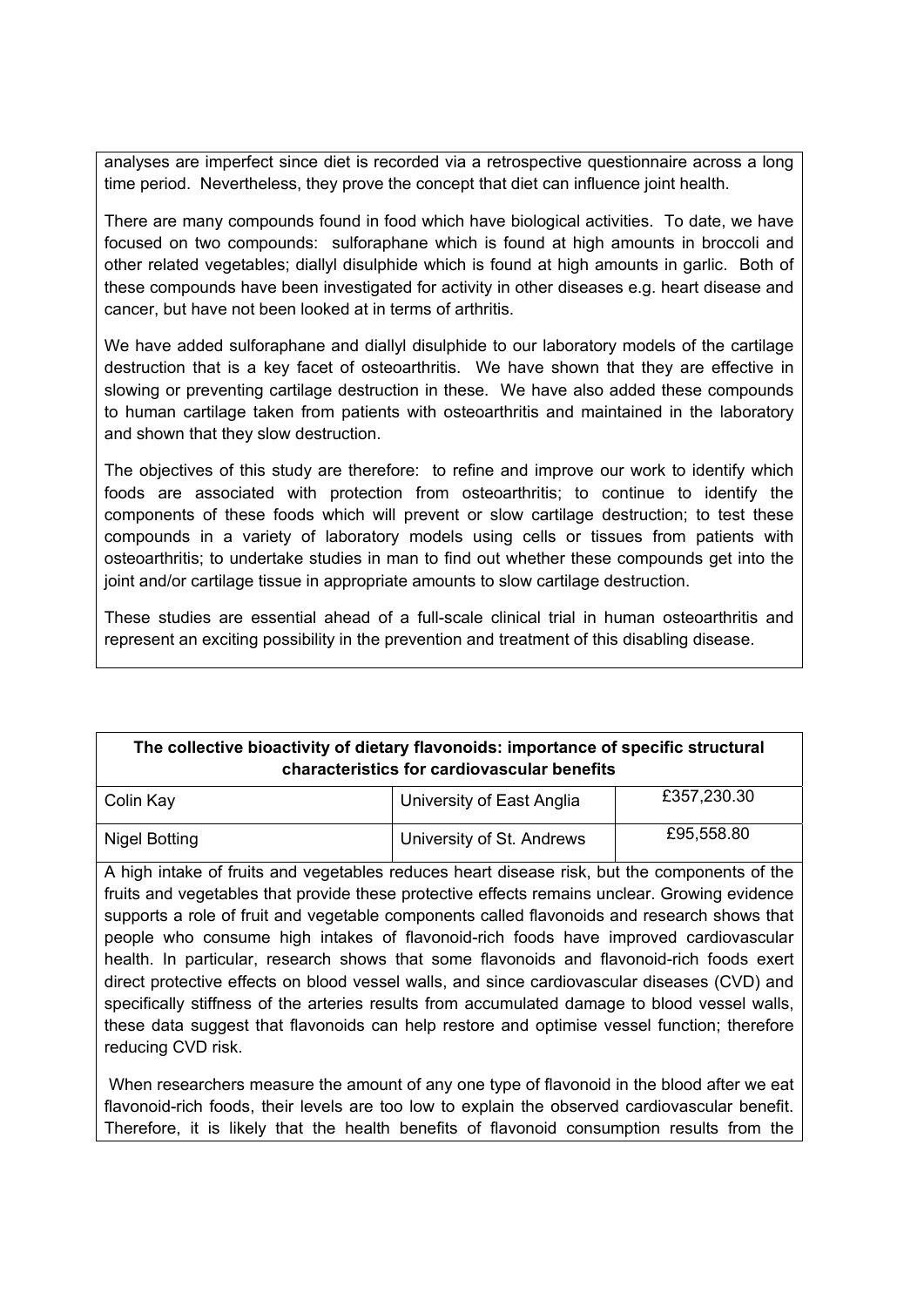collective effects of consuming multiple types of flavonoids at the same time. We therefore believe that the health benefits resulting from flavonoid consumption must be the result of many different types of flavonoids working together, as happens when we eat them in our normal diet.

 Complex combinations of flavonoids are found in our blood and vessels as a result of the consumption of a diversity of flavonoid-rich foods, such as fruits, vegetables, chocolate, juice, wine, and tea. However, although we know that flavonoids are consumed as mixtures of compounds, to date, researchers have studied their impacts in isolation and using levels of flavonoids that are well above that which could be obtained through eating a normal diet. These existing findings are therefore likely to be inaccurate, making it difficult to use these findings to provide dietary advice for the health benefits of flavonoid consumption.

We plan to study the cardiovascular benefits of consuming multiple flavonoids as would be consumed in the normal UK diet to provide more accurate data which could be used in the future to provide advice on the true health benefits of flavonoid consumption.

Aims and objectives:

We aim to use an advanced cell culture model involving both vascular and immune cells to establish if the beneficial effects of flavonoids on cardiovascular health are the result of many types of flavonoid working together. We will also apply flavonoids and their metabolites in both isolation and in combination to provide a more biologically realistic model.

 These studies will explore the activities of the flavonoids found in the highest abundance in the present UK diet as established using survey data from the National Diet and Nutrition Survey. As this survey established the current UK consumption of fruits and vegetables to be around 3 portions per day on average (and 2 portions below recommended intake levels), we will test the effects of consuming doses relative to 3, 5 and 7 servings of fruits and vegetables per day.

#### Implications:

This proposal promotes a nutritional strategy to improve cardiovascular health using a 'natural' dietary approach, involving flavonoids from multiple food sources which hold strong industrial, agricultural and public relevance.

 This project will provide evidence of the health impact of our current dietary consumption of flavonoid-rich foods, in relation to reaching optimal levels of 5-a-day and above; and will aid in the design of future feeding interventions directed at addressing dietary change in the UK for health benefit. This project will also provide 'proof of concept' for the design of future flavonoid intervention trials by establishing optimal cardiovascular endpoints, flavonoids and doses. Lastly, establishing a shared and cumulative bioactivity of a number of flavonoids will aid in establishing future functional health claims for many products high in flavonoids.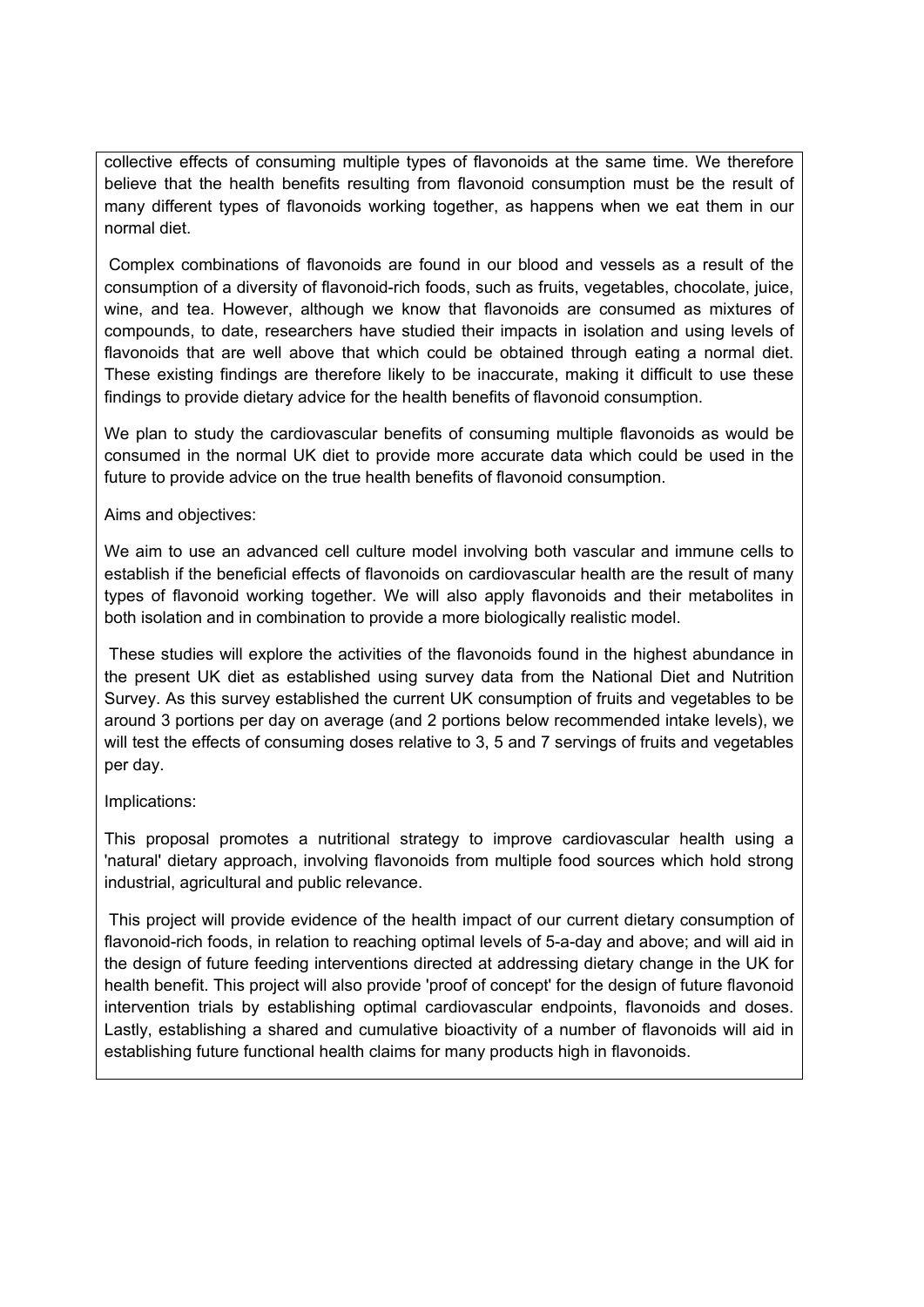| Enhancing the consumer perception of reduced fat foods through interfacial design |  |  |
|-----------------------------------------------------------------------------------|--|--|
| and rheological behaviour                                                         |  |  |

| Peter Wilde | Institute of Food Research | £269,452.17 |
|-------------|----------------------------|-------------|
| Paul Clegg  | University of Edinburgh    | £209,971.06 |

We aim to develop a strategy to disguise the (low) fat content in certain food types by changing the way emulsified fats are perceived by the senses. By this route we hope to improve the consumer acceptability of healthier, reduced fat foods. Many foods contain small dispersed droplets of oil, known as emulsions to impart desirable tastes and textures. These foods, include milk, cream, yoghurts, mayonnaise, soups, sauces etc, and are estimated to form around 25% of our dietary fat intake. We aim to change the sensory perception of fat content in emulsions by controlling the outer stabilising layer of the oil droplets. We will make model foods that will be imaged in 3 dimensions whilst flowing, under conditions similar to those in the mouth, so that we can understand the fundamental processes involved. The results will be correlated with sensory perception and acceptability of these foods in human volunteers.

Obesity is a major challenge facing the health of the UK population and costs the NHS an estimated £2b each year which is forecast to rise. This is blamed on a combination of diet and lifestyle. We habitually consume slightly more energy than we require, building up reserves in case of times of food shortage. This leads to a steady increase in our body mass index (BMI) with age, so that the 55-65 age range has the highest obesity rates. Small reductions in energy intake over long periods could therefore significantly reduce obesity levels. The sensory perception of fat in food emulsions is complex; thus many low fat foods are less acceptable to consumers. Improving the acceptability of these foods could help to reduce the small energy excess responsible for long term weight gain.

Fat has to be emulsified into small droplets (emulsion) to keep it evenly distributed within the food. Ingredients such as proteins and other emulsifiers form a layer on the emulsion droplets to stabilise them and prevent separation. This layer affects the way the droplets interact with each other and the rest of the food, which in turn affects how we sense them in the mouth. We have shown previously that emulsions stabilised by proteins have an increased sensory perception of fat content, compared to other types of emulsifier. In more controlled experiments, we have also shown that the protein-coated droplets can increase the viscosity of the whole emulsion. We think this is because proteins form a stronger, solid layer on the emulsion droplets, whereas emulsifiers form a fluid-like layer.

Our aim is to determine how the layer on the emulsion droplets enhances the sensory perception of fat content in emulsified foods. Our key objectives are:-

- Develop emulsion systems that form surface layers with a wide range of strengths using proteins, emulsifiers, particles and processing methods.

- Understand the complex viscosity and flow behaviour using high speed confocal (3-D) imaging under shear flow.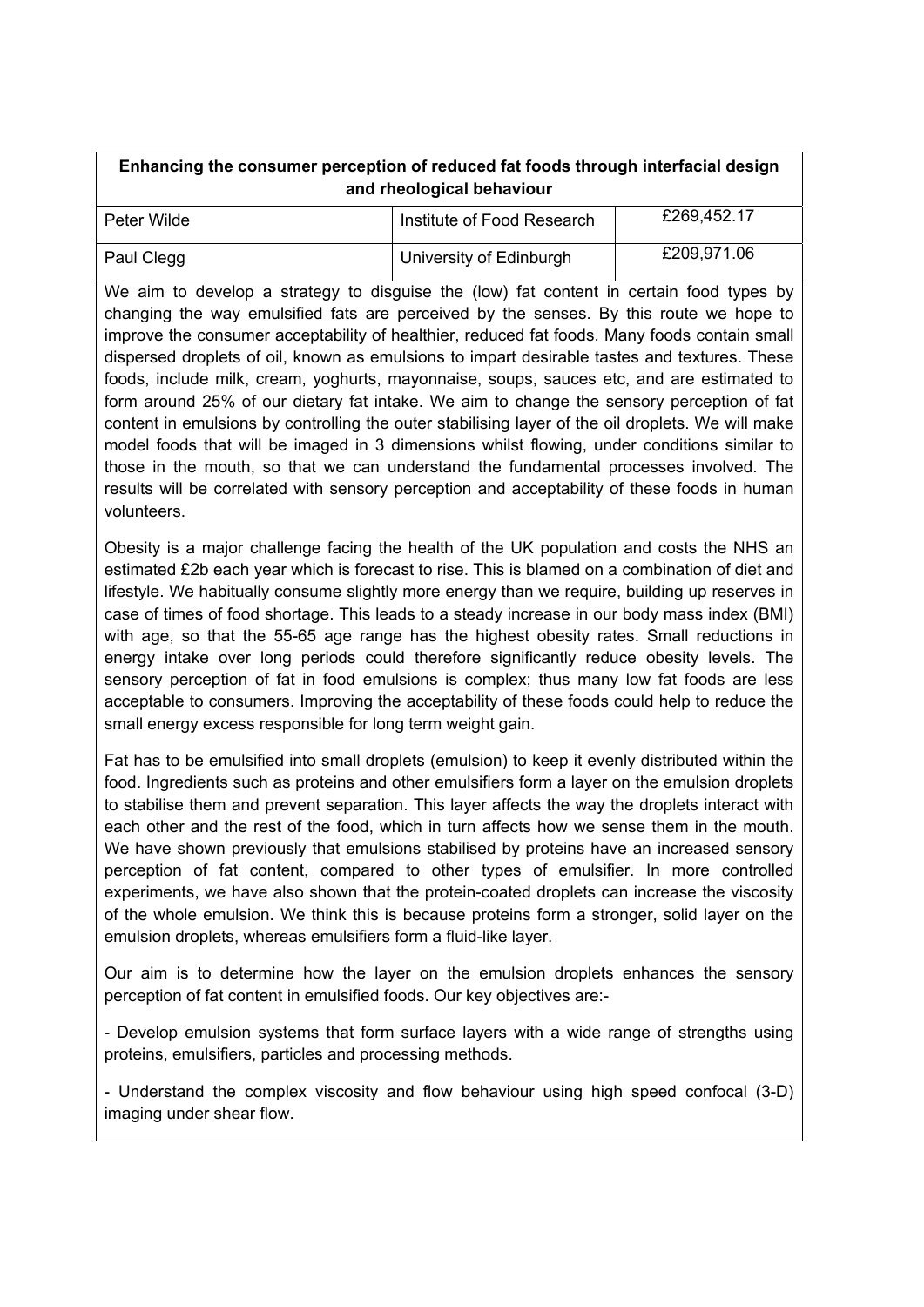- Design model food emulsions stabilised by these surface layers with enhanced viscosity.

- Measure the sensory perception of fat content of these model foods

- Determine consumer preference of new model foods compared to existing reduced fat foods.

The Institute of Food Research (IFR) will develop and design a range of well controlled emulsions with defined surface properties.

Leatherhead Food Research will determine the sensory and consumer response to these foods.

The University of Edinburgh will use state of the art confocal imaging techniques to visualise in 3-D how the emulsion droplets are behaving under flow conditions similar to those found in the mouth.

This will give more precise understanding of the mechanisms involved that will make it possible in the future to design reduced fat foods with better consumer preference. This should increase the uptake of healthier, reduced fat foods and thus help to address long term weight gain.

## **Dietary polyphenols as modulators of redox signalling pathways to reduce chronic inflammation in the elderly**

| Malcolm Jackson | University of Liverpool | £441,015.10 |
|-----------------|-------------------------|-------------|

A great deal of evidence indicates that consumption of diets rich in fruit and vegetables helps maintain health by protecting against age-related disorders including some cancers and cardiovascular diseases. Numerous studies have been undertaken to try and understand the mechanisms by which these diets exert beneficial effects on health. Many previous studies identified the potentially protective components of fruit and vegetables as "antioxidants" that were thought to prevent a generalised unwanted oxidation of cells and tissues that increased with ageing. However, despite extensive studies, formal trials have shown no beneficial effect of "antioxidants" when they are given as supplements. In recent years it has also become recognised that oxidation processes, mediated by highly reactive free radicals, are not necessarily deleterious to cells, but may be very localised within sub-cellular compartments of cells and that they normally regulate intracellular signalling processes and mediate many key physiological effects. Thus the original idea that "antioxidants" in the diet act to scavenge all oxidants in cells and tissues and therefore produce benefit has been questioned.

During ageing there is a breakdown of highly regulated cell signalling pathways due to changes in oxidation in very specific parts of cells and this leads to the production of deleterious substances that promote inflammation and which increase the susceptibility of the elderly to many chronic disorders. It is clear from internationally-based studies of diets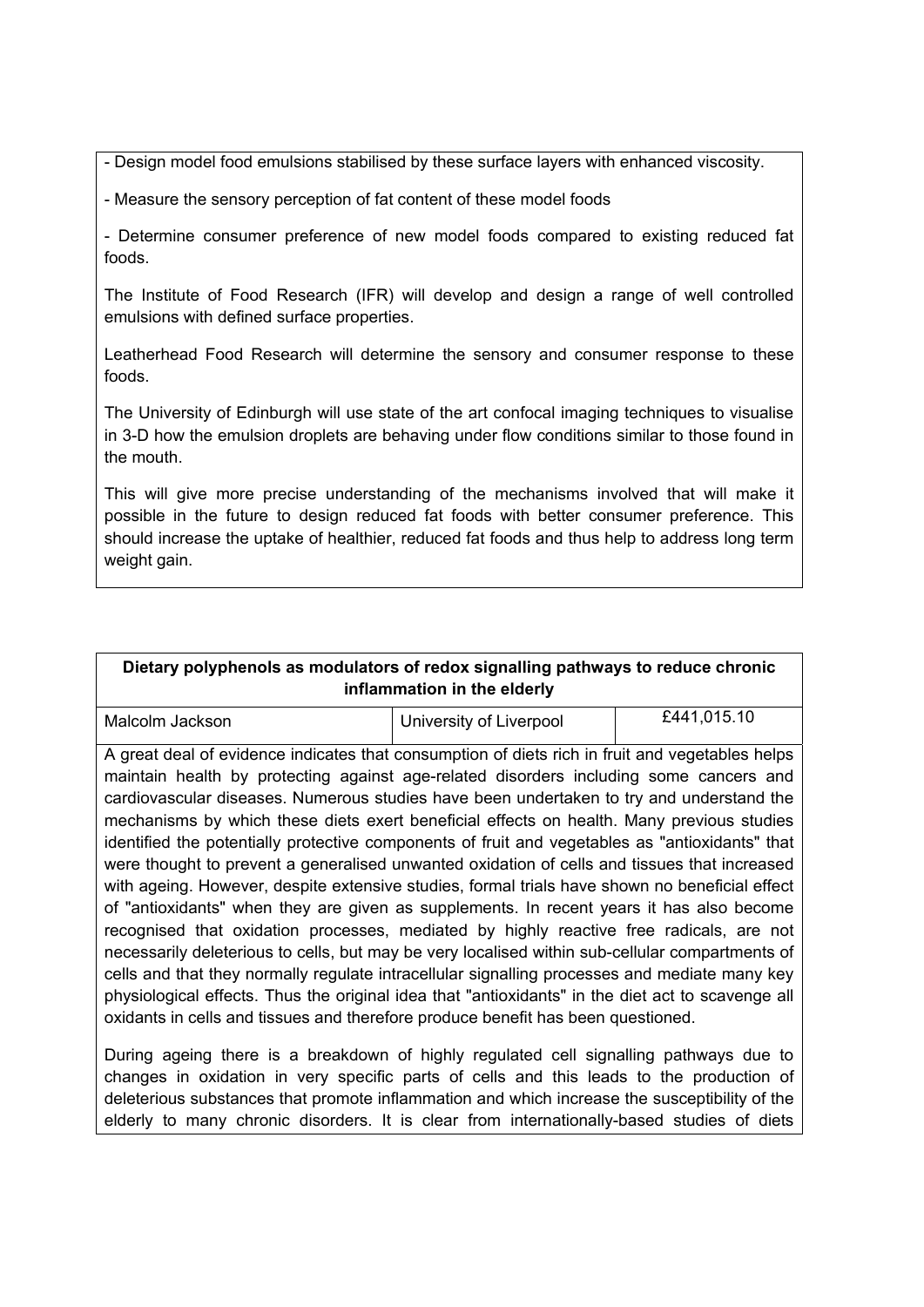consumed by healthier elderly populations that a group of compounds found in fruit and vegetables, called polyphenols are beneficial against many age-related disorders, but we currently do not understand how they act to produce these health benefits. Polyphenols were originally thought to have beneficial effects because they are "antioxidants" and our hypothesis is that they are protective against chronic age-related disorders by targeting specific parts of the cell to prevent oxidation of key components of the beneficial intracellular signalling pathways.

New developments in analytical techniques now permit analysis of the potential effects of dietary polyphenols on local oxidation and cell signalling processes at key sub-cellular sites and the proposed study will utilise these new techniques. As part of the study, we will develop a cell culture-based test to identify which specific dietary polyphenols can exert beneficial effects, and undertake studies with groups of elderly subjects to determine whether any polyphenols identified as beneficial in the cell culture test can reduce markers of inflammation.

Thus the project will potentially lead:

1) to identification of those dietary polyphenols that act to minimise the pro-inflammatory state in the elderly and therefore provide a basis for the food industry to make logical and justified cases to the public for consumption of specific foods.

2) to identification of polyphenols that act to minimise the pro-inflammatory state and which may provide the basis for novel formulations of polyphenol-enriched food products that could be targeted at maintenance and imporvement of health in the elderly.

3) to provision, in the longer term, of the underpinning data that leads to a diet-based improvement in immune function and a delay in the onset of frailty in the elderly.

| Dendritic cell subsets in the maintenance of gut health and response to bioactives                                                                                                                                                                                                                                                                                                                                                                                                                                                                                                                                                              |                      |             |
|-------------------------------------------------------------------------------------------------------------------------------------------------------------------------------------------------------------------------------------------------------------------------------------------------------------------------------------------------------------------------------------------------------------------------------------------------------------------------------------------------------------------------------------------------------------------------------------------------------------------------------------------------|----------------------|-------------|
| Fiona Powrie                                                                                                                                                                                                                                                                                                                                                                                                                                                                                                                                                                                                                                    | University of Oxford | £385,838.68 |
| In order to maintain human health, it is vital that harmful pathogens that enter the body (such<br>as bacteria and viruses) are quickly eliminated by the immune system. However, immune<br>responses must be carefully controlled so that they are only activated at an appropriate time.<br>If this tight regulation is disrupted, the immune system can potentially attack and damage the<br>organs and tissue of the body, resulting in so-called 'autoimmune disease'. Similarly, allergies<br>can result if the immune system is activated in response to normally harmless substances,<br>such as metal in jewellery or food substances. |                      |             |

A particularly critical area of the body for immune regulation is the intestine. The intestine is lined with trillions of bacteria which are important in maintaining normal health, but could potentially trigger an immune response causing inflammatory bowel disease. Similarly, as food substances pass through the intestine, they could also potentially trigger immune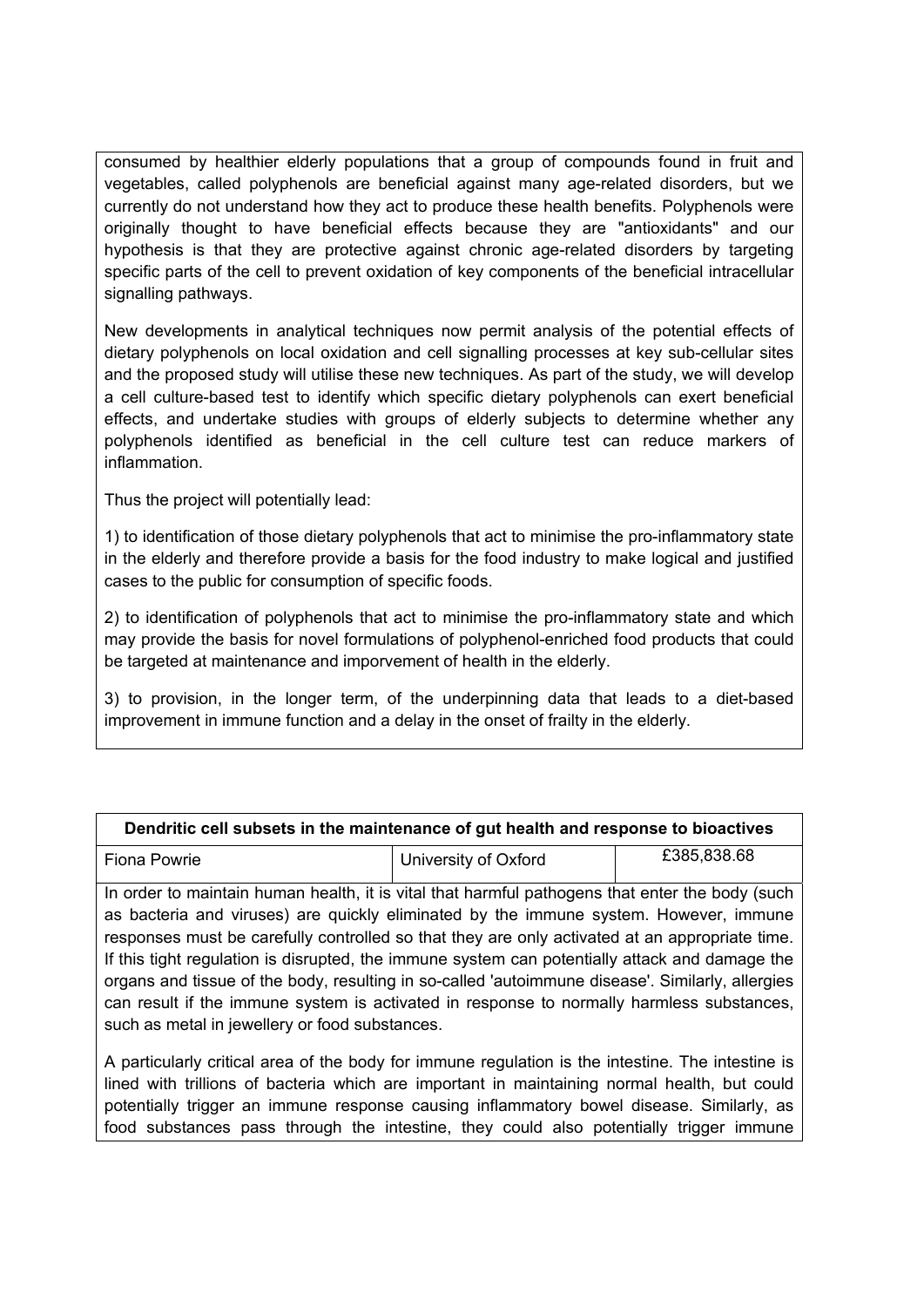activation in the absence of tight control, resulting in food allergy. Therefore, understanding the cells and molecules that control activation of the immune system is paramount if we are going to understand how our immune system functions to maintain normal health.

In the food industry, there is great interest in the design of foodstuffs that can actively promote human health (so called 'bioactives'), especially in the gut. For example, many dairy products and drinks contain so-called 'probiotics', which are live bacteria intended to enhance gut health. However, the mechanisms by which bioactives enhance gut health are ill defined, and often there is mistrust from the public in manufacturer's claims that their products will improve health. Therefore, it is essential to understand how bioactives affect the biology of the gut to promote health, to provide important read-outs that can be used to scientifically assess existing and novel bioactives. The only way that enhancement of gut health will be achieved is by increasing our basic understanding of the cells and molecules that maintain and promote normal gut health. As immune regulation is critical in maintaining a healthy gut, understanding how immune responses in the intestine are regulated will be critical in identifying potentially beneficial effects of bioactives.

An important cell type involved in regulating all immune responses is the dendritic cell (DC). Our laboratories have recently shown, using mouse models, that important subsets of DC present in the intestine are critical in maintenance of gut health. These DC subsets are characterised by the expression of different proteins on their surface, called CD103 and integrin alphav beta8, and by their ability to produce important molecules called TGF-beta and retinoic acid. The DC promote immune regulation by inducing an immune cell type called 'regulatory T-cells', which are important cells in preventing harmful immune reactions.

To build on our mouse studies, it is now critical to identify the role of these specialised DCs in human gut health. Our proposal will characterise these specialised DCs, in terms of the protein markers and molecules they express and how they function in healthy humans. We will go on to identify how known bioactives affect the biology of these DC subsets. This work will therefore identify important cells and pathways that are central to the maintenance of gut health, provide novel data on the how known bioactives work, and identify read-outs by which novel bioactive food substances can be scientifically evaluated for potential beneficial effects on the gut.

| Reducing saturated fatty acids in the food chain through alteration of milk fat<br>composition                                                                                                                                                                                                                                                                                                                                                                                                                                                                      |                       |             |
|---------------------------------------------------------------------------------------------------------------------------------------------------------------------------------------------------------------------------------------------------------------------------------------------------------------------------------------------------------------------------------------------------------------------------------------------------------------------------------------------------------------------------------------------------------------------|-----------------------|-------------|
| lan Givens                                                                                                                                                                                                                                                                                                                                                                                                                                                                                                                                                          | University of Reading | £292,718.67 |
| The UK considerably exceeds its target for saturated fats in the diet, and milk and milk<br>products are the single largest source contributing about 30-40% of the total with cheese and<br>butter contributing most. There is however evidence that there are likely to be benefits in<br>terms of reduced vascular disease and some cancers from increased milk consumption<br>although the evidence for cheese, butter and cream is lacking. Thus simply reducing<br>consumption of milk to reduce saturated fat consumption is likely to be counterproductive. |                       |             |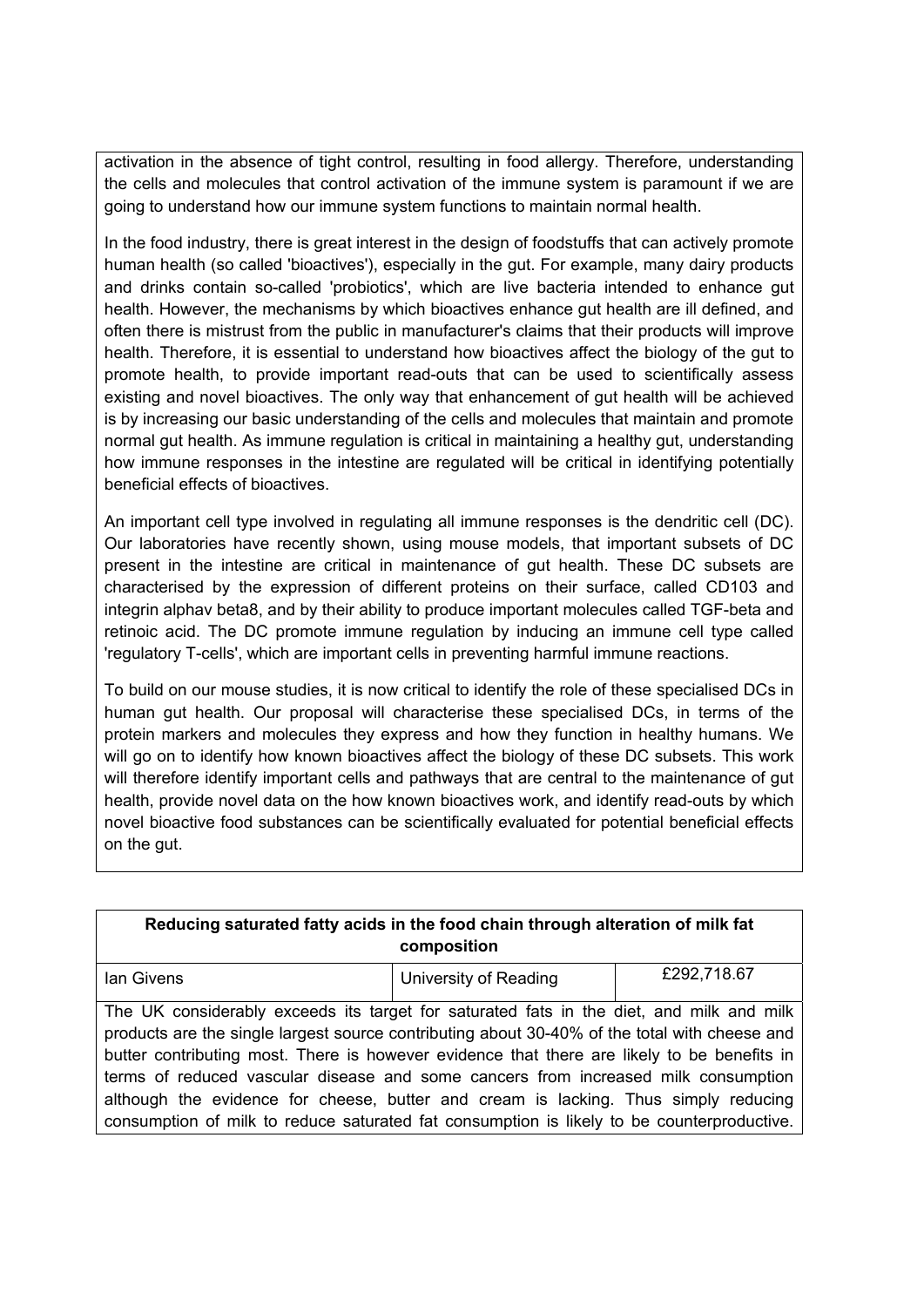Studies with humans where blood cholesterol has been measured suggest that replacing a proportion of the saturated fat in milk/milk products with mono or polyunsaturated fats does improve their health value. Also there is now good evidence that changing the diet of the dairy cows can lead to milk being produced with reduced saturates and increased monounsaturates although a consequence is often a small increase in trans fats. These trans fats are different to those produced by industrial processes and are not likely to be as harmful to health. Such changes to the diet of the dairy cow may also have another postive effect as they are likely to reduce the amount of methane (a potent greenhouse gas) produced by the cow thus reducing the carbon footprint of the milk. This project will examine the potential of approaches to reduce saturated fats in milk in on-farm production, in research aimed at reducing saturates further whilst minimising trans fat and methane production and will also study the health benefits of such foods in humans using new methods of assessing risk of cardiovascular disease. The project will be organised into three workpackages (WP):

WP1 will study the changes in the various types of fat in milk when cows on a selection of commercial dairy farms are fed oilseeds in their diets scientifically proven to reduce saturates. Most work to date has been only in research centres and it is important to understand what happens in a commercial situation with many different factors (e.g. cow breed, background diet etc)

WP2 will examine new approaches to the production of milk with reduced saturated fat and whilst minimising the amount of trans fat in the milk and methane produced by the cow. Trans fats are produced by bacteria in the digestive tract of the cow by changing the make up of fats in the cow's diet. Methods to 'protect' these fats from bacterial action will be studied. Bacteria in the digestive tract are also responsible for the methane produced.

WP3 will compile all the results and findings and will prepare a structured plan to disseminate the findings.

The overall aim is to reduce the amount of saturated fat in the UK food chain. There is potential to reduce this by some 90,000 tonnes/year if the work led to widespread application. Also of note is the fact that the changes to the diet of the cow proposed are likely to have significant environmental benefits, mainly through a reduction in the amount of methane produced by the cow.

| Unravelling the mechanisms of vascular protection by omega-3 PUFAs to optimise and<br>support their use as bioactives by the food industry |                                 |             |
|--------------------------------------------------------------------------------------------------------------------------------------------|---------------------------------|-------------|
| <b>Caroline Wheeler-Jones</b>                                                                                                              | <b>Royal Veterinary College</b> | £536,126.34 |
| We know that diet plays a significant part in the risk of developing atherosclerosis and other                                             |                                 |             |
| blood vessel diseases. There is evidence that a fat found in fish oil and some plant oils,                                                 |                                 |             |
| omega-3 polyunsaturated fatty acids (PUFA), reduces deaths from cardiovascular disease                                                     |                                 |             |
| (CVD), and omega-3 PUFA are widely advertised and marketed as bioactives in food and                                                       |                                 |             |
| health supplements. The food industry can only make accurate health claims about a product                                                 |                                 |             |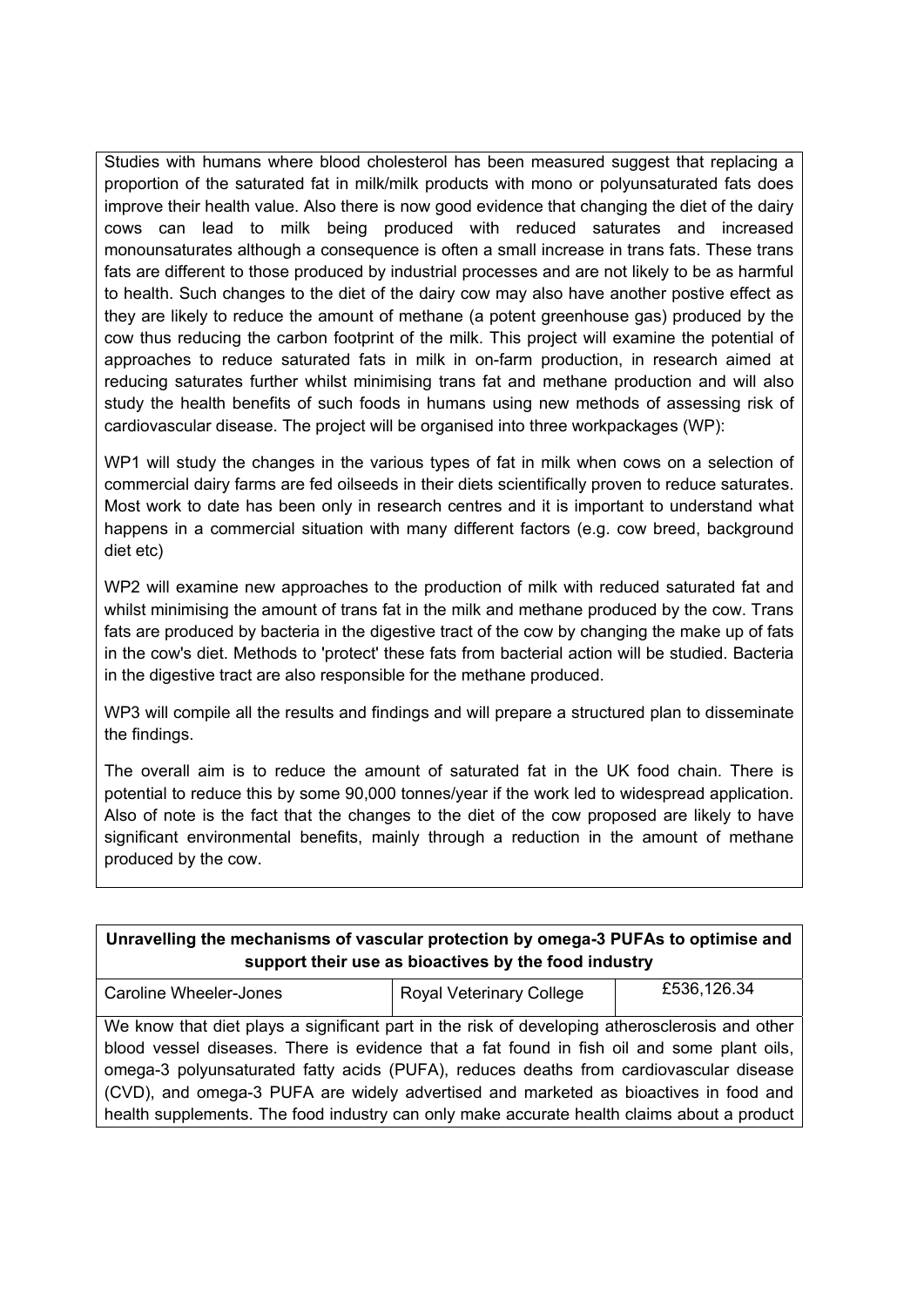if they are based on good scientific understanding of its actions, but the reasons why omega-3 PUFA are beneficial are not defined. This project will address the urgent need for a better understanding of precisely how omega-3 PUFA protect arteries against the detrimental processes that damage vascular health. Many types of CVD begin when the layer of cells lining the arteries (endothelial cells; ECs) start to function abnormally. This causes white blood cells (monocytes) to enter the artery wall and turn into macrophages, which take up huge quantities of fat and eventually form fatty deposits in the artery wall. Thus, ECs and monocytes play crucial roles in determining the overall health of blood vessels and in CVD development. Fats from foods we consume are carried in the blood in microscopic particles known as chylomicron remnants (CMR). We have shown that fats from food can dramatically alter the functions of ECs, monocytes and macrophages during their transport in CMR and that this increases their ability to release factors which cause inflammation of the vessel wall, and their fat uptake, thus promoting the initiation of vascular damage. The overall aim of this project is to investigate the new idea that omega-3 PUFA protect against vascular dysfunction by modifying the interactions of CMR with these cell types, focusing particularly on ECs and monocytes since their impaired behaviour and interaction occurs earliest in the disease process. We hypothesise that omega-3 PUFA carried in CMR: reduce detrimental events inside the cells which promote the expression and release of molecules that cause inflammation and endothelial dysfunction; and activate protective intracellular events to increase the expression and release of molecules that limit these processes.

To test these hypotheses we will use omega-3 PUFA from fish and vegetarian sources and human ECs and monocytes. We have established a method for making artificial CMRs that mimic exactly the effects of those that circulate in the blood stream. This enables us to incorporate omega-3 PUFA into the particles at different concentrations and to examine their specific effects on cultured human cells in comparison to other fats. To link these studies in our model systems with what happens in humans, we will also use CMR obtained from the blood of healthy volunteers given meals containing omega-3 PUFA or other fats. Alongside these studies we will use new techniques that allow us to examine in precise detail an enormous number of genes so that we can discover exactly which genes are altered by omega-3 PUFA, and how these differ from those changed by damaging fats. Current advice from the Scientific Advisory Committee on Nutrition to the general public is to increase the consumption of omega-3 PUFA, and as a result there is now considerable and growing interest from the food industry, and they are already being incorporated into common foodstuffs (eg. infant foods and margarines), and are promoted as health food supplements in capsule form. It is therefore essential for health professionals and the food industry, that the reasons why omega-3 PUFA help to preserve vascular health are properly understood. Our studies will provide comprehensive scientific information about how omega-3 PUFA protect against impaired vascular health when they are carried in CMR. Our mechanistic study will provide further support for, and underpin the endeavours of the food industry to develop healthy foods and accurately promote their health benefits.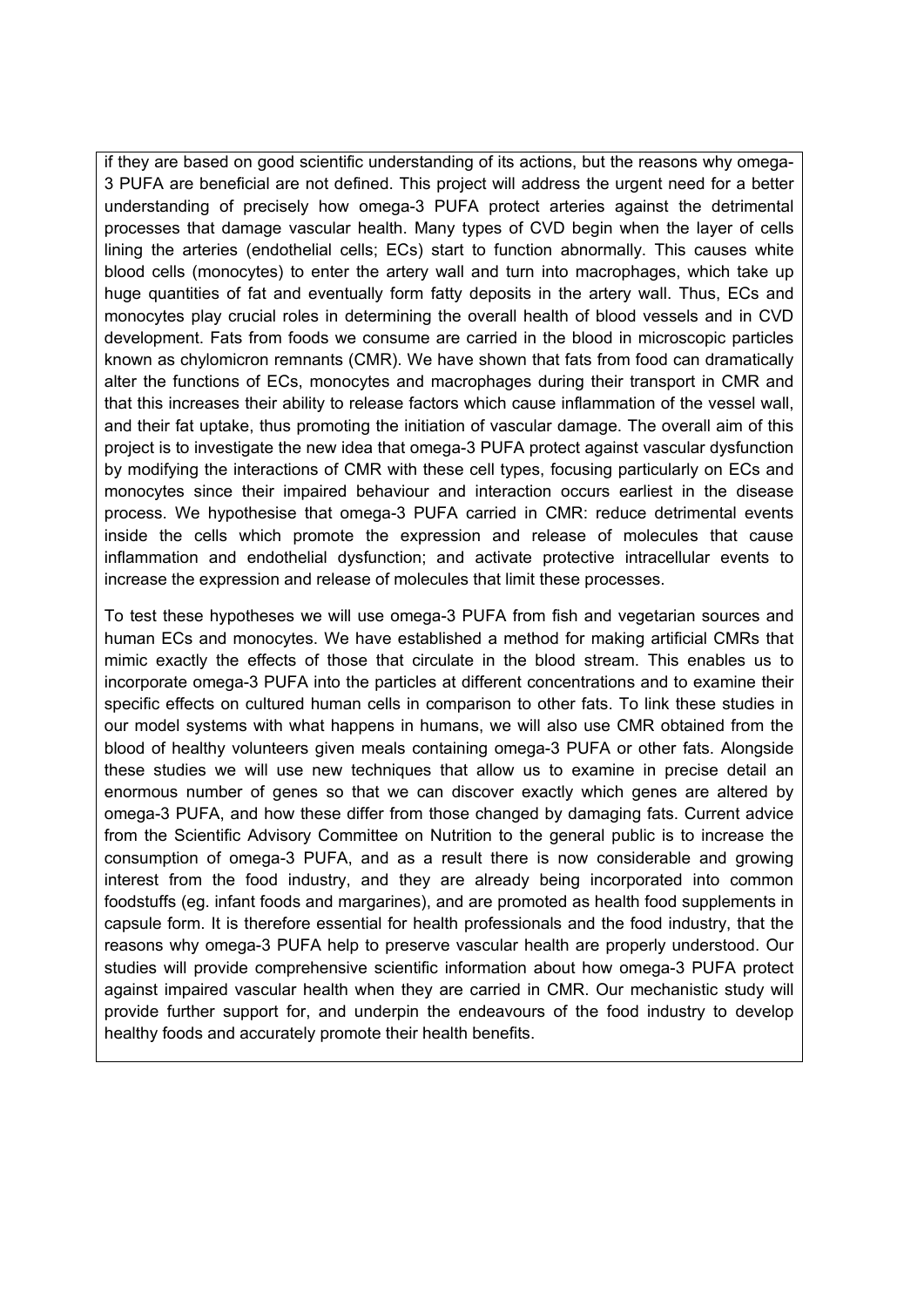## **Ergocalciferol (D2) vs. Cholecalciferol (D3) Food Fortification: Comparative Efficiency in Raising 25OHD Status & Mechanisms of Action (D2-D3 Study)**

| Susan Lanham-New                                                                               | University of Surrey | £516,823.20 |
|------------------------------------------------------------------------------------------------|----------------------|-------------|
| Vitamin D is the term used to describe two molecules, ergocalciferol (vitamin D2) and          |                      |             |
| cholecalciferol (vitamin D3). The first of these is derived by ultra-violet irradiation of the |                      |             |

ergosterol that is widely distributed in plants and other fungi whereas cholecalciferol is formed from the action of ultra-violet irradiation on the skin. Poor vitamin D status is a very common problem in the UK. This has important health consequences (such as muscle/bone function, increasing the risk of diabetes). We urgently need to find ways of improving vitamin D intake that are acceptable as a public health strategy.

Research that has just been completed by our group at the University of Surrey (Food Standards Agency funding; Project No. NO5064; £0.5M) has shown that (1) dietary intake of vitamin D is too low to have any effect on vitamin D status as there are too few foods providing a valuable natural source; (2) South Asian women are extremely vitamin D deficient; (3) Caucasians have extensive vitamin D insufficiency. There is evidence in the literature of differences in key polymorphisms of important genes that are critical to vitamin D metabolism in Asian Indian vs. Caucasians aswell as differences in key vitamin D metabolism enzymes. This requires a fuller investigation since there are differences in the availability of vitamin D2 and vitamin D3 and hence public health advice on increasing vitamin D intake (particularly with respect to the development of vitamin D rich food products) needs to confirm that either form of vitamin D is effective. Furthermore, the South Asian community are vegan/strict vegetarians (~26%) and hence the source of vitamin D3 is a problem in this group due to being derived from animals (vitamin D3 supplements come from Lanolin, which is extracted from sheep's wool.) There is currently controversy as to the effectiveness of vitamin D2 vs. D3 in raising 25HOD levels in humans. It has been assumed, largely on the strength of evidence from studies in the 1930s, that D2 and D3 were equally effective in humans but some studies show that D3 is superior to D2 in raising 25OHD levels whereas the most recently published data suggests that D2 and D3 are equally effective. This requires urgent attention.

The proposed study will enable a better understanding of how comparable the two forms of vitamin D (ergocalciferol [D2] vs. cholecalciferol [D3]) are at raising vitamin D status in Caucasians and Asians and investigate the mechanisms of action with respect to any differences observed between the two vitamin D forms or between ethic groups. Mechanisms of action will focus on genetic differences aswell as differences in vitamin D metabolizing enzymes.

Using a team of scientists with different expertise, our principal objectives are to: (i) compare the efficiency of 10mcg/d [400IU/d] of ergocalciferol (Vitamin D2) vs. cholecalciferol (Vitamin D3) fortification of food products in raising 25OHD levels in Asian/Caucasian women; (ii) determine which vehicle for fortification (i.e. a SOLID vs. FLUID food) with ergocalciferol (Vitamin D2) vs. cholecalciferol (Vitamin D3) is more effective in raising 25OHD levels,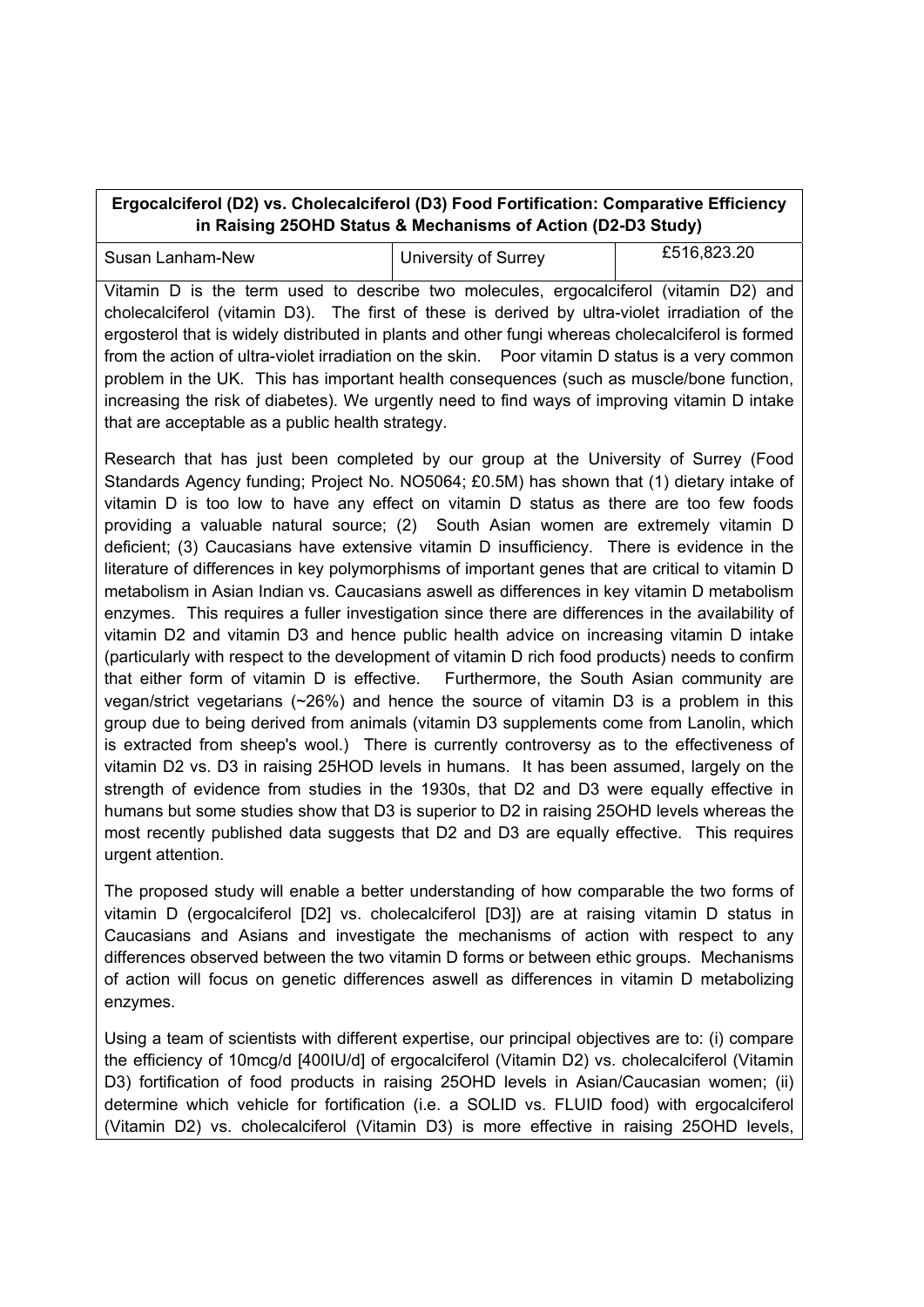independent of ethnicity; (iii) investigate if 10mcg/d [400IU/d] is effective in raising wintertime 25OHD levels above 'deficiency/insufficiency' thresholds (25nmol/l and 40nmol/l respectively) in Caucasian and Asian women and whether there are any differences in ergocalciferol v. cholecalciferol fortification, independent of ethnicity; iv) investigate the mechanisms (genetic/enzymatic) for the differences observed in (i), (ii) & (iii).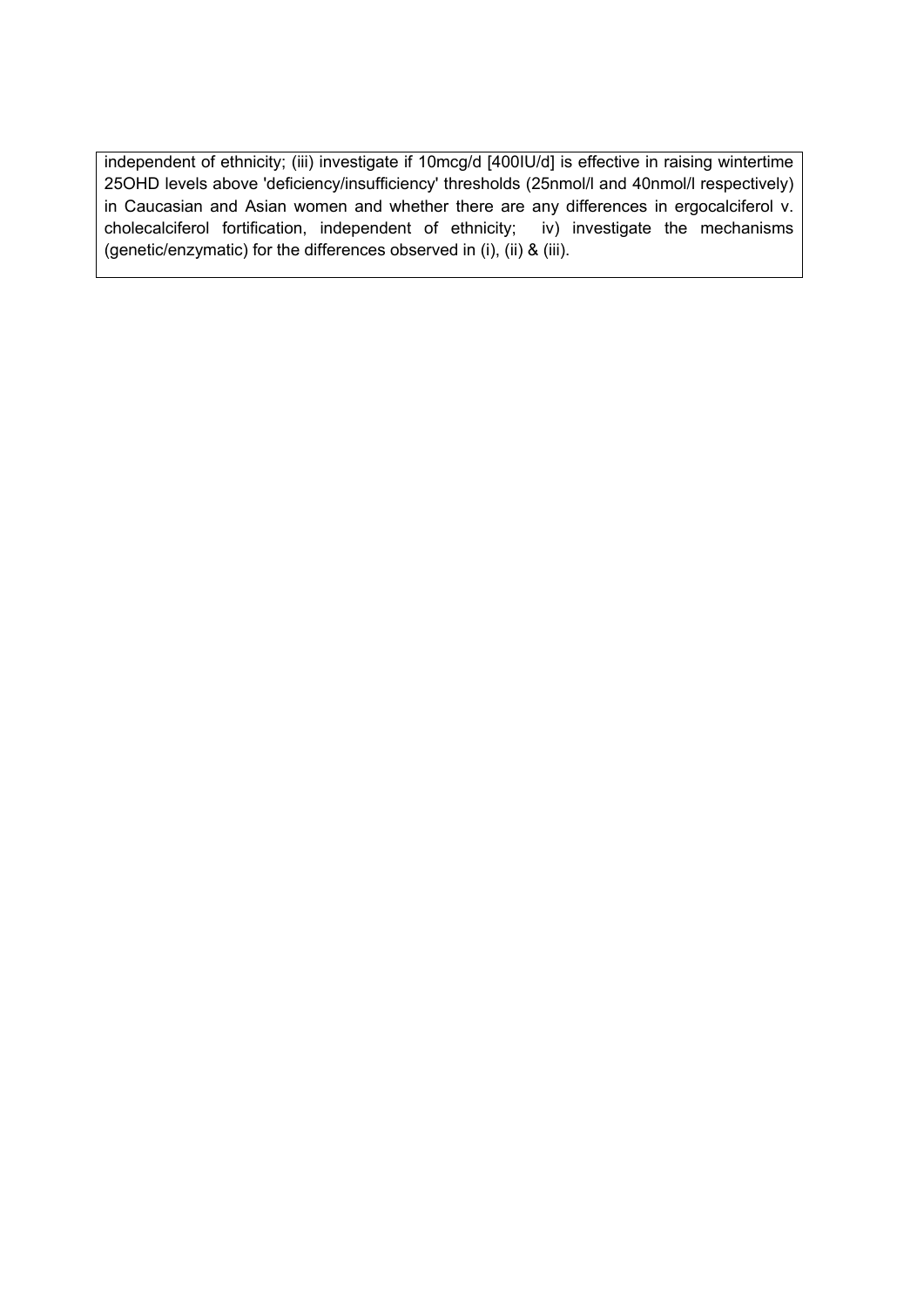## **ANNEX 3: WORKING GROUP MEMBERSHIP**

| 1. | Chair                                                                                   | David Gregory, BBSRC Council                          |
|----|-----------------------------------------------------------------------------------------|-------------------------------------------------------|
| 2. | Industry member of DRINC Steering<br>Group                                              | <b>Mark Fowler, Nestl</b>                             |
| 3. | Industry member of DRINC Steering<br>Group                                              | Steven Walker, Campden BRI                            |
| 4. | Industry member of DRINC Steering<br>Group                                              | Henglong Hu, GSK                                      |
| 5. | Industry member not on DRINC<br><b>Steering Group</b>                                   | Yvonne Finnegan, Kraft                                |
| 6. | Industry not involved in DRINC                                                          | Paul Molyneux, Premier Foods                          |
| 7. | Industry not involved in DRINC                                                          | <b>Stephen Parry, Findus Group</b>                    |
| 8. | Academic member of DRINC<br><b>Steering Group</b>                                       | <b>Clare Mills, Institute of Food Research</b>        |
| 9. | Academic, DRINC Grantholder                                                             | <b>Jeffrey Brunstrom, University of Bristol</b>       |
|    | 10. Academic, DRINC Grantholder                                                         | <b>Colin Kay, University of East Anglia</b>           |
|    | 11. Academic, BBSRC/EPSRC/MRC<br>research scientist not receiving<br><b>DRINC</b> funds | Susan Jebb, The MRC Human Nutrition<br>Research (HNR) |
|    | <b>Funder representatives</b>                                                           |                                                       |
|    | <b>Andy Cureton</b>                                                                     | <b>BBSRC</b>                                          |
|    | <b>Sharon Fortune</b>                                                                   | <b>BBSRC</b>                                          |
|    | <b>Karen Finney</b>                                                                     | <b>MRC</b>                                            |
|    | <b>Martin Sweet</b>                                                                     | <b>EPSRC</b>                                          |
|    | <b>Helen Kuhlman</b>                                                                    | <b>Technology Strategy Board</b>                      |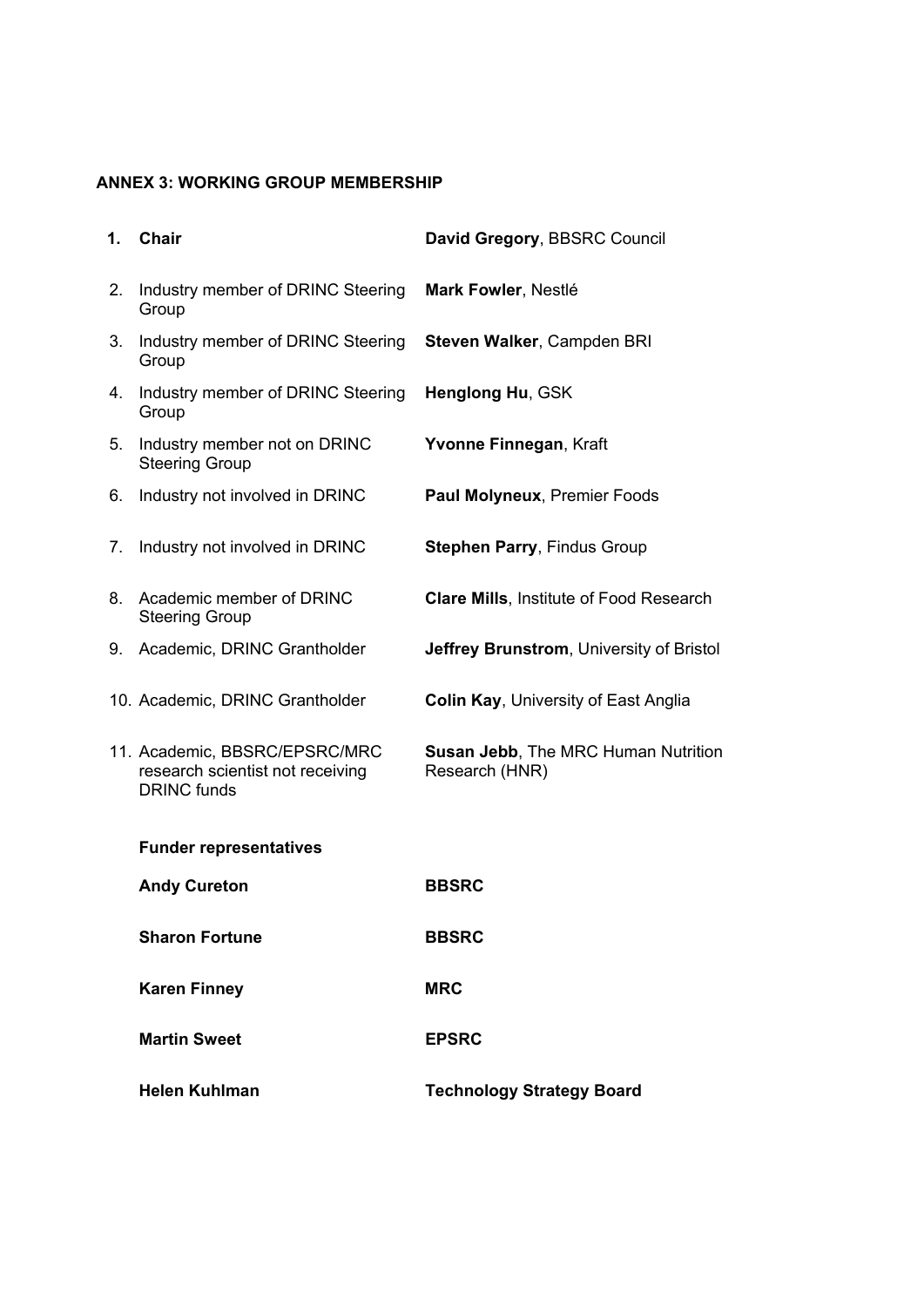## **ANNEX 4: PAPERS PUBLISHED OR IN PRESS IN JOURNALS:**

1st round projects:

| Prof. John Blundell                                                                                                                                                         | Publications or in press in:                                                                                                                                                                                                                                                                                                                                                                                                                                                                                                                                                                  |
|-----------------------------------------------------------------------------------------------------------------------------------------------------------------------------|-----------------------------------------------------------------------------------------------------------------------------------------------------------------------------------------------------------------------------------------------------------------------------------------------------------------------------------------------------------------------------------------------------------------------------------------------------------------------------------------------------------------------------------------------------------------------------------------------|
| Drivers of eating<br>behaviour during<br>chronic<br>overconsumption: Role<br>of food hedonics (liking<br>and wanting) and<br>peptide biomarkers on<br>satiation and satiety | Appetite<br><b>British Journal of Nutrition</b><br><b>British Journal of Sports Medicine</b><br><b>Current Opinion in Clinical Nutrition</b><br>Handbook of Diet and Behaviour<br>Handbook of Food Addiction<br>International Journal of Behavioural Nutrition and Physical<br>Activity<br>Journal of Addiction<br>Journal of Obesity<br>Proceedings of the Nutrition Society<br>Sports medicine                                                                                                                                                                                              |
| Dr Jeff Brunstrom,<br>University of Bristol                                                                                                                                 | 1. Fay et al. (2011) What determines real-world meal size?<br>Evidence for pre-meal planning. Appetite, 56, 284 289                                                                                                                                                                                                                                                                                                                                                                                                                                                                           |
| Understanding<br>decisions about portion<br>size: The key to<br>acceptable foods that<br>reduce energy intake?                                                              | 2. Brunstrom et al. (2011) 'Expected satiety' changes hunger<br>and fullness in the inter-meal interval. Appetite, 56, 310 315<br>3. Brunstrom JM. (2011) The control of meal size in human<br>subjects: a role for expected satiety, expected satiation and<br>pre-meal planning. Proc Nutr Soc., 28, 1-7<br>4. Brunstrom, J.M., Collingwood, J., & Rogers, P.J. (2010).<br>Perceived volume, expected satiation, and the energy content<br>of self-selected meals. Appetite, 55, 25-29.<br>5. Wilkinson et al. Sensory specific satiety is anticipated during<br>meal planning. (submitted) |
| Prof. Ian Norton,<br>University of                                                                                                                                          | 1. A.B Norton, P.W Cox and F. Spyropoulos. Acid gelation of<br>low acyl gellan gum relevant to self-structuring in the human                                                                                                                                                                                                                                                                                                                                                                                                                                                                  |
| Birmingham<br>Self structuring foods<br>with slow burn for<br>control of satiety                                                                                            | stomach, Food Hydrocolloids (submitted).<br>2. J.F. Bradbeer, E.A.K. Heuer, A.B. Norton, F. Spyropoulos,<br>P.W. Cox, I.T. Norton. A microstructure engineering<br>approach to control the acid gelation kinetics of acid-sensitive<br>hydrocolloid systems, (in preparation).                                                                                                                                                                                                                                                                                                                |
| Dr Roger Parker,<br>Institute of Food<br>Research                                                                                                                           | Publication in preparation                                                                                                                                                                                                                                                                                                                                                                                                                                                                                                                                                                    |
| Enhancing delivery of<br>minerals using<br>multifunctional carriers                                                                                                         |                                                                                                                                                                                                                                                                                                                                                                                                                                                                                                                                                                                               |
| Prof. Jeffrey Pearson,<br><b>Newcastle University</b><br><b>Bioactive Alginates and</b>                                                                                     | 1. Brownlee et al., (2009) "Applications of Alginates in Food," in<br>Alginates: Biology and applications<br>2. Brownlee (2011) The physiological roles of dietary fibres".<br>Food Hydrocolloids; 25(2): 238-250                                                                                                                                                                                                                                                                                                                                                                             |
| Obesity                                                                                                                                                                     | 3.<br>Brownlee et al., (2010) The physiological parameters                                                                                                                                                                                                                                                                                                                                                                                                                                                                                                                                    |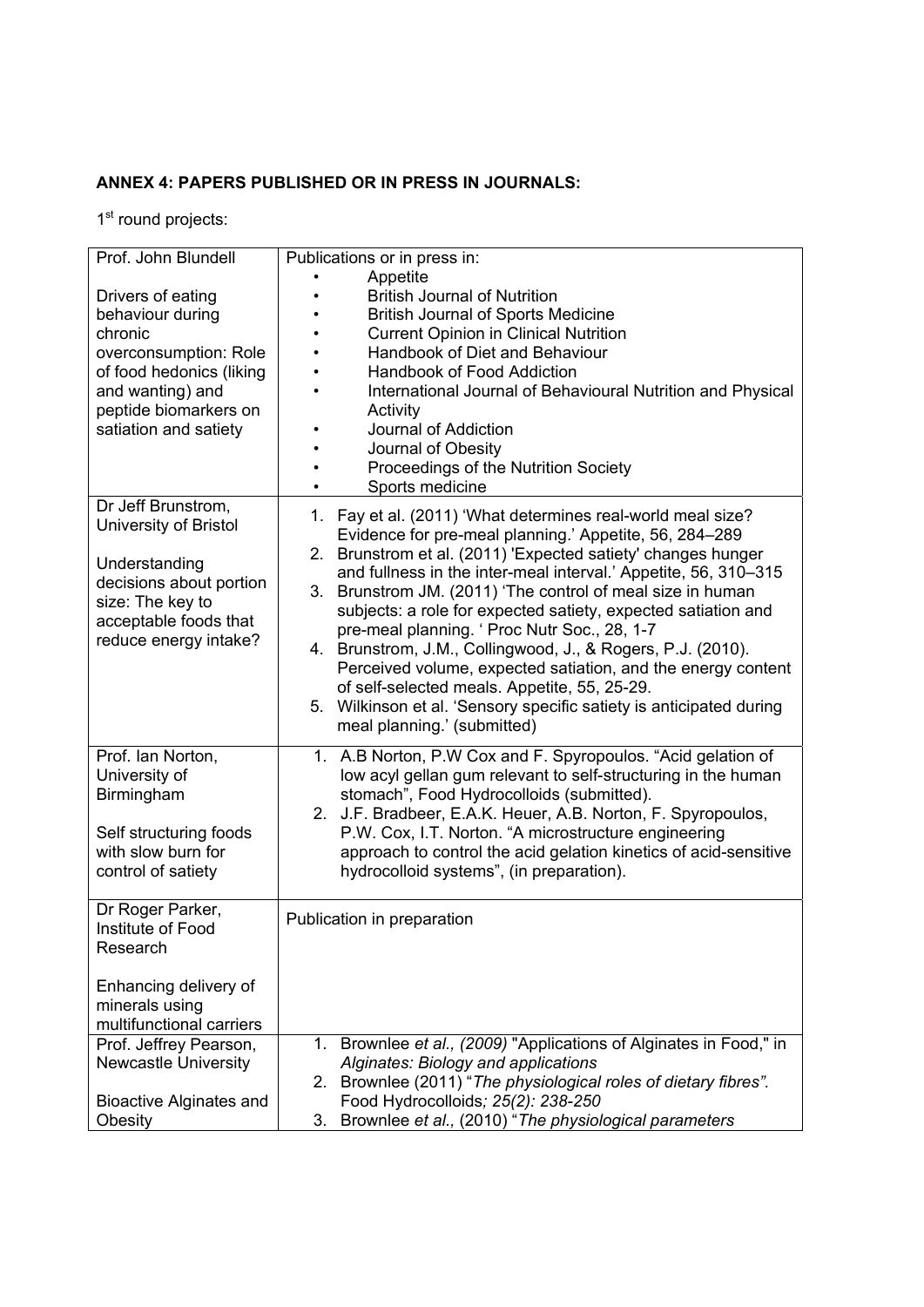|                                                                                                                | governing the action of pancreatic lipase", Nutr. Res. Rev; 23:<br>146-154<br>4. Seal CJ and Brownlee IA. (2010) Whole grains and health,<br>evidence from observational and intervention studies. Cereal<br>Chemistry 87(2) 167-174                                                                                                                                                                                                                                                                                                       |
|----------------------------------------------------------------------------------------------------------------|--------------------------------------------------------------------------------------------------------------------------------------------------------------------------------------------------------------------------------------------------------------------------------------------------------------------------------------------------------------------------------------------------------------------------------------------------------------------------------------------------------------------------------------------|
| Prof. Lesley Rhodes,<br>University of<br>Manchester                                                            | Publication in preparation                                                                                                                                                                                                                                                                                                                                                                                                                                                                                                                 |
| The effect of dietary<br>bioactive compounds<br>on skin health in<br>humans in vivo                            |                                                                                                                                                                                                                                                                                                                                                                                                                                                                                                                                            |
| Dr Jeremy Spencer,<br>University of Reading                                                                    | Monitoring the formation of flavanol-Maillard adducts in model<br>1.<br>systems relating to cocoa roasting, Oruna-Concha et al.;<br>Submitted to J Agri Food Chem.                                                                                                                                                                                                                                                                                                                                                                         |
| The Impact of Cocoa<br>Processing on Flavanol<br>Content, Absorption                                           | 2. Absorption, metabolism and vascular effects of alkalized<br>cocoa, Oruna-Concha et al.; Submitted to Amer J Clin<br>Nutrition.                                                                                                                                                                                                                                                                                                                                                                                                          |
| and Health Effects                                                                                             | 3.<br>Impact of cocoa processing on its potential to impact on the<br>growth of the gut microbiota, Oruna-Concha et al.; Submitted<br>to Brit J Nutrition.                                                                                                                                                                                                                                                                                                                                                                                 |
| Prof. John McLaughlin,<br>University of<br>Manchester                                                          | 1. Little TJ, Gupta N, Case RM, Thompson DG, McLaughlin JT.<br>(2009). Sweetness and bitterness taste of meals per se does<br>not mediate gastric emptying in humans. Am J Physiol Regul                                                                                                                                                                                                                                                                                                                                                   |
| Defining the gut-to-<br>brain signalling<br>mechanisms<br>underlying responses<br>to nutrients                 | Integr Comp Physiol, 297(3), R632-R639.<br>2. Little, TJ, Gopinath, A, Patel, E, McGlone, A, Lassman, DJ,<br>D□Amato, M, McLaughlin, JT, Thompson. DG. Gastric<br>emptying of hexose sugars: role of osmolality, molecular<br>structure and the CCK1 receptor. Neurogastroenterology and<br>Motility 2010 22: 1183-90                                                                                                                                                                                                                      |
| Prof. Paul Thornalley,<br>University of Warwick                                                                | Thornalley, P., Xue, M., Rabbani, N. (2009) Involvement of<br>1.<br>transcription factor nrf2 and antioxidant response element<br>linked gene expression in countering oxidative stress in                                                                                                                                                                                                                                                                                                                                                 |
| Dietary activators of<br>antioxidant response<br>element-linked gene<br>expression for good<br>vascular health | diabetes. Eur J Biochem 276, 79<br>80.<br>2. Thornalley, P.J and Rabbani, N. (2010) Oxidation modification<br>of proteins: an overview. In: Biomarkers For Antioxidant<br>Defense And Oxidative Damage Principles And Practical<br>Applications (Aldini, G., Yeum, K.-J., Niki, E., and Russell,<br>R.M. eds.), Wiley-Blackwell, New York, 137 156.<br>3. Rabbani, N. and Thornalley, P.J. (2011) Protein damage in<br>diabetes and uremia<br>identifying hotspots of proteome<br>damage where minimal modification is amplified to marked |
|                                                                                                                | pathophysiological effect. Free Radical Research 45, 89<br>100.<br>Thornalley, P.J. and Rabbani, N. (2011) Thiamine in diabetic<br>4.<br>renal disease dietary insufficiency, renal washout, anti-<br>stress gene response, therapeutic supplements, risk predictor<br>and link to genetic susceptibility. In: 'Oxidative Stress in<br>Applied Basic Research and Clinical Practice: Renal                                                                                                                                                 |